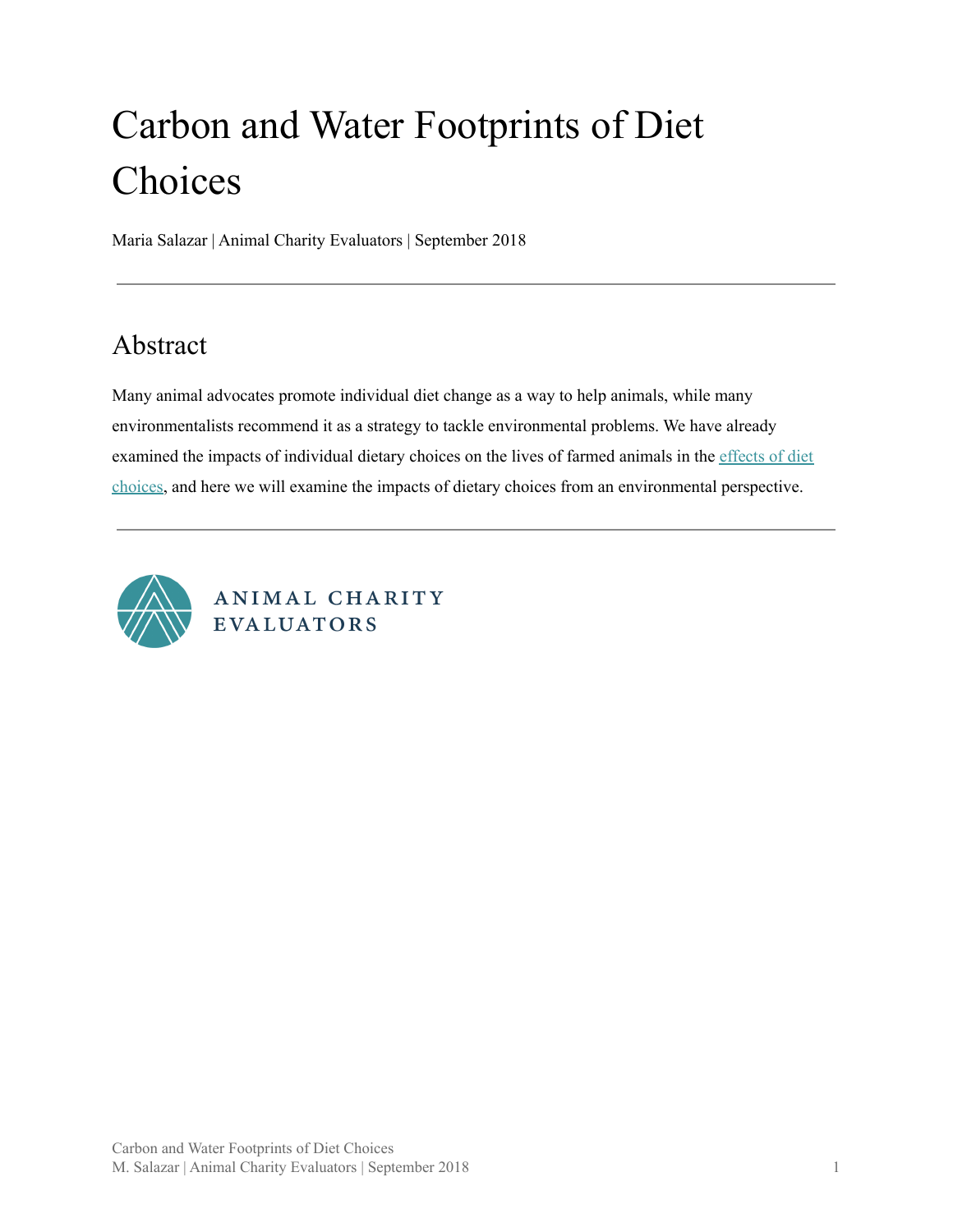## <span id="page-1-0"></span>Table of contents

| <b>Abstract</b>                                           |
|-----------------------------------------------------------|
| Table of contents                                         |
| Introduction                                              |
| Carbon footprint of diet choices                          |
| Carbon footprint methodology                              |
| <b>Limitations of carbon footprinting</b>                 |
| Carbon footprint of animal-based and plant-based products |
| Caveat: the omission of land use change impacts           |
| Carbon footprint of animal-based and plant-based diets    |
| Consumption data analysis                                 |
| Dietary scenario analysis                                 |
| Water footprint of diet choices                           |
| Water footprint methodology                               |
| Limitations of water footprinting                         |
| Water footprint of animal-based and plant-based products  |
| Water footprint of milk and burger vs soy substitutes     |
| Water footprint of animal-based and plant-based diets     |
| <b>General conclusions</b>                                |
| <b>Further considerations</b>                             |
| <b>Questions for further consideration</b>                |
| References                                                |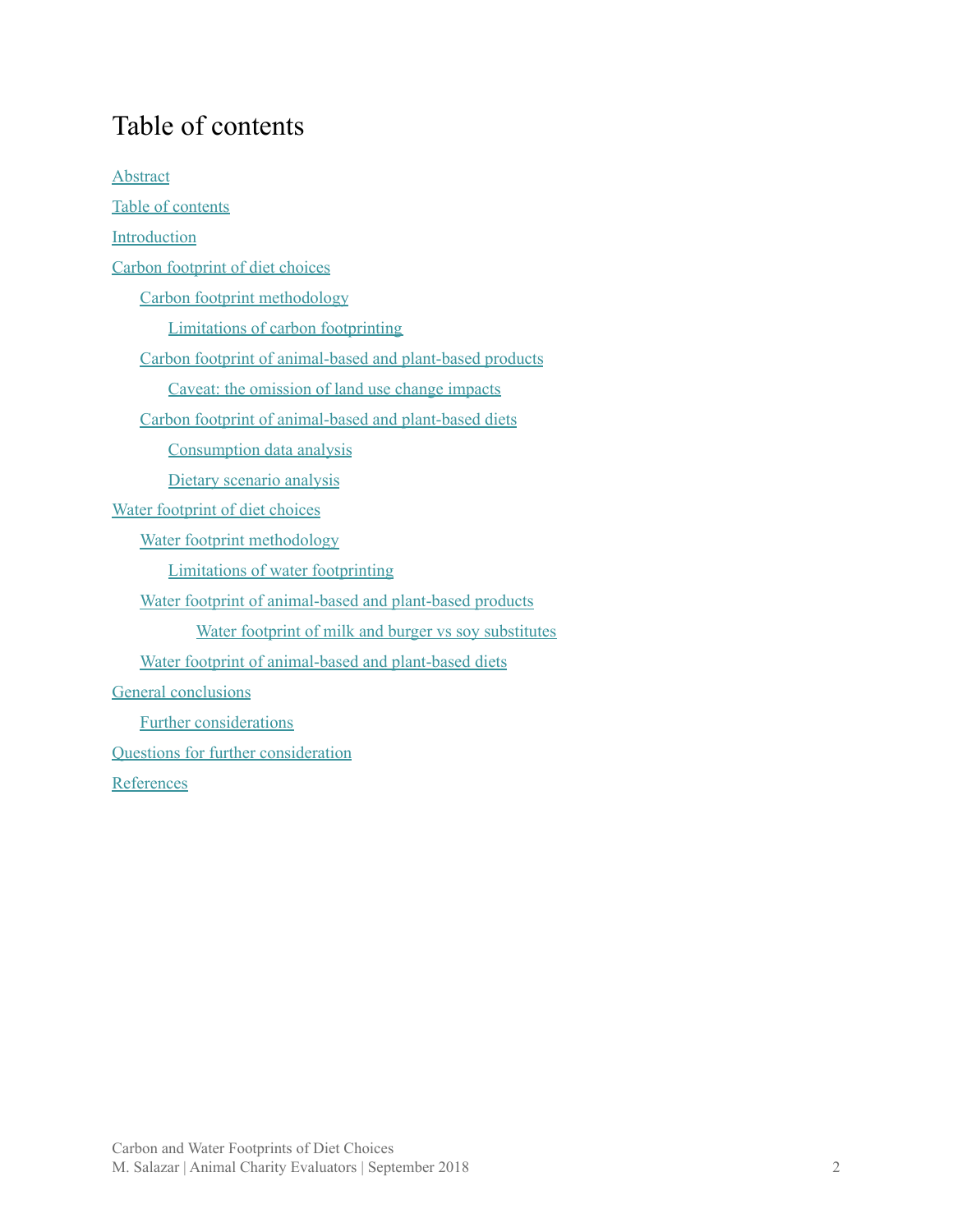### <span id="page-2-0"></span>Introduction

Individual diet change has been promoted by many animal advocates and environmentalists. Acknowledging that social movements are far from being homogenous, we believe that identifying points in common across social movements is a first step to build connections between individuals making efforts to create a better world. In particular, promoting individual diet change seems to be a clear point in common between the animal advocacy movement and the environmental movement, as many organizations and individuals from both communities agree that our dietary patterns should move away from products sourced from animals.

Many animal advocates promote individual diet change as a way to help animals, while many environmentalists recommend it as a strategy to tackle environmental problems. We have already examined the impacts of individual dietary choices on the lives of farmed animals in the [effects](https://animalcharityevaluators.org/research/dietary-impacts/effects-of-diet-choices/) of diet [choices,](https://animalcharityevaluators.org/research/dietary-impacts/effects-of-diet-choices/) and here we will examine the impacts of dietary choices from an environmental perspective.

We recognize that environmental problems deserve our attention, not only because they affect the survival and well-being of present and future human beings, but also because they may threaten the survival and well-being of many other animals.<sup>1</sup> The relation between animal welfare and environmental resources is a topic worth investigating, but that is not our purpose here. Instead, we aim to engage with the environmentalist movement by examining research studies that assess the environmental impacts of dietary choices.

The environmentalist community has developed a large body of research to assess the environmental impacts of food production and consumption. Animal agriculture has come into focus as one of the human activities with highest environmental burdens, especially since the publication of *Livestock's Long* Shadow by the Food and Agriculture Organization (FAO) in 2006.<sup>2</sup> This comprehensive report suggested that the environmental impacts associated with the animal agriculture sector were much larger than commonly thought. It highlights not only their significant impacts on climate change, but also their contribution to other serious environmental issues such as land degradation, water pollution, and loss of biodiversity.

<sup>&</sup>lt;sup>1</sup> The extent to which environmental problems harm animals is a matter of some debate. We do not intend to enter that debate here; we will focus instead on recognizing the environmental impacts of our dietary choices.

<sup>2</sup> Steinfeld, H., Gerber, P., Wassenaar, T., Castel, V., Rosales, M., & de Haan, C. (2006). *Livestock's Long Shadow: Environmental Issues and Options.* Rome: FAO.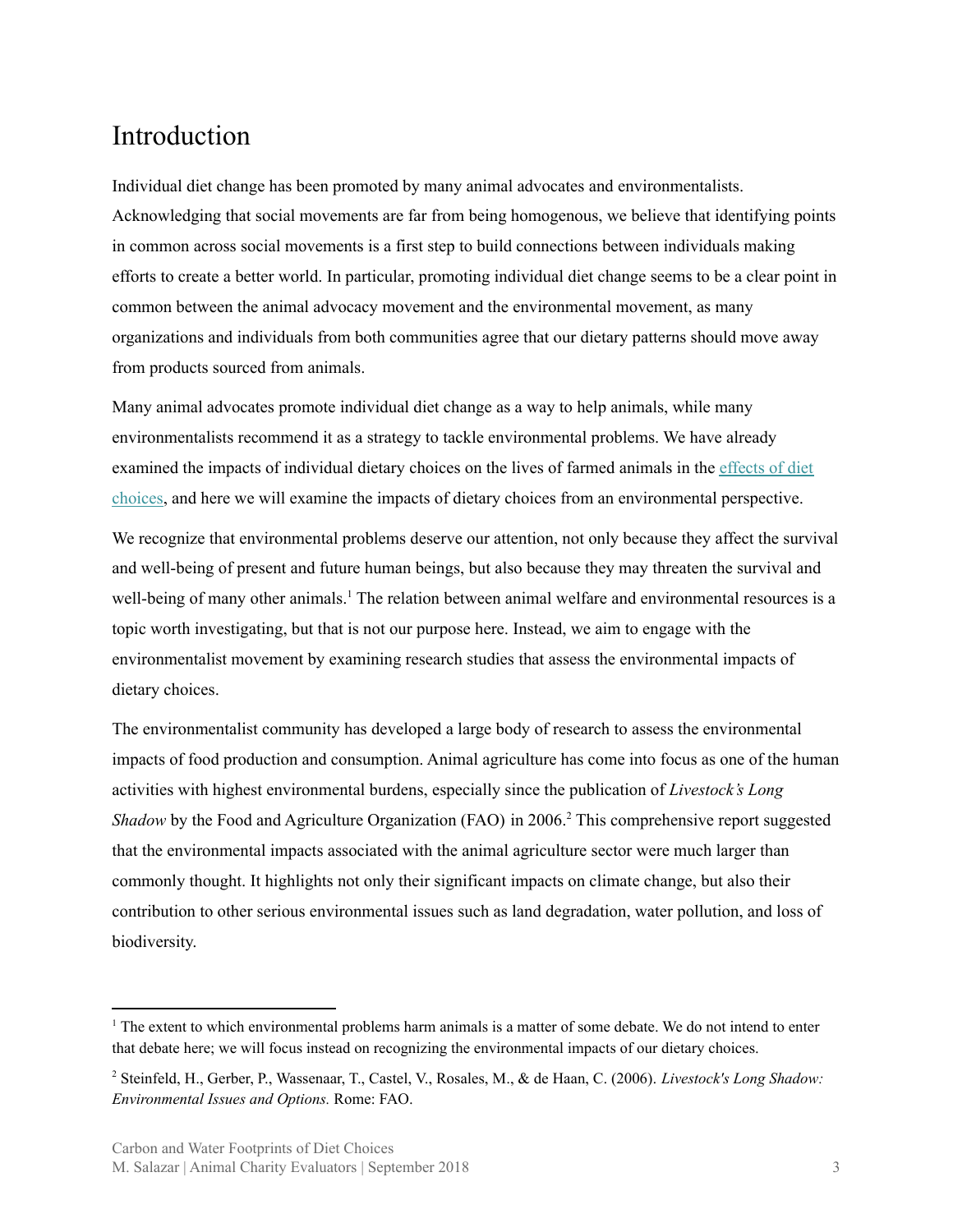An increasing number of studies have evaluated the potential impacts of dietary change in tackling environmental problems by using different methodological approaches. Quantitative methods such as calculating the ecological, carbon, and water footprints have become increasingly popular for assessing food products and diets in terms of their impacts on different environmental aspects. As a first approximation to the multiple environmental impacts of dietary choices, we will examine the carbon and water footprints of food products and various dietary patterns in order to compare animal-based and plant-based diets in terms of their impacts on climate change and water scarcity. By selecting these impacts, we are not denying the importance of examining other significant environmental impacts, such as biodiversity loss and land use and degradation.

#### <span id="page-3-0"></span>Carbon footprint of diet choices

Since the pre-industrial era, increasing emissions of greenhouse gasses (GHGs) generated by human activities have accentuated Earth's greenhouse effect.<sup>3</sup> This interference in the global climate system is commonly known as "climate change," which not only involves rising global temperatures, but also melting ice caps and glaciers, rising sea levels, ocean acidification, and extreme weather events ([IPCC,](http://www.ipcc.ch/report/ar5/syr/) [2014\)](http://www.ipcc.ch/report/ar5/syr/). The impacts of climate change are therefore widespread, covering both natural and human systems on all continents, posing a threat to the well-being of current and future human beings and other animals. 4

With the purpose of influencing decision making on climate change mitigation strategies, scientists have used the concept of a carbon footprint as a tool to assess GHG emissions produced by processes, products, services, individuals, and their consumption patterns, as well as GHG emissions produced within a country, region, or other geographical areas.

<sup>&</sup>lt;sup>3</sup> According to the most recent IPCC report: "Anthropogenic greenhouse gas emissions have increased since the pre-industrial era, driven largely by economic and population growth, and are now higher than ever. This has led to atmospheric concentrations of carbon dioxide, methane and nitrous oxide that are unprecedented in at least the last 800,000 years. Their effects, together with those of other anthropogenic drivers, have been detected throughout the climate system and are *extremely likely* to have been the dominant cause of the observed warming since the mid-20th century." [\(IPCC,](http://www.ipcc.ch/report/ar5/syr/) 2014)

<sup>4</sup> FAO's report on climate change and animal agriculture states: "Climate change is transforming the planet's ecosystems and threatening the well-being of current and future generations." [\(Gerber](http://www.fao.org/3/a-i3437e.pdf) et al., 2013)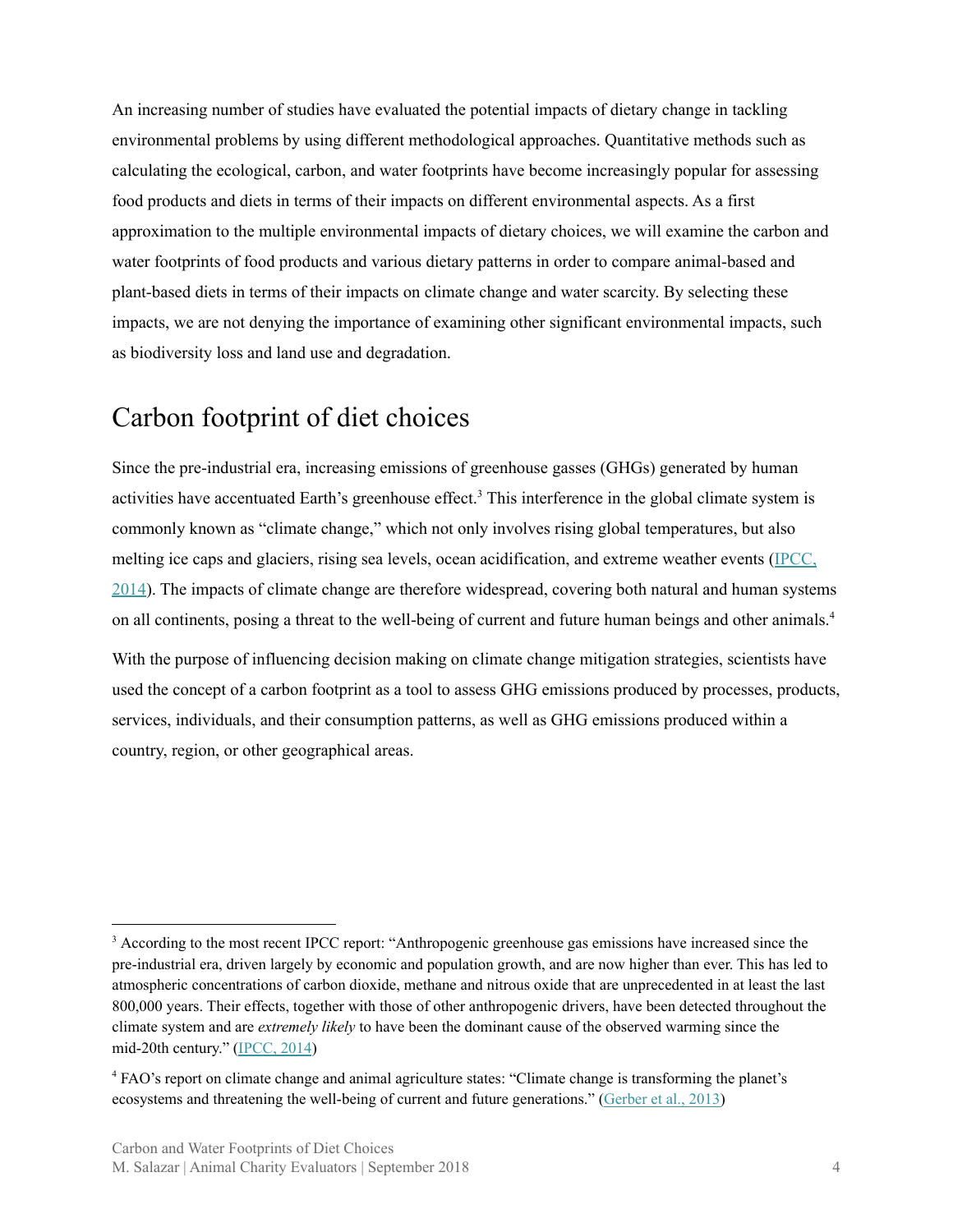#### <span id="page-4-0"></span>Carbon footprint methodology

A methodological framework commonly used to assess environmental impacts of products is the life cycle assessment  $(LCA)$ .<sup>5</sup> Although this method is designed to quantify and analyze various environmental impacts of products (such as climate change, water scarcity, acidification, eutrophication, toxicity, and land use), it is possible to use it exclusively to assess GHG emissions. In this case, LCAs are also known as "carbon footprinting," and there are specific international guidelines for carrying them out.<sup>6</sup>

In simple terms, the carbon footprint of a product is estimated by adding all GHG emissions and removals associated with every stage of the product's life cycle.<sup>7</sup> To quantify emissions and removals of different GHGs in a single unit of measure, collected data are transformed to  $CO_2$ -equivalents  $(CO_2e)$  by applying a 100-year global warming potential (GWP) factor, which is taken from IPCC's [Assessment](http://www.ipcc.ch/publications_and_data/publications_and_data_reports.shtml#1) Reports. For example, according to the most [recent](http://www.ipcc.ch/report/ar5/syr/) report, the GWP coefficient of methane is  $28 \text{ CO}_2$ e and that of nitrous oxide is 265 CO<sub>2</sub>e (uncertainty of  $\pm 40\%$  and  $\pm 30\%$ , respectively, for the 90% confidence interval).

#### <span id="page-4-1"></span>Limitations of carbon footprinting

The methods used to estimate the carbon footprint of products are subject to multiple uncertainties that are expected to be assessed and reported in each specific study.<sup>8</sup> Apart from the uncertainty inherent in using quantitative methods to reflect the real world, carbon footprint estimates are subject to uncertainties regarding data,<sup>9</sup> as well as uncertainties regarding methodological choices. The use of standards reduces

<sup>&</sup>lt;sup>5</sup> LCA is a quantitative method used to determine the environmental impacts across the whole supply chain, for which guidelines are provided by the ISO standards (ISO [14040](https://www.iso.org/standard/37456.html) and ISO [14044](https://www.iso.org/standard/38498.html)). Conducting a LCA comprises four general phases: goal and scope definition (i.e., determining the goal of the study, the system boundaries and the functional unit), inventory analysis (i.e., gathering and verifying data), impact assessment, and interpretation of results. Despite their well-recognized limitations, LCA is a tool that helps to identify where the main impacts lie in the life cycle of a product, pointing to where remedial action is needed.

<sup>&</sup>lt;sup>6</sup> The Product [Standard](http://www.ghgprotocol.org/sites/default/files/ghgp/standards/Product-Life-Cycle-Accounting-Reporting-Standard_041613.pdf) by the GHG Protocol, PAS [2050](http://shop.bsigroup.com/upload/shop/download/pas/pas2050.pdf) by the British Standard Institution, and ISO [14067](https://www.iso.org/standard/59521.html). These standards are broadly consistent in their quantification methods, as they are based on the methodological framework set by existing ISO standards, despite slight differences in purpose and development processes.

<sup>7</sup> Five general life cycle stages are typically identified: materials acquisition and pre-processing,

production/manufacture, product distribution and storage, product use, and final disposal/recycling. Emissions from the last two stages (i.e., product use and final disposal) are excluded in partial (cradle-to-gate) LCAs, while they are normally included in complete (cradle-to-grave) LCAs.

<sup>&</sup>lt;sup>8</sup> A guideline for communicating different types of uncertainties related to carbon footprinting can be found in the Product [Standard](http://www.ghgprotocol.org/sites/default/files/ghgp/standards/Product-Life-Cycle-Accounting-Reporting-Standard_041613.pdf). Unfortunately, uncertainty analyses are not common among LCAs of agricultural products.

<sup>9</sup> Data on GHG emissions and removals of a process can be collected either by directly measuring or modeling the emissions/removals through different techniques, or by collecting activity data and emission factors, which are then multiplied. According to the Product [Standard,](http://www.ghgprotocol.org/sites/default/files/ghgp/standards/Product-Life-Cycle-Accounting-Reporting-Standard_041613.pdf) not only direct GHG emissions/removals data (i.e., directly measured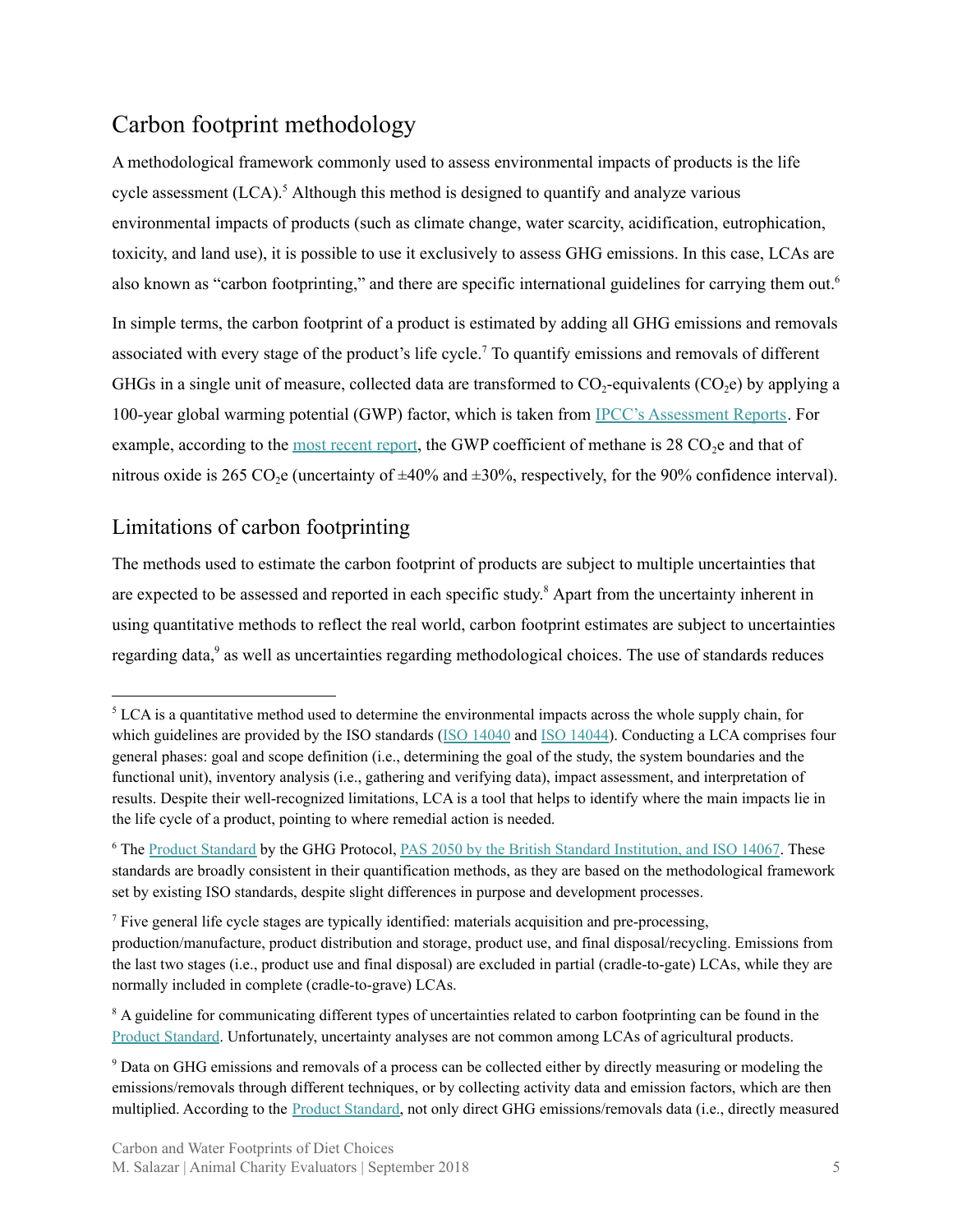methodological uncertainties by setting specific requirements, and therefore constraining choices. However, at the same time, the standards clearly allow different methodological choices and the use of assumptions. 10

Developing LCAs of agricultural products involves distinct challenges given the nature of agricultural systems. One point is that these systems are very diverse, ranging from agronomic and horticultural crops to cattle production systems and aquaculture. They also vary in size and are subject to temporal and spatial variations (e.g., differing regional conditions, and seasonal and annual fluctuations), as well as management techniques that are specific to local conditions. In addition, agricultural systems seem to be dominated by emission sources that cannot be measured directly, $<sup>11</sup>$  and it is common that multiple</sup> products come from a single system.<sup>12</sup> To address these challenges, methodological choices and assumptions are made, giving rise to uncertainties having to do with missing or unavailable data, poor knowledge of underlying processes, and how difficult it often is to verify results.<sup>13</sup>

Sometimes uncertainties about complex emission sources are so significant that researchers prefer to exclude them completely from their calculations. That's the case with land use change impacts, for example, which are intentionally omitted in most LCAs of agricultural products because of lack of information. Since these impacts can be particularly large for some products, special caution is needed when interpreting LCA results (see next section).

or modeled data on emissions released from a process or removals absorbed from the atmosphere), but also process activity data (i.e., quantitative measures of a process that results in GHG emissions/removals) and emission factors data (i.e., GHG emissions per unit of activity data) are subject to uncertainties that are supposed to be reported in every assessment.

 $10$  For example, choices regarding allocation methods (i.e., the method selected to divide total GHG emissions/removals resulting from a process between their multiple inputs or outputs), assumptions regarding the use of the product (e.g. refrigeration, preparation) and end-of-life processes (e.g. land filling, incineration, recycling).

<sup>&</sup>lt;sup>11</sup> Nonpoint emission sources, which refer to emissions that cannot be attributed to end of pipe or end of stack emissions, and therefore cannot be measured directly, dominate agricultural production [\(Caffrey](http://dx.doi.org/10.1155/2013/472431) & Veal, 2013)

 $12$  See [Caffrey](http://dx.doi.org/10.1155/2013/472431) & Veal (2013)

<sup>&</sup>lt;sup>13</sup> Röös, E., Tidåker, P., Strid, I., & Hansson, P. (2013). Can carbon footprint serve as an indicator of the environmental impact of meat production? *Ecological Indicators*, *24*, 573-581. <https://www.sciencedirect.com/science/article/pii/S1470160X12002956>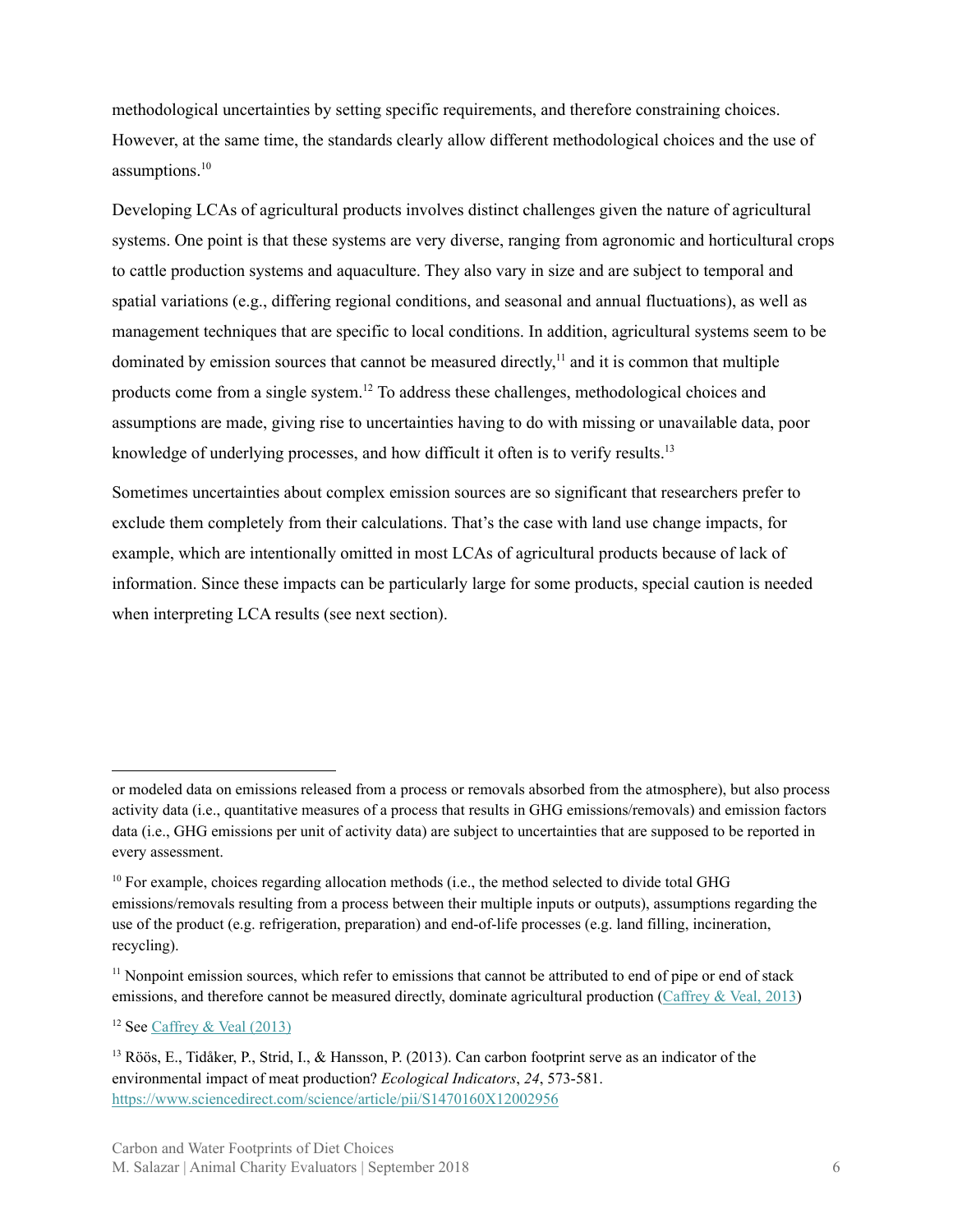### <span id="page-6-0"></span>Carbon footprint of animal-based and plant-based products<sup>14</sup>

Although LCAs were originally developed for non-agricultural products, in recent years a growing number of publications have used the LCA framework for estimating the carbon footprint (and other environmental impacts) of agricultural products.<sup>15</sup> Given the limitations and weaknesses of LCAs of agricultural products, caution is advised in interpreting results and drawing conclusions. However, when a sufficient amount of LCAs of a particular sector reach similar outcomes, it may be possible to draw reasonable conclusions about environmental impacts.<sup>16</sup> This seems to be precisely the case of the animal production sector, where all findings seem to point to large carbon footprints.<sup>17</sup>

<https://www.sciencedirect.com/science/article/pii/S0306919212000942>

- de Vries, M., & de Boer, I. J. M. (2010). Comparing environmental impacts for livestock products: A review of life cycle assessments. *Livestock Science*, *128*, 1-11. <https://www.sciencedirect.com/science/article/pii/S1871141309003692>

<sup>&</sup>lt;sup>14</sup> The literature search for this report was completed in March 2018 across two types of literature: peer reviewed scholarly journal papers, which were searched on Sciencedirect, and reports from recognized international institutions and other environmentalist organizations. By scanning the reference list of the initial studies reviewed, we identified additional studies, and then selected as key references for our analyses relevant publications for comparing plant-based and animal-based products from a general point of view, such as systematic literature reviews, meta-analyses of LCAs, and regional and global reports.

 $15$  Examples of meta-publications of LCAs of agricultural products are:

<sup>-</sup> Clune, S., Crossin, E., Verghese, K. (2017). Systematic review of greenhouse gas emissions for different fresh food categories. *Journal of Cleaner Production, 140*, 766-783. <https://www.sciencedirect.com/science/article/pii/S0959652616303584>

<sup>-</sup> Nijdam, D., Rood, T., & Westhoek, H. (2012). The price of protein: Review of land use and carbon footprints from life cycle assessments of animal food products and their substitutes. *Food Policy*, *37*, 760-770.

<sup>-</sup> Yan, M., Humphreys, J., & Holden, N. (2011). An evaluation of life cycle assessment of European milk production. *Journal of Environmental Management*, *92*, 372-379. <https://www.ncbi.nlm.nih.gov/pubmed/21055870>

<sup>-</sup> Roy, P., Nei, D., Orisaka, T., Xu, Q., Okadome, H., Nakamura, N., & Shiina, T. (2009). A review of life cycle assessments (LCA) on some food products. *Journal of Food Engineering*, *90*, 1-10. <https://www.sciencedirect.com/science/article/pii/S0260877408002793>

<sup>-</sup> Pelletier, N. (2007). Environmental performance in the US broiler poultry sector: Life cycle energy use and greenhouse gas, ozone depleting, acidifying and eutrophying emissions. *Agricultural Systems*, *98*, 67-73. <https://www.sciencedirect.com/science/article/pii/S0308521X08000401>

<sup>16</sup> See Garnett, T. (2008). *Cooking up a storm: Food, greenhouse gas emissions and our changing climate*. Food Climate Research Network. <https://www.fcrn.org.uk/fcrn/publications/cooking-up-a-storm>

<sup>&</sup>lt;sup>17</sup> Examples of studies that find animal products to be substantial contributors to GHG emissions: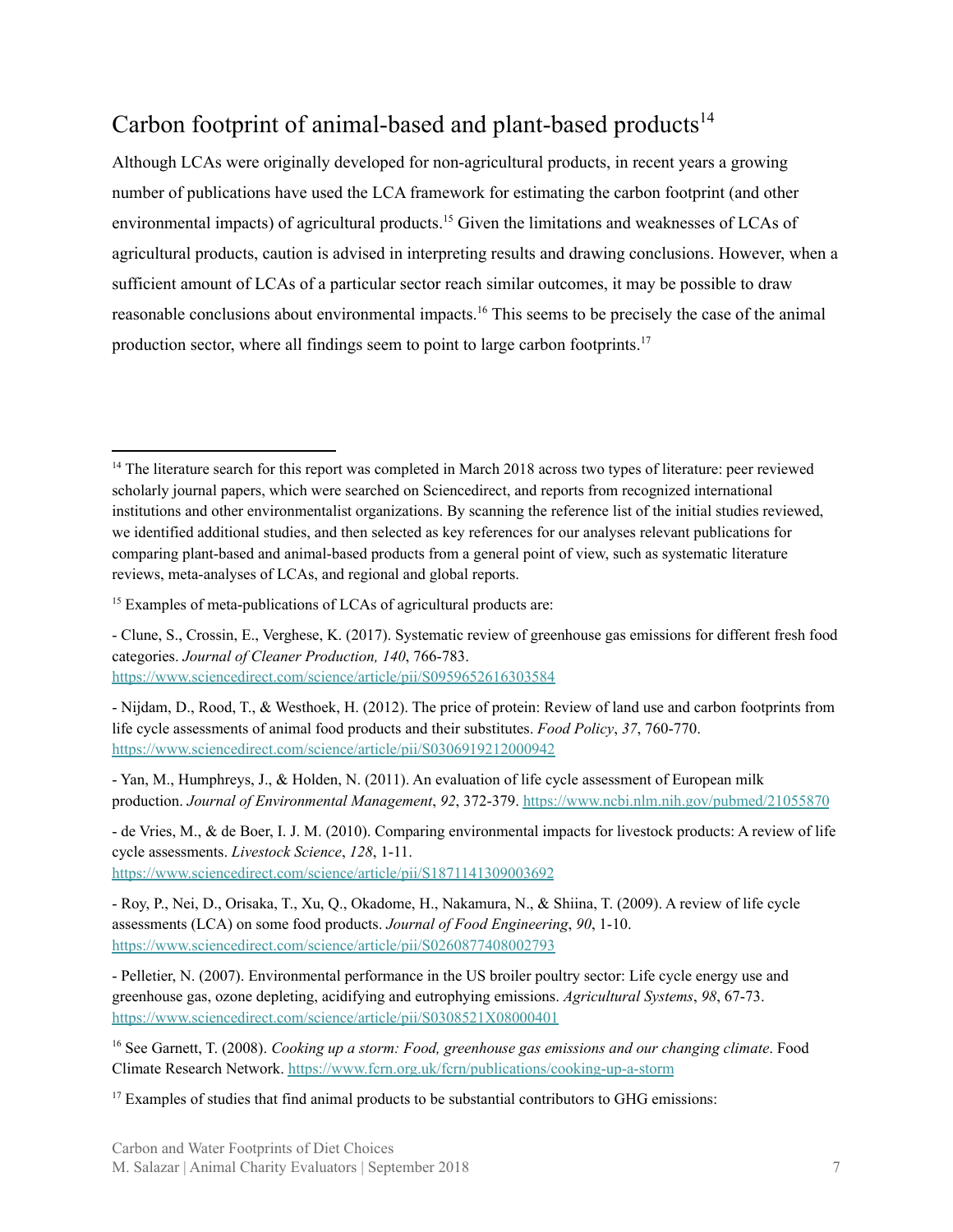For example, aiming at synthesizing GHG emissions of fresh food products, Clune et al. [\(2017\)](https://www.sciencedirect.com/science/article/pii/S0959652616303584) reviewed 369 LCAs published between 2000 and 2015. Their systematic literature review resulted in 1,718 carbon footprint estimates for 168 food products, which were converted into the same unit for comparison (i.e., kg  $CO<sub>2</sub>e$  per kg of boneless meat or produce, at the regional distribution center).<sup>18</sup> Their results indicate that there are large differences between the carbon footprints of products, and that with exception of milk, carbon footprints of animal products are much larger than the carbon footprint of plant products (Table 1 and Figure 1).

*Table 1: Carbon footprints of products across broad food categories by Clune et al. (2017)*

|                |      | $\vert$ CF estimates (kg CO <sub>2</sub> e per kg produce or boneless meat) | Number of | Number of |                     |                |
|----------------|------|-----------------------------------------------------------------------------|-----------|-----------|---------------------|----------------|
| <b>Product</b> | Mean | Median                                                                      | Minimum   | l Maximum | <b>CF</b> estimates | <b>Studies</b> |

- González, A. D., Frostell, B., & Carlsson-Kanyama, A. (2011). Protein efficiency per unit energy and per unit greenhouse gas emissions: Potential contribution of diet choices to climate change mitigation. *Food Policy*, *36*, 562-570. <https://www.sciencedirect.com/science/article/pii/S030691921100090X>

- Audsley, E., Brander, M., Chatterton, J., Murphy-Bokern, D., Webster, C., and Williams, A. (2009). *How low can* we go? An assessment of greenhouse gas emissions from the UK food system and the scope to reduce them by 2050. WWF-UK. <https://www.fcrn.org.uk/fcrn/publications/how-low-can-we-go>

- Garnett, T. (2008). *Cooking up a storm: Food, greenhouse gas emissions and our changing climate*. Food Climate Research Network. <https://www.fcrn.org.uk/fcrn/publications/cooking-up-a-storm>

- Carlsson-Kanyama, A., & González, A. D. (2007). Non-CO<sub>2</sub> greenhouse gas emissions associated with food production: methane  $(CH_4)$  and nitrous oxide  $(N_2O)$ . KTH report Trita-IMA 2007: 22. <http://citeseerx.ist.psu.edu/viewdoc/download?doi=10.1.1.468.2795&rep=rep1&type=pdf>

- Williams, A. G., Audsley, E., & Sandars, D. L. (2006). *Determining the environmental burdens and resource use in the production of agricultural and horticultural commodities*. Main Report. Defra Research Project IS0205. Bedford: Cranfield University and Defra.

<http://randd.defra.gov.uk/Default.aspx?Module=More&Location=None&ProjectID=11442>

<sup>-</sup> Clune, S., Crossin, E., Verghese, K. (2017). Systematic review of greenhouse gas emissions for different fresh food categories. *Journal of Cleaner Production, 140*, 766-783. <https://www.sciencedirect.com/science/article/pii/S0959652616303584>

<sup>-</sup> Nijdam, D., Rood, T., & Westhoek, H. (2012). The price of protein: Review of land use and carbon footprints from life cycle assessments of animal food products and their substitutes. *Food Policy*, *37*, 760-770. <https://www.sciencedirect.com/science/article/pii/S0306919212000942>

 $18$  Clune et al. (2017) do not specify what GWP factors were used in their analyses, probably because many of the LCAs reviewed did not do it either. Therefore, we can assume that carbon footprint estimates were not adjusted to the same GWP factors, and that values would change if methane and nitrous oxide were converted in  $CO<sub>2</sub>e$  using the factors provided by the most recent IPCC report.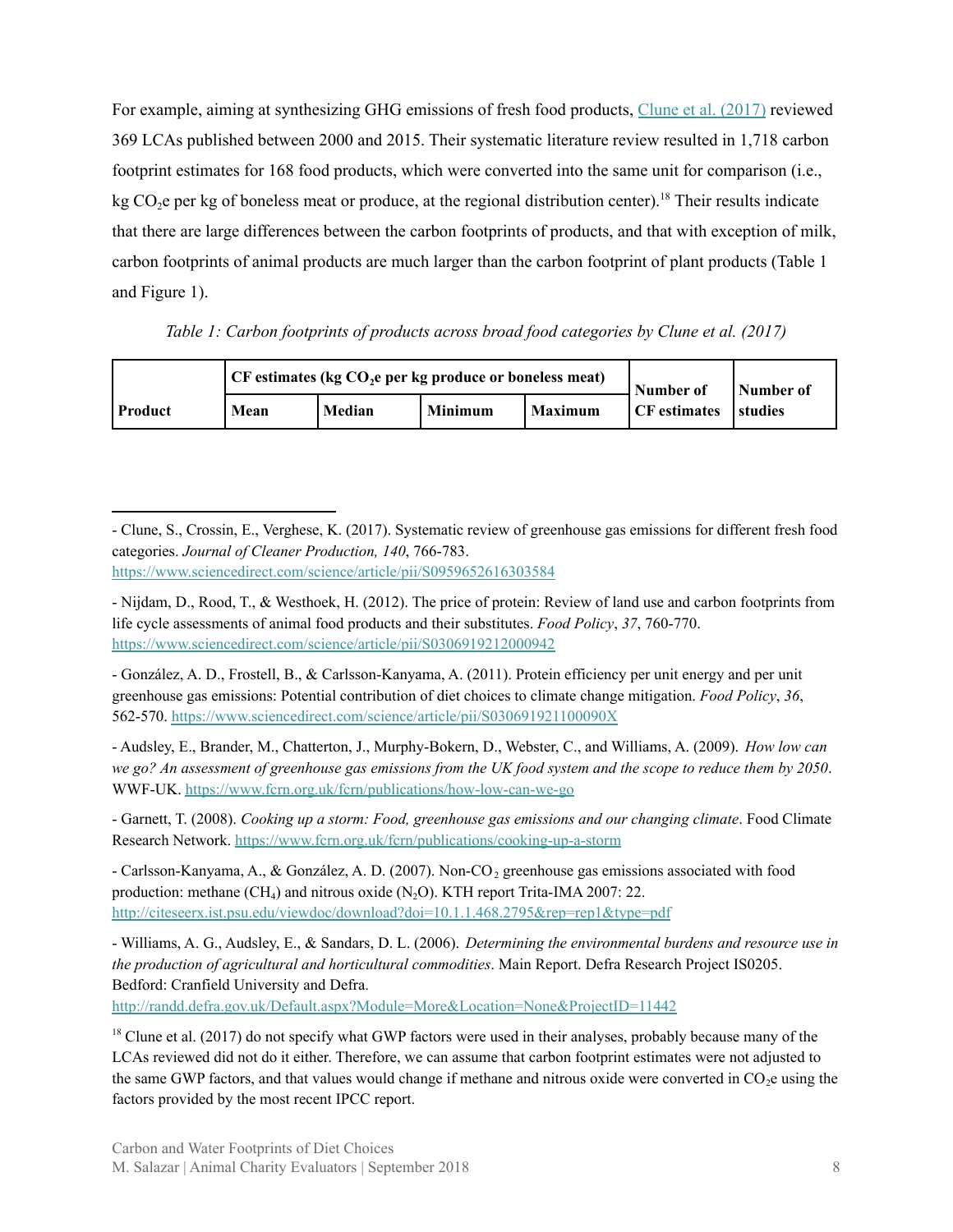| Vegetables<br>(field grown                    |       |       |       |       |                |                |
|-----------------------------------------------|-------|-------|-------|-------|----------------|----------------|
| vegetables)                                   | 0.47  | 0.37  | 0.04  | 2.54  | 140            | 33             |
| Fruits (field<br>grown fruits)                | 0.50  | 0.42  | 0.08  | 1.78  | 250            | 77             |
| Cereals                                       | 0.53  | 0.5   | 0.11  | 1.38  | 90             | 31             |
| Legumes and<br>pulses                         | 0.66  | 0.51  | 0.15  | 2.46  | 51             | 16             |
| Passive<br>greenhouse fruit<br>and vegetables | 1.02  | 1.1   | 0.32  | 1.94  | 15             | 5              |
| Tree nuts<br>combined                         | 1.42  | 1.2   | 0.43  | 3.77  | 21             | $\tau$         |
| Rice                                          | 2.66  | 2.55  | 0.66  | 5.69  | 27             | 12             |
| Heated<br>greenhouse fruit<br>and vegetables  | 2.81  | 2.13  | 0.84  | 7.4   | 53             | 18             |
| Milk                                          | 1.39  | 1.29  | 0.54  | 7.5   | 262            | 77             |
| Eggs                                          | 3.39  | 3.46  | 1.30  | 6     | 38             | 19             |
| Chicken                                       | 4.12  | 3.65  | 1.06  | 9.98  | 95             | 29             |
| Fish (all species<br>combined)                | 4.41  | 3.49  | 0.78  | 20.86 | 148            | 47             |
| Cream                                         | 5.32  | 5.64  | 2.1   | 7.92  | $\overline{4}$ | $\overline{3}$ |
| Pork                                          | 5.85  | 5.77  | 3.2   | 11.86 | 130            | 38             |
| Cheese                                        | 8.86  | 8.55  | 5.33  | 16.35 | 38             | 22             |
| <b>Butter</b>                                 | 11.52 | 9.25  | 3.7   | 25    | $\,8\,$        | $\overline{4}$ |
| Prawns/shrimp                                 | 14.85 | 7.8   | 5.25  | 38    | 11             | $\overline{7}$ |
| Lamb                                          | 27.91 | 25.58 | 10.05 | 56.70 | 56             | 22             |
| Beef                                          | 28.73 | 26.61 | 10.74 | 109.5 | 165            | 49             |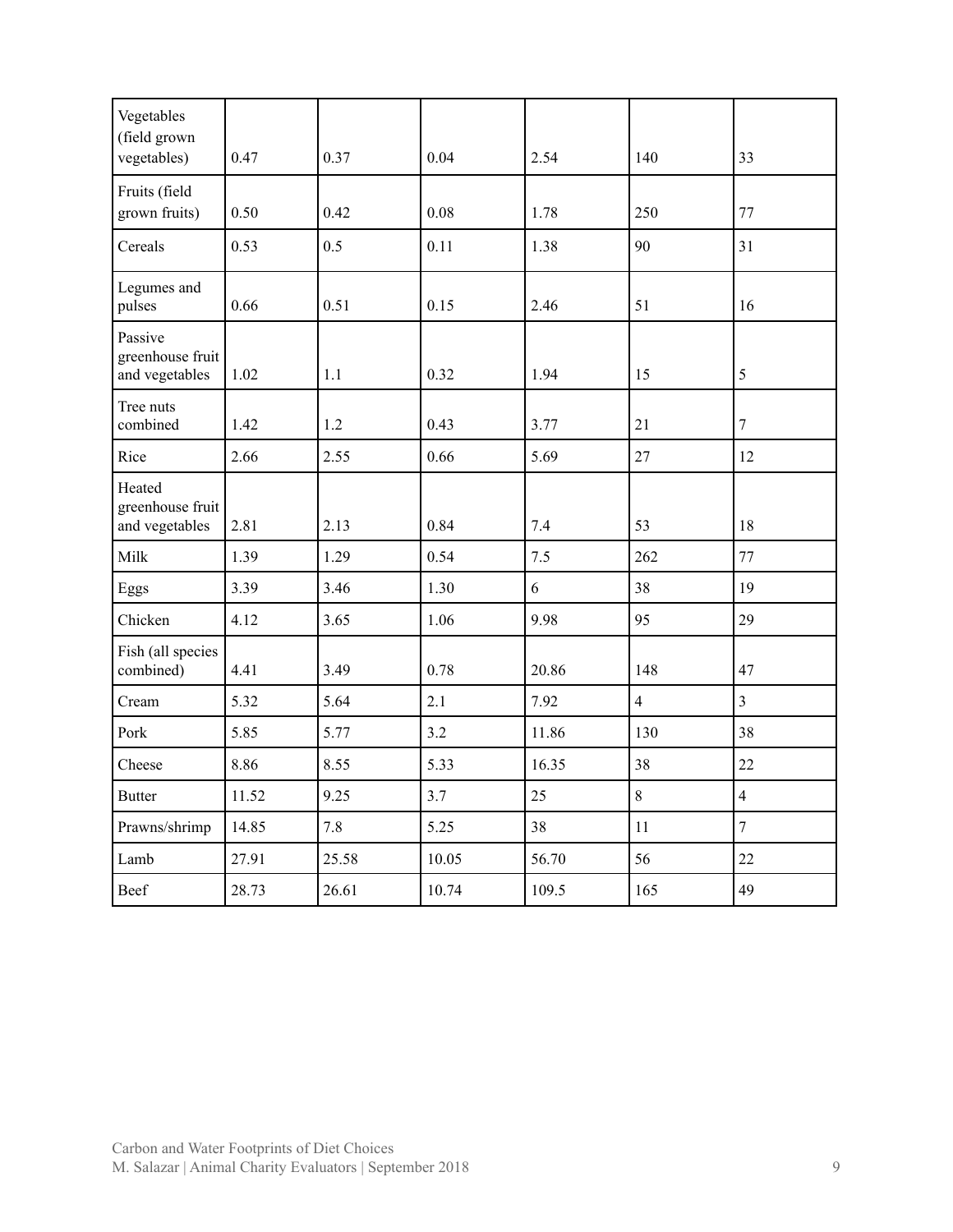

*Figure 1: Carbon footprint of food products (by Clune et al., 2017)*

One example of the articles reviewed by Clune et al. (2017) is the study conducted by [González](https://www.sciencedirect.com/science/article/pii/S030691921100090X) et al. [\(2011\),](https://www.sciencedirect.com/science/article/pii/S030691921100090X) which examined the energy use and GHG emissions associated with the production and transport of common food items to the port of Gothenburg in Sweden. Their analyses were based on results from previous LCA studies, and from their own calculations of carbon footprints of products coming from different countries, in some cases, involving different means of production.<sup>19</sup> Their calculations were based on agriculture and processing data obtained from statistics for each country, data of emissions of fuel machinery taken from IPCC guidelines, and data related to fertilizer use and manufacturing obtained from previous studies. In addition, transport distances were determined by using Google Earth. Their

<sup>&</sup>lt;sup>19</sup> Like Clune et al. (2017), González et al. (2011) do not specify what GWP factors were used in their own calculations nor in the carbon footprint estimates taken from other studies. Hence, we can also assume that estimates are not adjusted to the same GWP factors.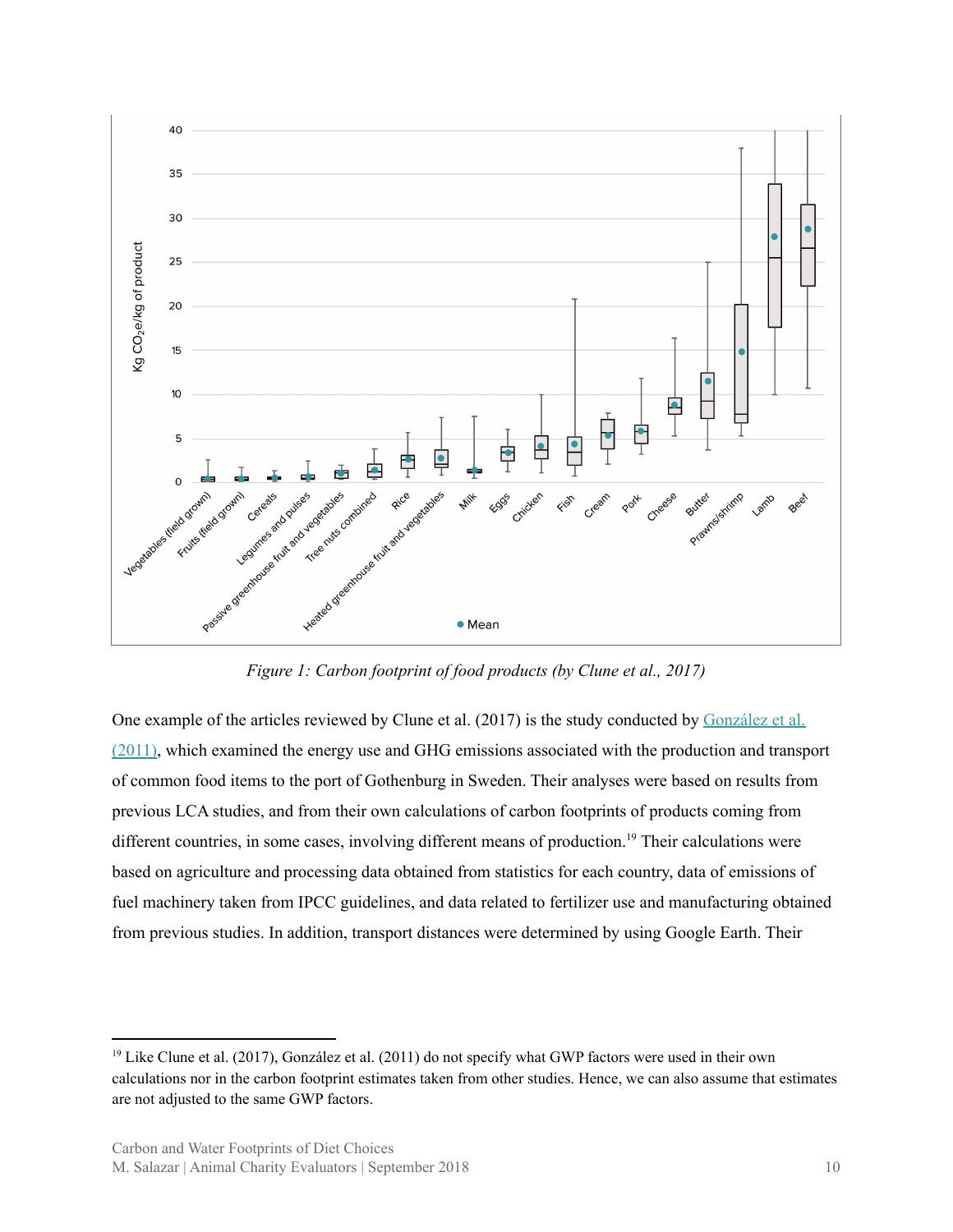results suggest that with the exception of vegetables grown in heated greenhouses, carbon footprints of plant-based products are smaller than carbon footprints of animal products (Table 2).<sup>20</sup>

|                                         | Carbon footprint estimates (kg CO <sub>2</sub> e per<br>kg of product) |      | Number of CF   |                          |  |
|-----------------------------------------|------------------------------------------------------------------------|------|----------------|--------------------------|--|
| Product                                 | Minimum<br><b>Maximum</b>                                              |      | estimates      | Number of LCA<br>studies |  |
| Tubers, roots and<br>squash             | 0.09                                                                   | 0.35 | 7              | $\overline{2}$           |  |
| Vegetables (open<br>field grown)        | 0.09                                                                   | 0.37 | 11             | 1                        |  |
| Fruits                                  | 0.16                                                                   | 0.55 | 13             | 3                        |  |
| Cereals                                 | 0.29                                                                   | 1.3  | 14             | $\overline{4}$           |  |
| Legumes                                 | 0.38                                                                   | 1.3  | $\tau$         | 3                        |  |
| Vegetables (heated<br>greenhouse grown) | 0.75                                                                   | 10   | 6              | $\overline{2}$           |  |
| Dairy                                   | 1                                                                      | 8.8  | $\mathfrak{Z}$ | 3                        |  |
| Eggs                                    | 1.6                                                                    | 5.5  | 3              | $\overline{2}$           |  |
| Chicken                                 | 2.9                                                                    | 6.6  | $\overline{2}$ | $\overline{2}$           |  |
| Pork                                    | 7.2                                                                    | 9.2  | $\overline{c}$ | $\overline{2}$           |  |
| Mutton and Lamb                         | 17                                                                     | 36   | $\mathfrak{Z}$ | $\overline{2}$           |  |
| Beef                                    | 20                                                                     | 40   | 8              | 5                        |  |

*Table 2: Carbon footprint of products by González et al. (2011)*

One of the reasons why the carbon footprint of animal products is generally larger than the carbon footprint of vegetal products is related to the inefficiencies involved in growing crops to be used as animal feed.<sup>21</sup> In fact, feed production is one of the processes contributing to major GHG emissions in animal production. Those emissions mainly come from:<sup>22</sup>

 $20$  González et al. (2011) also compared animal products and vegetal products in terms of protein delivery efficiencies. The study results suggest that vegetal products are much more efficient in delivering protein than animal products, regarding both energy use and GHG emissions.

 $21$  See Steinfeld et al. (2006).

<sup>22</sup> Röös, E., Tidåker, P., Strid, I., & Hansson, P. (2013). Can carbon footprint serve as an indicator of the environmental impact of meat production? *Ecological Indicators*, *24*, 573-581. <https://www.sciencedirect.com/science/article/pii/S1470160X12002956>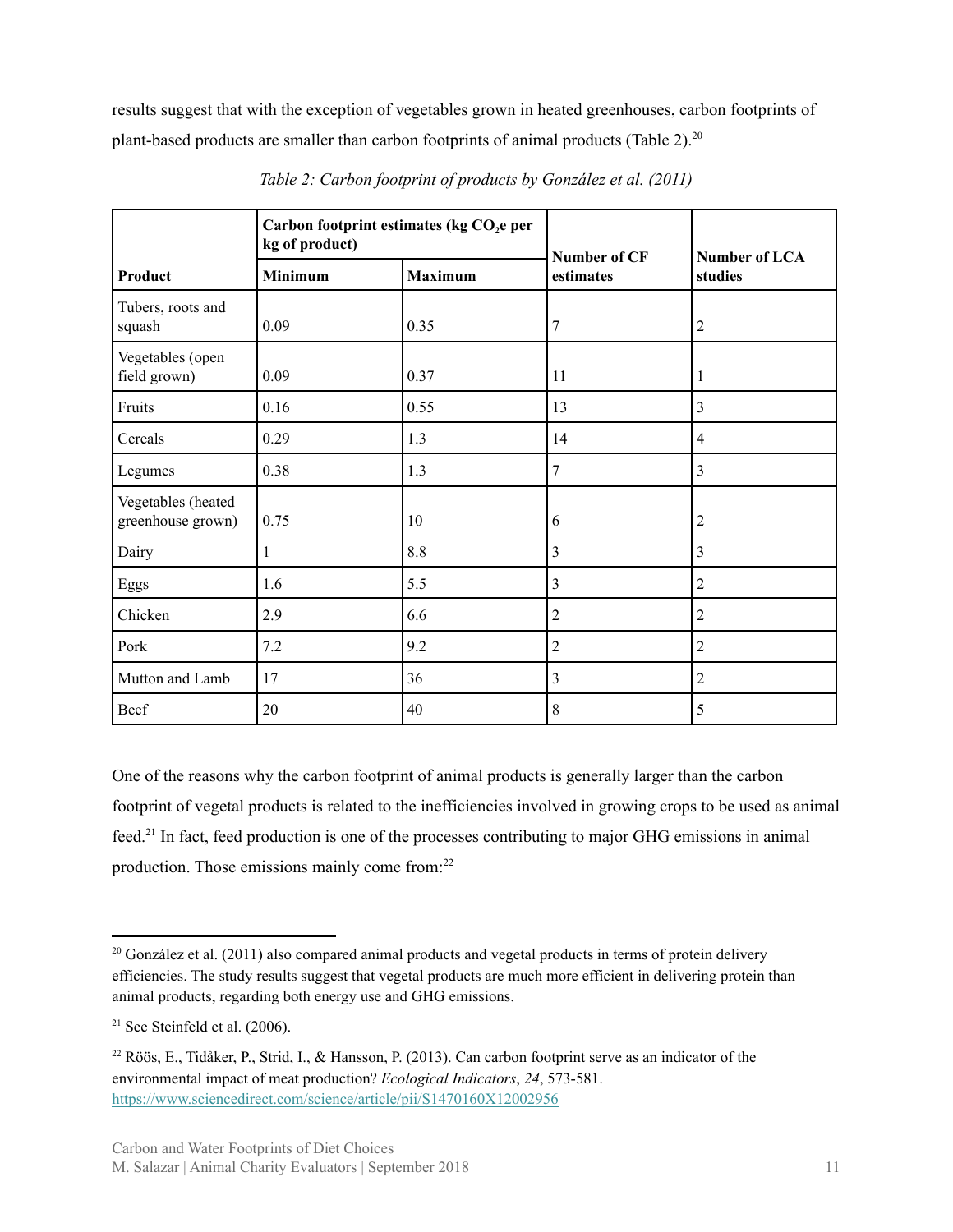- 1. The use of fossil fuels in field operations, feed processing and transport, as well as manufacturing of mineral fertilizers (releasing  $CO<sub>2</sub>$ )
- 2. The application of nitrogen fertilizers, crop residues, and deposition of animal manure in feed crops (releasing  $N_2O$ )<sup>23</sup>
- 3. Change of land use when forests are cleared to grow feed crops or when feed is cultivated on soils rich in organic matter (releasing  $CO<sub>2</sub>$ ).<sup>24</sup> Emissions from land use change were excluded by Clune et al. (2017) and González et al. (2011) as is usually the case in LCAs, because of the large uncertainties involved (see below).

Another source of high GHG emissions in animal agriculture is the enteric fermentation<sup>25</sup> from feed digestion, which releases methane  $(CH_4)$ . The total carbon footprint of ruminants is usually dominated by substantial  $CH_4$  emissions, which explain the exceptionally large carbon footprints of beef and lamb often found in LCA studies.<sup>26</sup> FAO's most recent report on the global environmental impacts of animal agriculture suggests that feed production and enteric fermentation are the two main sources of GHG emissions associated with the animal agriculture sector, accounting for 45% and 39% of sector's total emissions, respectively. 27

#### <span id="page-11-0"></span>Caveat: the omission of land use change impacts

As mentioned above, emissions associated with agriculturally-induced land use change are not usually considered in LCAs of agricultural products, because of the lack of information and the large uncertainties involved.

The omission of indirect land use change impacts may mislead policy recommendations, especially in the case of animal agriculture—which seems to be one of the largest contributors to emissions resulting from

 $^{23}$  N<sub>2</sub>O emissions represent about half of feed emissions according to [Gerber](http://www.fao.org/3/a-i3437e.pdf) et al. (2013)

<sup>&</sup>lt;sup>24</sup> Land use change also releases significant amounts of N<sub>2</sub>O when new land use is associated with application of nitrogen fertilizers, as suggested by Neill et al. [\(2005\)](https://link.springer.com/article/10.1007/s10705-004-0378-9).

 $25$  Enteric fermentation is fermentation that takes place in the stomach/rumen of animals, where microorganisms break down carbohydrates into simple molecules that can be digested by the animal. This process releases methane, and ruminants produce larger amounts of methane than monogastric animals ([Gerber](http://www.fao.org/3/a-i3437e.pdf) et al., 2013)

<sup>&</sup>lt;sup>26</sup> Examples of reviews of LCA studies that found ruminant products having very large carbon footprints are those conducted by Clune et al. (2017), Nijdam et al. (2012), González et al. (2011), de Vries and de Boer (2010), and Roy et al. (2009).

 $27$  [Gerber](http://www.fao.org/3/a-i3437e.pdf) et al., 2013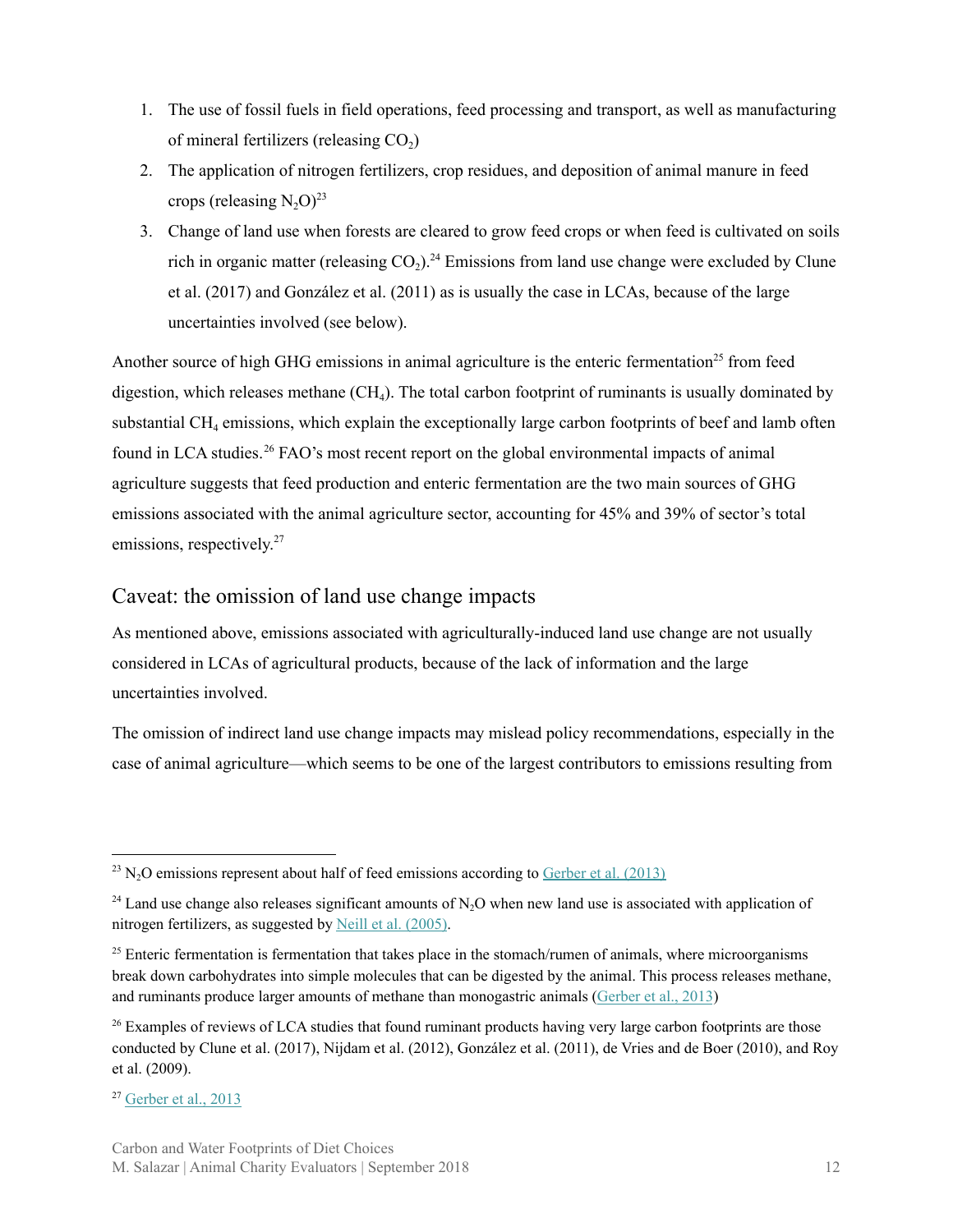land use change.<sup>28</sup> For instance, many LCA study results indicate that carbon footprints of ruminants from extensive systems<sup>29</sup> are particularly large, given their low feed-conversion efficiencies.<sup>30</sup> Based on these results, and with the purpose of reducing GHG emissions from the livestock sector, some studies have favored the production and consumption of animals with higher levels of concentrates<sup>31</sup> and cereals in their diet, such as cattle from intensive systems<sup>32</sup> as well as pigs and chickens. Since those studies do not consider emissions from indirect land use change, however, it may be the case that replacing extensive systems for intensive systems would lead to increases—rather than decreases—in global GHG emissions. This is because increasing the production of concentrates may lead to increasing the clearance of land to grow feed crops (e.g. cereals, oilseeds, and beans), thereby releasing significant amounts of stored carbon, especially in the case of deforestation in developing countries.<sup>33</sup>

The omission of land use change is only one example of the many considerations that should be taken into account in order to accurately recommend one animal production system over others from a carbon perspective. Since there are genuine scientific uncertainties about the real impacts of animal production systems on climate change, it is advised to be extremely careful before recommending some animal production systems over others on the basis of study results.<sup>34</sup>

 $30$  For example, Nijdam et al. (2012) suggest that carbon footprints of beef from extensive production systems are larger than carbon footprints of beef from intensive production systems. Moreover, results by Nijdam et al. (2012), González et al. (2011), de Vries and de Boer (2010), and other studies have consistently suggested that carbon footprints of ruminants are often larger than carbon footprints of monogastric animals such as pigs and chickens.

 $31$  [FAO](http://www.fao.org/wairdocs/lead/x6123e/x6123e04.htm) defines concentrates as: "feeds that contain a high density of nutrients, usually low in crude fibre content (less than 18% of dry matter (DM)) and high in total digestible nutrients." Concentrates are typically mixtures of cereals (mostly corn), oilseeds, and soybeans.

<sup>32</sup> For example:

<sup>33</sup> These considerations are further developed by Garnett et al. (2017), Garnett (2008) and de Vries and de Boer (2010).

<sup>34</sup> See Garnett et al. (2017)

<sup>&</sup>lt;sup>28</sup> According to  $\Delta$ udsley et al. (2009), cattle production may contribute to at least 85% of all land use change emissions for food production in the U.K.

 $29$  Extensive agricultural systems are systems that use small amounts of labor and capital in relation to area of land being farmed, whereas intensive systems use large amounts of labor and capital relative to land area [\(Encyclopedia](https://www.britannica.com/topic/extensive-agriculture) [Britannica\)](https://www.britannica.com/topic/extensive-agriculture). In the context of animal agriculture, extensive systems are usually large pastures for ruminant meat production, while intensive systems refer to industrial units for dairy, pig, and chicken production.

<sup>-</sup> Swain, M., Blomqvist, L., McMara, J., & Ripple, W. J. (2018). The environmental impact of global diets. *Science of the Total Environment, 610-611*, 1207-1209. <http://trophiccascades.forestry.oregonstate.edu/sites/trophic/files/Swain2017.pdf>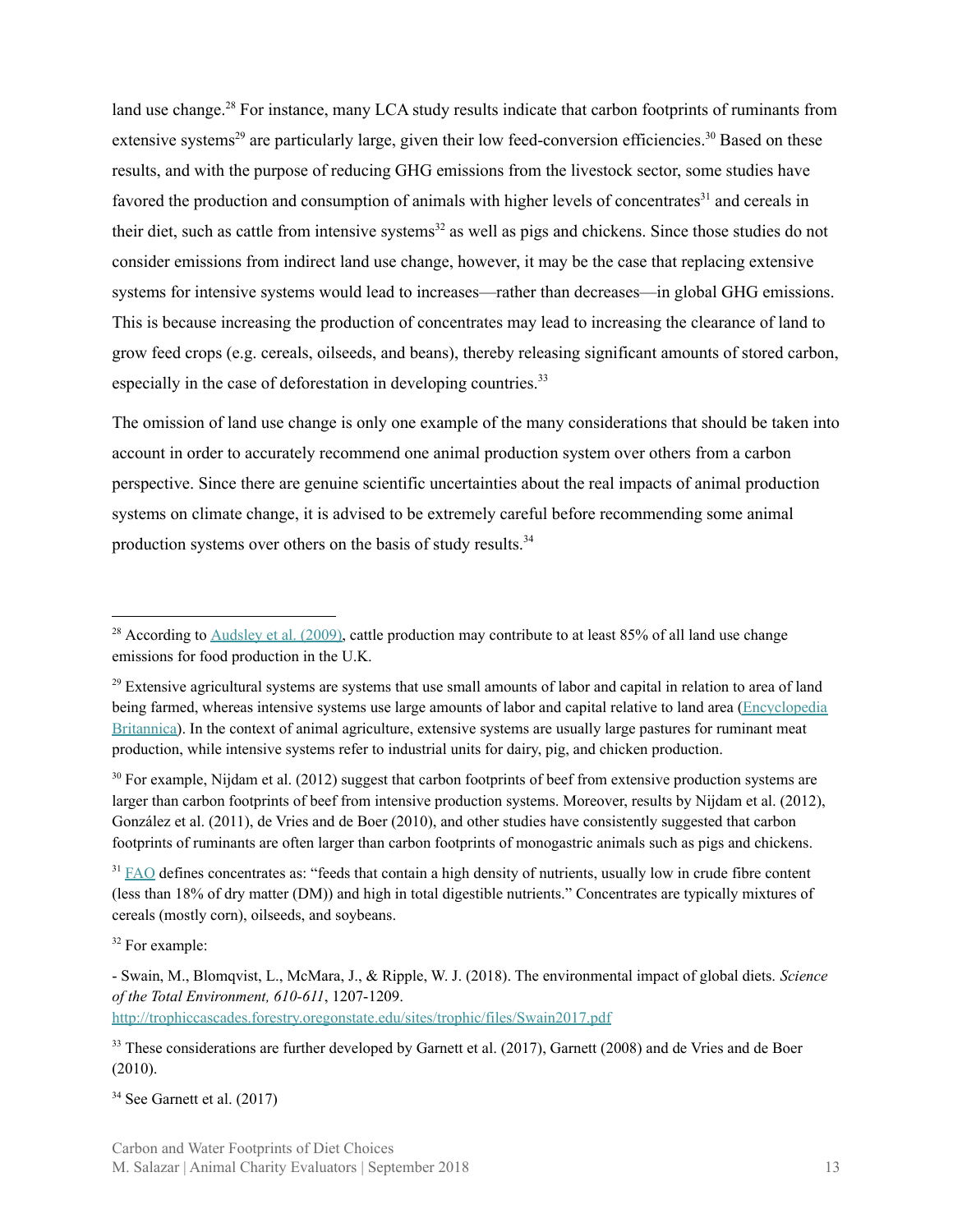#### <span id="page-13-0"></span>Carbon footprint of animal-based and plant-based diets

Given the apparently substantially larger carbon footprint of animal products in comparison to plant products, it is expected that animal-based diets also have larger carbon footprints than plant-based diets. This hypothesis has been supported by studies that estimate dietary carbon footprints based on carbon footprint estimates of individual food products (i.e., data provided by LCA studies, many of which may be included in Clune et al., 2017) and food consumption or production data.

#### <span id="page-13-1"></span>Consumption data analysis

[Scarborough](https://link.springer.com/article/10.1007/s10584-014-1169-1) et al. (2014), for example, estimated the carbon footprint of self-selected dietary groups in the U.K. by using consumption data from the EPIC-Oxford Study, and carbon footprint estimates of individual food products consumed in the U.K. $35$  Their analyses are based on a dataset of more than 55,500 participants who completed a semi-quantitative food-frequency questionnaire (FFQ) that estimates the frequency of consumption of 130 different food products over the previous 12 months. They categorized the subjects in six dietary groups: vegans, vegetarians, fish-eaters, low meat-eaters (>0 and  $>$ 50 g/d), medium meat-eaters (50 to 99 g/d), and high meat-eaters ( $>$ =100 g/d).<sup>36</sup> Then they calculated the carbon footprint for each dietary group by using estimates of the carbon footprint of individual products.

Their analysis showed highly statistically significant differences (p<0.0001) in carbon footprints between the six dietary groups, with progressively higher emissions for diets with higher intakes of animal products (Table 4). The largest carbon footprint was found in "high meat-eaters" and the smallest in "vegans," with the average "high meat" diet having 2.5 times as many GHG emissions than the average "vegan" diet with equivalent energetic content (i.e. 2,000 kcal). Their findings indicate that "dietary GHG emissions associated with self-selected diets in the U.K. are strongly associated with the amount of animal-based products in the diet" (Scarborough et al., 2014, p. 186).

<sup>35</sup> Scarborough, P., Appleby, P. N., Mizdrak, M., Briggs, A. D. M., Travis, R. C., Bradbury, K. E., & Key, T. J. (2014). Dietary greenhouse gas emissions of meat-eaters, fish-eaters, vegetarians and vegans in the UK. *Climatic Change, 125*, 179-192.

<sup>&</sup>lt;sup>36</sup> The dietary groups selected by Scarborough et al. (2014) suggest that fish-eaters are not meat-eaters, a characterization which we feel is incorrect.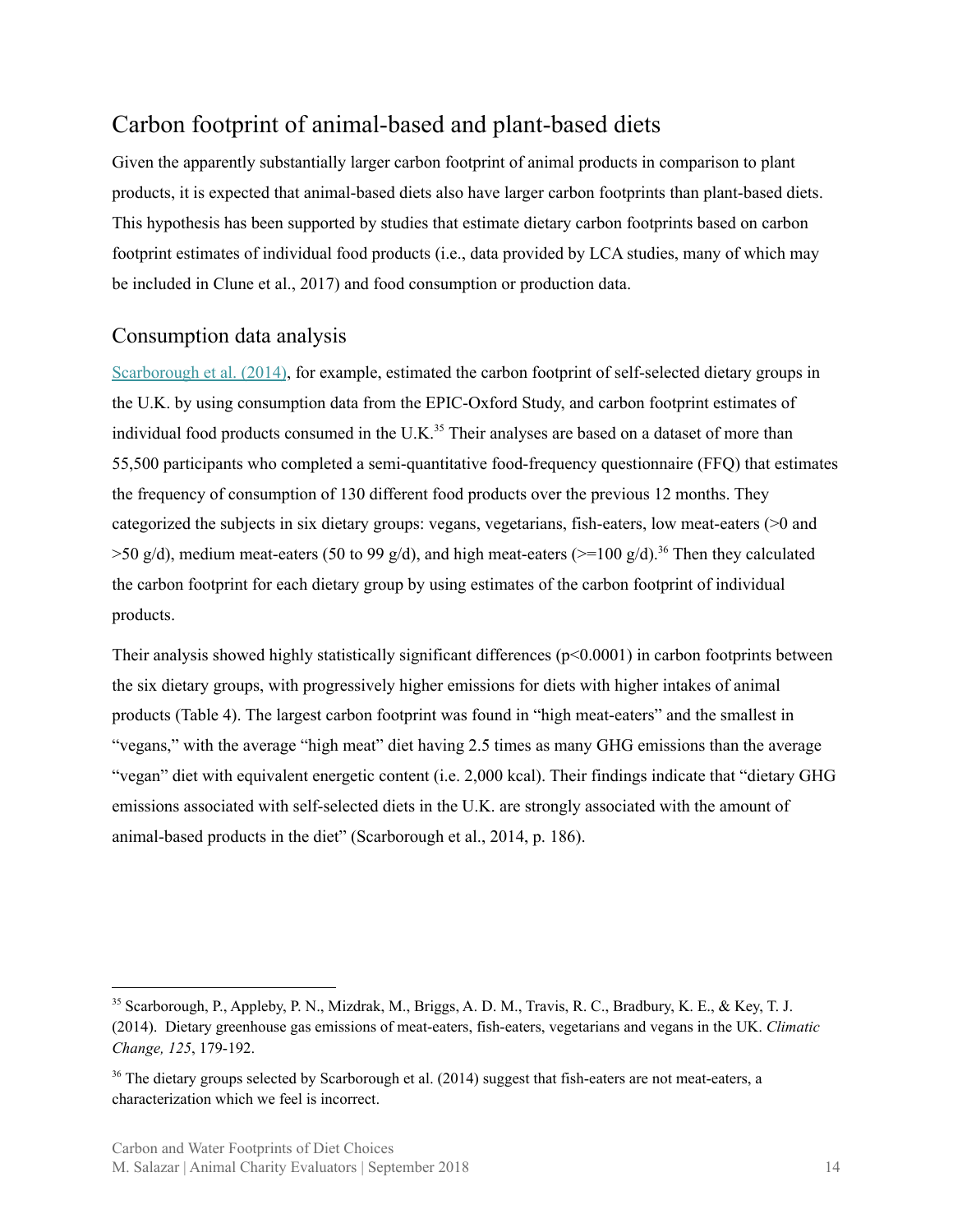| <b>Dietary groups</b> | Average carbon footprint ( $kg CO2e$ )<br>per day | 95% CIs       |
|-----------------------|---------------------------------------------------|---------------|
| High meat-eaters      | 7.19                                              | $7.16 - 7.22$ |
| Medium meat-eaters    | 5.63                                              | $5.61 - 5.65$ |
| Low meat-eaters       | 4.67                                              | $4.65 - 4.70$ |
| Fish-eaters           | 3.91                                              | $3.88 - 3.94$ |
| Vegetarians           | 3.81                                              | $3.79 - 3.83$ |
| Vegans                | 2.89                                              | $2.83 - 2.94$ |

*Table 3: Mean GHG emissions per 2,000 kcal by dietary group in the U.K., based on Scarborough et al. (2014)*



*Figure 2: Average carbon footprint per day by dietary group in the U.K., based on Scarborough et al. (2014)*

It is worth noting that this study does not address uncertainties involved in the estimates of the carbon footprint of individual food products used. Moreover, this study faces limitations associated with the use of consumption data. In particular, estimates of dietary carbon footprints should be taken as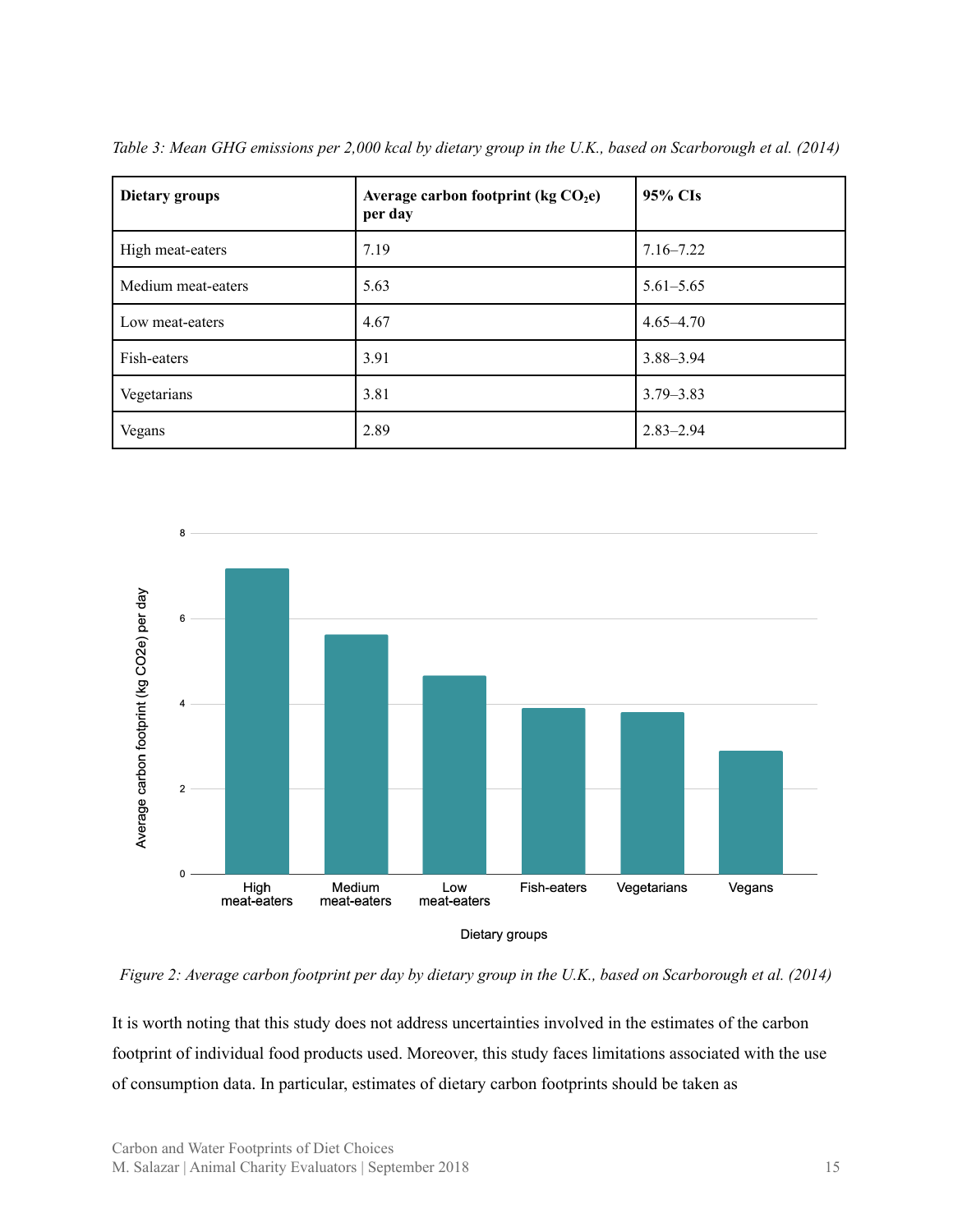underestimates, because they are based on consumption data (rather than production data) and therefore do not consider food wastage. Additionally, FFQ are prone to under-reporting. 37

#### <span id="page-15-0"></span>Dietary scenario analysis

Other studies have estimated the difference in carbon footprints between different diets by using modeled reduced-meat dietary scenarios. This method has been used to estimate the effects of dietary choices by changing the amount and/or types of food products. Instead of using self-reported data provided by a single survey/study, this method allows us to construct scenarios by using data from different sources (e.g. nutritionists, national dietary guidelines or other study results). Studies that have used this methodology to compare carbon footprints of plant-based and animal-based diets suggest that plant-based diets have smaller carbon footprints than animal-based diets.<sup>38</sup>

For example, [Hallström](https://www.sciencedirect.com/science/article/pii/S0959652614012931) et al. (2015) reviews 14 journal articles that use dietary scenario analysis to assess environmental impacts of dietary change, including effects in dietary GHG emissions. The articles reviewed varied in terms of their reference scenarios which mostly depended on average per capita consumption data of the studied population, but they also differed in number and kinds of scenarios constructed from the reference scenario. The results of the review indicate that the greatest reduction potential of GHG emissions could be achieved by adopting a vegan diet (25–55%), followed by a vegetarian diet (20–35%), replacing ruminant meat with pork and poultry (20–35%), and eating a

<sup>&</sup>lt;sup>37</sup> Becker, W., Welten, D. (2001). Under-reporting in dietary surveys – implications for development of food-based dietary guidelines. *Public Health Nutrition, 4*, 683–687. <https://www.ncbi.nlm.nih.gov/pubmed/11683562>

<sup>&</sup>lt;sup>38</sup> For example:

<sup>-</sup> Hallström, E., Carlsson-Kanyama, A., & Börjesson, P. (2015). Environmental impact of dietary change: a systematic review. *Journal of Cleaner Production, 91,* 1-11. <https://www.sciencedirect.com/science/article/pii/S0959652614012931>

<sup>-</sup> Werner, L. B., Flysjö, A., & Tholstrup, T. (2014). Greenhouse gas emissions of realistic dietary choices in Denmark: The carbon footprint and nutritional value of dairy products. *Food & Nutrition Research, 58*. <http://dx.doi.org/10.3402/fnr.v58.20687>

<sup>-</sup> Berners-Lee, M., Hoolohan, C., Cammack, H., & Hewitt, C. (2012). The relative greenhouse gas impacts of realistic dietary choices. *Energy Policy, 43*, 184–190. <https://www.sciencedirect.com/science/article/pii/S0301421511010603>

<sup>-</sup> Baroni, L., Cenci, L., Tettamanti, M., & Berati, M. (2007). Evaluating the environmental impact of various dietary patterns combined with different food production systems. *European Journal of Clinical Nutrition, 61*, 279-286. <https://www.ncbi.nlm.nih.gov/pubmed/17035955>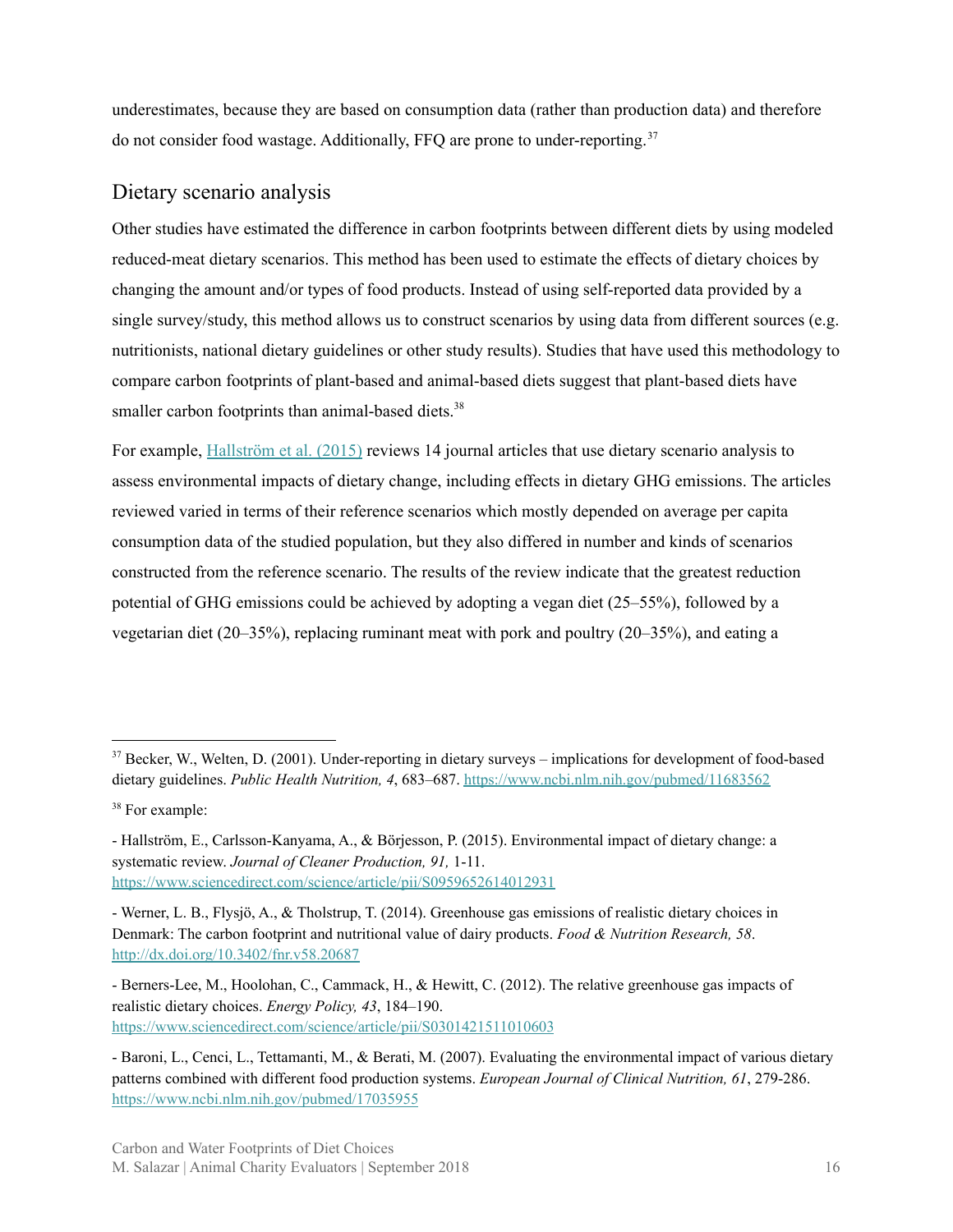"healthy" diet<sup>39</sup> (0–35%) (Table 4). The study results suggest that the amount of animal products—as well as the type of animal products—are key factors in dietary carbon footprints.

|                                                    | <b>Number of</b>                                                                                                                                                 |                                                                              |               | <b>Reduction of GHG emissions<sup>a</sup></b> |  |  |  |
|----------------------------------------------------|------------------------------------------------------------------------------------------------------------------------------------------------------------------|------------------------------------------------------------------------------|---------------|-----------------------------------------------|--|--|--|
| <b>Scenario</b>                                    | scenarios<br>analyzed                                                                                                                                            | <b>Scenario description</b>                                                  | $\frac{0}{6}$ | $Kg CO2e per yearc$                           |  |  |  |
| Vegan diet                                         | 6                                                                                                                                                                | All animal products are replaced by<br>plant-based products                  | $25 - 55$     | 760 (520-1,090)                               |  |  |  |
| Vegetarian diet                                    | 7                                                                                                                                                                | All meat <sup>40</sup> is replaced by non-meat<br>products                   | $20 - 35$     | $540(110-1,110)$                              |  |  |  |
| Ruminant meat replaced<br>by monogastric meat      | $\overline{c}$                                                                                                                                                   | All ruminant meat is replaced by<br>pork and poultry                         | $20 - 35$     | 560                                           |  |  |  |
| Meat partially replaced<br>by plant-based products | $\overline{c}$                                                                                                                                                   | Meat is reduced in favor of<br>plant-based products                          | $+5-0$        | $+20 (+40-0)$                                 |  |  |  |
| Meat partially replaced<br>by dairy products       | $\overline{2}$                                                                                                                                                   | Meat is reduced in favor of dairy<br>products                                | $0 - 5$       | $40(30-50)$                                   |  |  |  |
| Meat partially replaced<br>by mixed food           | $\overline{2}$                                                                                                                                                   | Meat is reduced in favor of a mix<br>of plant-based and dairy products       | $0 - 5$       | $80(40-110)$                                  |  |  |  |
| Balanced energy intake                             | $\overline{2}$                                                                                                                                                   | Caloric content is reduced, while<br>composition of diet remains the<br>same | $0 - 10$      | $100(40-160)$                                 |  |  |  |
| "Healthy" diet                                     | 14                                                                                                                                                               | Omnivorous diet based on different<br>dietary guidelines                     | $0 - 35$      | $210 (+40 - 490)$                             |  |  |  |
|                                                    | $a +$ indicates an increase, rather than a decrease, in GHG emissions.<br>$^{\rm b}$ Decentros of reduction in GHC emissions compared to system consumption data |                                                                              |               |                                               |  |  |  |

*Table 4: Ef ect of dietary change on GHG emissions based on Hallström et al. (2015)*

<sup>b</sup> Percentage of reduction in GHG emissions compared to average consumption data.

 $c$  Average effect (minimum change – maximum change).

<sup>&</sup>lt;sup>39</sup> "Healthy" diet is the name given by Hallström (2015) to scenarios that are based on national and international nutritional guidelines, such as the Dutch Dietary Guidelines, the Nordic Nutrition Recommendations, the Federation for Independent Health Consultation, and WHO/FAO. It's worth noting that ACE does not endorse those diets as necessarily healthy.

<sup>&</sup>lt;sup>40</sup> We assume that by "all meat" Hallström et al. (2015) refer to all types of meat, including fish as well; unfortunately, they do not specify it.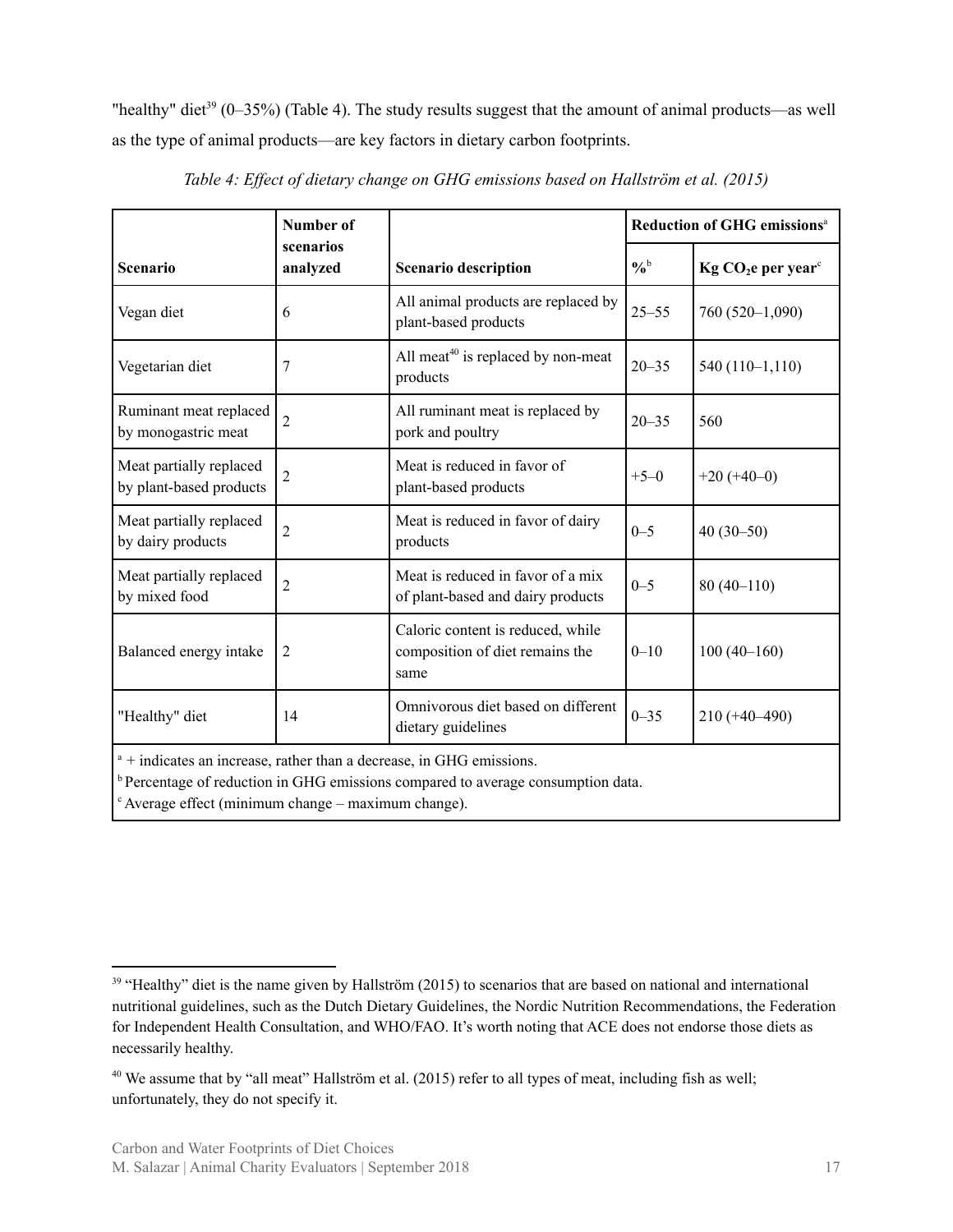However, none of the reviewed articles included GHG emissions produced by indirect land use change, which might suggest an overestimation of potential reduction of GHG emissions by replacing ruminant meat with pork and poultry meat (as discussed above).

One example of the articles reviewed by Hallström et al. (2015) is the study conducted by [Berners-Lee](https://www.sciencedirect.com/science/article/pii/S0301421511010603) et al. [\(2012\)](https://www.sciencedirect.com/science/article/pii/S0301421511010603) which assesses the impacts of dietary change in GHG emissions for the U.K. They take the U.K. average per capita food supply from FAOSTAT<sup>41</sup> as a reference scenario and modify it with selected substitutes to create six dietary scenarios: three vegetarian and three vegan scenarios (Table 5).

| Dietary scenario                                   | <b>Type</b> | <b>Description</b>                                                                              | <b>GHG</b> emissions (kg<br>$CO2e$ ) per day |
|----------------------------------------------------|-------------|-------------------------------------------------------------------------------------------------|----------------------------------------------|
| <b>Baseline</b>                                    | Omnivorous  | Average per capita U.K. food supply of 3,458 kcal per<br>day                                    | 7.40                                         |
| Scenario 1                                         | Vegetarian  | U.K. average diet with meat energy replaced by dairy<br>$energy*$                               | 5.79                                         |
| Scenario 2                                         | Vegetarian  | U.S. average vegetarian diet*                                                                   | 6.06                                         |
| Scenario 3                                         | Vegetarian  | U.K. average diet with meat energy replaced by<br>"healthy" non-dairy alternatives*             | 5.54                                         |
| Scenario 4                                         | Vegan       | U.K. average diet with meat and dairy energy<br>replaced by plant-based alternatives*           | 5.14                                         |
| Scenario 5                                         | Vegan       | U.S. vegan diet $*$                                                                             | 5.68                                         |
| Scenario 6                                         | Vegan       | U.K. average diet with meat and dairy energy<br>replaced by "healthy" plant-based alternatives* | 5.55                                         |
| * Normalized to U.K. food supply per capita energy |             |                                                                                                 |                                              |

*Table 5: GHG emissions embodied in different diets per day in the U.K. (based on Berners-Lee et al., 2012)*

Their estimations indicate that changing from an omnivorous diet to a vegetarian diet would reduce individual carbon footprint by 22%, while changing to a vegan diet would reduce it by 26%. However, calculations of GHG emissions used in this study did not consider the effects of land use change in GHG emissions; otherwise, the reduction in the carbon footprint by adopting a vegan diet could have been substantially greater.<sup>42</sup>

<sup>41</sup> FAOSTAT. (2011). Food balance sheet for the U.K. for 2007. <http://www.fao.org/faostat/en/#data/FBS>

 $42$  As suggested by Audsley et al. (2009), who suggest that including  $CO_2$  emissions resulting from U.K. food-consumption induced land use change increases food's carbon footprint by 50%.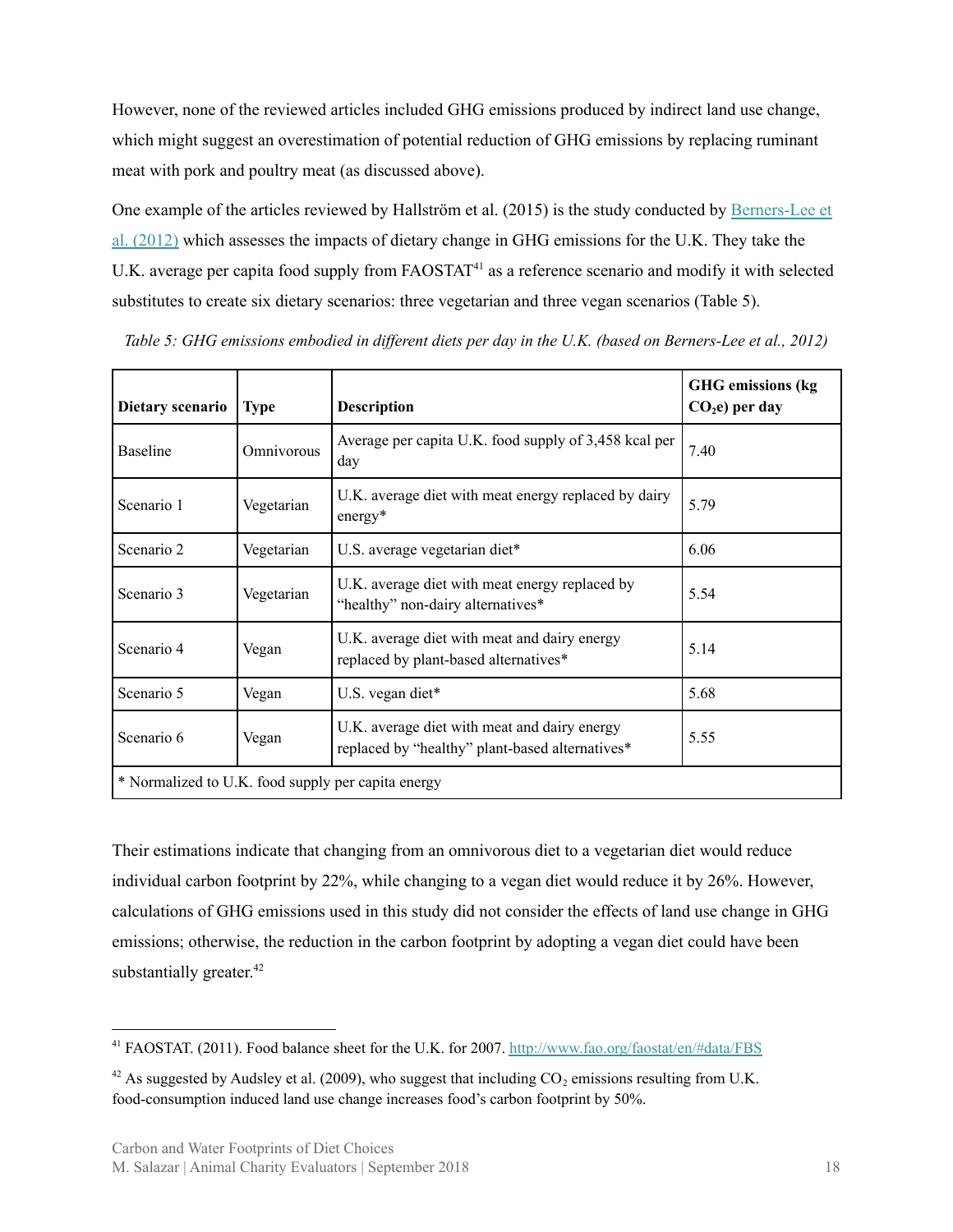In conclusion, results from LCA studies of agricultural products and from estimations of the carbon footprint of different diets suggest that animal-based products and diets generally have larger carbon footprints than plant-based products and diets. Estimates of the carbon footprint of products indicate that despite the great variability among agricultural products, animal products are generally more carbon-intensive than plant-based products, even without considering the emissions produced by land use change. This is partly because of the inefficiencies involved in growing crops and pastures to be used as animal feed, together with emissions produced by enteric fermentation and animal waste. Since the carbon footprint of diets is estimated on the basis of data provided by LCA of products, it is no surprise that estimates of dietary carbon footprints follow the same pattern as the carbon footprint of agricultural products. Different methodologies used, as well as varying data from different locations, reach the same conclusion: plant-based diets are more climate-friendly than animal-based diets.

### <span id="page-18-0"></span>Water footprint of diet choices

Freshwater, in sufficient quantities and appropriate quality, is a vital resource for the survival and well-being of humans and many other animals. Estimates suggest that around 30% of the world's population lives in areas facing water scarcity,<sup>43</sup> and that 66% of the world's population lives under severe water scarcity at least one month per year.<sup>44</sup> With current production and consumption patterns, the pressure on limited freshwater resources is likely to become more intense over the years.<sup>45</sup> Along with

<sup>&</sup>lt;sup>43</sup> Here we use water scarcity as referring to physical water scarcity, rather than economic water scarcity. Physical water scarcity occurs when physically there are not enough freshwater resources to meet the demand, whereas economic water scarcity occurs when there is not enough investment in water infrastructure (and workforce) to meet the demand, independently of the amount of freshwater resources physically available. Examples of estimates of physical water scarcity at a global level:

<sup>-</sup> [Kummu](http://iopscience.iop.org/article/10.1088/1748-9326/5/3/034006/meta) et al. (2010): 35% of the world's population lives in chronic water shortage (i.e. less than 1000 m3/capita/year).

<sup>-</sup> Islam et al. [\(2007\)](https://link.springer.com/article/10.1007/s11269-006-9038-y): 25% of the world's population lives below 500 m3/capita/year.

<sup>44</sup> [Mekonnen](http://advances.sciencemag.org/content/2/2/e1500323) & Hoekstra (2016) calculate water scarcity as the ratio between blue water footprint and blue water availability (on a monthly basis, at a local level). Results of water scarcity are categorized in four categories: low (WS<1.0), moderate  $(1.0 \le WS \le 1.5)$ , significant  $(1.5 \le WS \le 2.0)$  and severe (WS $>2.0$ ).

<sup>45</sup> Jalava et al. (2014). Diet change—a solution to reduce water use? *Environmental Research Letters, 9*. doi:10.1088/1748-9326/9/7/074016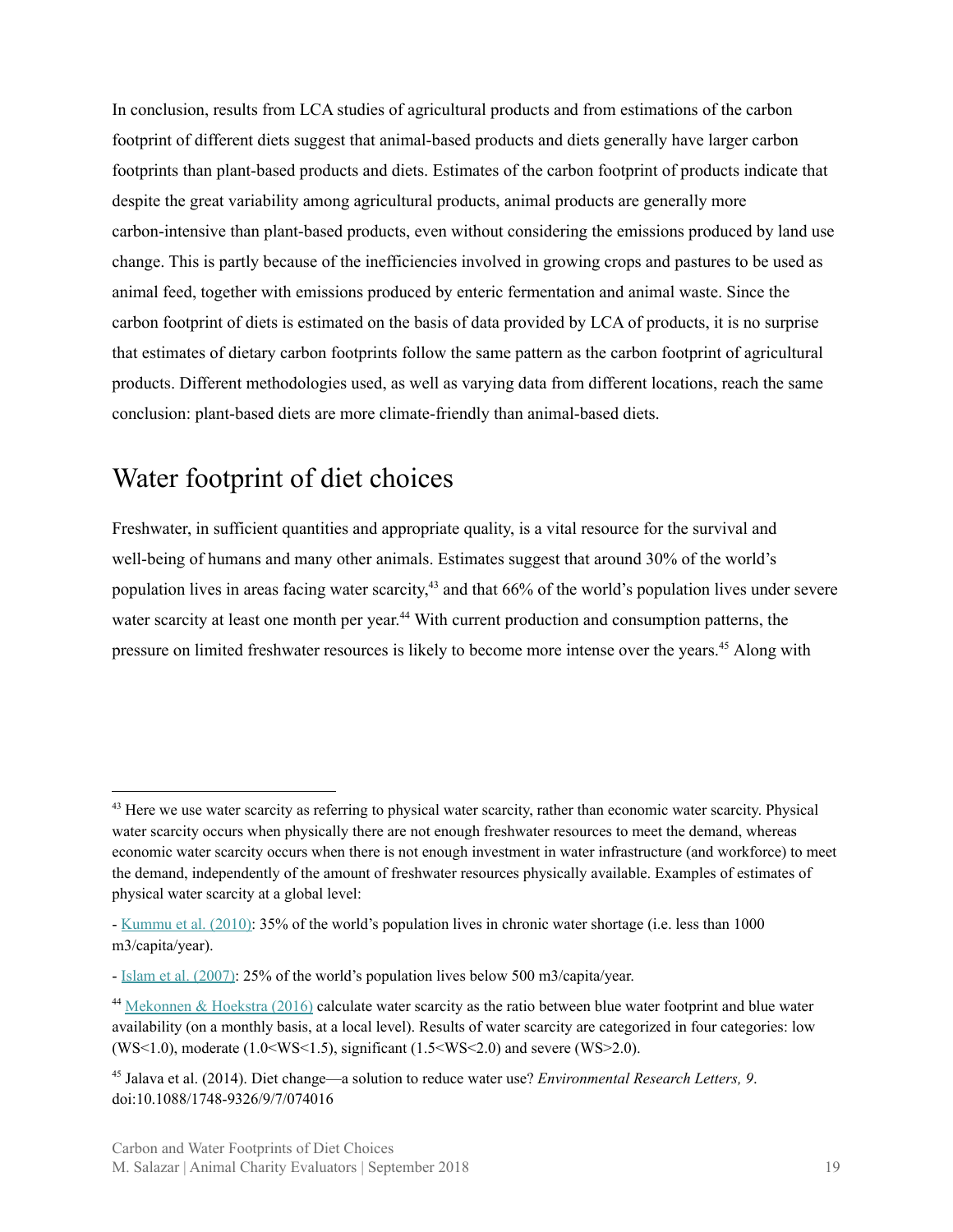growing water demand, climate change is creating additional pressure on water resources, as the variability of precipitation patterns and the frequency of droughts and floods are increasing.<sup>46</sup>

Aiming at influencing decision making on water sustainability, scientists and policy-makers have used the concept of the "water footprint" as a tool to assess freshwater use associated with processes, products, individuals, and geographical areas. The concept of the water footprint was coined by Hoekstra and Hung (2002) and further developed in the Water Footprint [Assessment](http://waterfootprint.org/media/downloads/TheWaterFootprintAssessmentManual_2.pdf) Manual by Hoekstra et al. (2011). There, the water footprint is defined as "a comprehensive indicator of freshwater appropriation by humans," specified in relation to time and location, including both direct and indirect water consumption and pollution. 47

#### <span id="page-19-0"></span>Water footprint methodology

The Water Footprint [Assessment](http://waterfootprint.org/media/downloads/TheWaterFootprintAssessmentManual_2.pdf) Manual includes a detailed description of the methodology for quantifying the water footprint of products along the full life cycle. In general terms, this methodology suggests that the water footprint of a product is to be calculated by adding the blue, green and grey water footprints of all the process steps involved in the production and supply chain of the product. The three types of water footprints are defined by Hoekstra et al. (2011) as follows:

- 1. Blue water [footprint](http://waterfootprint.org/en/water-footprint/glossary/#BWF): volume of surface and groundwater (blue [water\)](http://waterfootprint.org/en/water-footprint/glossary/#BW) consumed during the production process (including evaporated water, the water that is incorporated into a product along the supply chain, and the water that does not return to the same catchment area or in the same period of time).
- 2. Green water [footprint](http://waterfootprint.org/en/water-footprint/glossary/#GWF):<sup>48</sup> volume of rainwater (green [water\)](http://waterfootprint.org/en/water-footprint/glossary/#GW) consumed during the production process. It only includes the rainwater that is temporarily stored in the soil or vegetation (therefore excluding the water that becomes runoff). In products based on crops, it refers to the

<sup>46</sup> IPCC. (2014). Climate Change 2014: Synthesis Report. Contribution of Working Groups I, II and III to the Fifth Assessment Report of the Intergovernmental Panel on Climate Change [Core Writing Team, R. K. Pachauri and L. A. Meyer (eds.)]. Geneva, Switzerland: IPCC. Retrieved from <http://www.ipcc.ch/report/ar5/syr/>

<sup>47</sup> Hoekstra, A. Y., Chapagain, A. K., Aldaya, M. M., & Mekonnen, M. M. (2011). *The Water Footprint Assessment Manual: Setting the Global Standard*. London: Earthscan. Retrieved from [http://waterfootprint.org/media/downloads/TheWaterFootprintAssessmentManual\\_2.pdf](http://waterfootprint.org/media/downloads/TheWaterFootprintAssessmentManual_2.pdf)

<sup>&</sup>lt;sup>48</sup> Although blue water resources have higher opportunity costs than green water resources, Hoekstra et al. (2011) argues that it is important to include green water resources in water footprint estimations because of their limited availability. In agriculture, green and blue water resources can be substituted for each other (in physical terms) so that a more complete picture of the water footprint can be obtained by counting them both.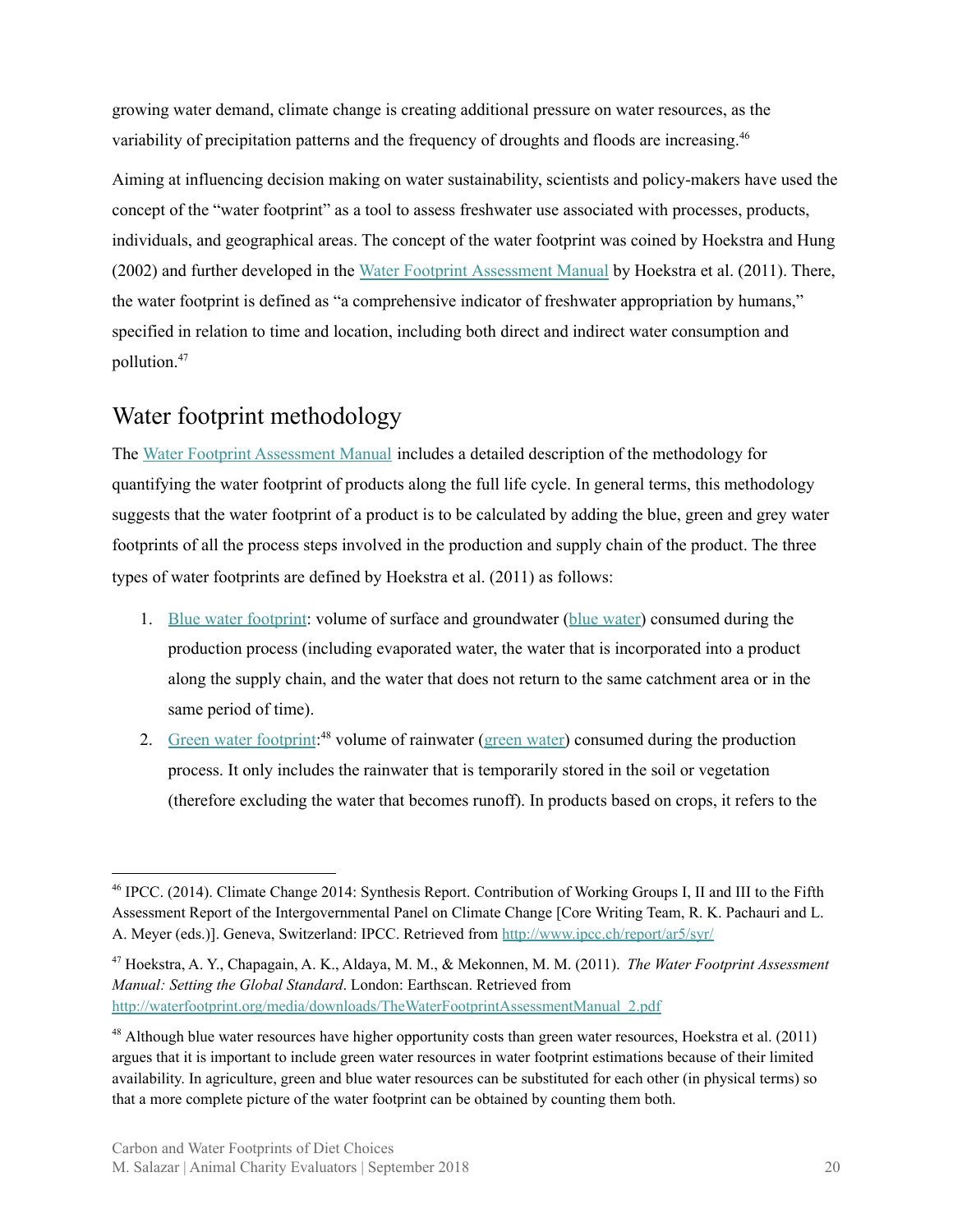evaporation and transpiration from fields and plantations plus the (green) water incorporated into the crop.

3. Grey water [footprint](http://waterfootprint.org/en/water-footprint/glossary/#GrWF): volume of polluted water. It is defined as the volume of water that is required to assimilate pollutants based on ambient water quality [standards](http://waterfootprint.org/en/water-footprint/glossary/#AWQS).

Nevertheless, the Water Footprint Assessment Manual, which was published by the Water [Footprint](http://waterfootprint.org/en/) [Network](http://waterfootprint.org/en/) (WFN), is not the only methodological approach for water footprinting. The concept of water footprint has also become popular among the Life Cycle Assessment (LCA) community, who have integrated water use into the LCA methodological framework,<sup>49</sup> developing a specific international standard for water footprint estimations (ISO [14046](https://www.iso.org/standard/43263.html)). This methodological approach differs in various respects from the one previously suggested by WFN, giving rise to a debate between the two communities.<sup>50</sup> Despite discrepancies between the two approaches, it's been suggested that they should be perceived as complementary, rather than as competing methodologies, since they are useful for different purposes.<sup>51</sup> Moreover, studies have suggested that when using similar data sources, the two methods can lead to water footprint results that, despite their differences in methodology, are somewhat consistent between each other.<sup>52</sup> Without intending to take sides in this debate and hoping that water footprint

<sup>&</sup>lt;sup>49</sup> LCA is a quantitative method used to determine the environmental impacts across the whole supply chain, for which guidelines are provided by the International Organization for Standardization.

<sup>&</sup>lt;sup>50</sup> There has been an exchange of letters between the LCA community and the WFN community: letter from [Pfister](http://www.pnas.org/content/pnas/106/35/E93.full.pdf) and [Hellweg](http://www.pnas.org/content/pnas/106/35/E93.full.pdf) (2009); reply from [Hoekstra](http://www.pnas.org/content/pnas/106/40/E114.full.pdf) et al. (2009); letter from [Ridoutt](https://www.ncbi.nlm.nih.gov/pmc/articles/PMC3365216/pdf/pnas.201203809.pdf) and Huang (2012); reply from [Hoekstra](http://www.pnas.org/content/pnas/109/22/E1425.full.pdf) and [Mekonnen](http://www.pnas.org/content/pnas/109/22/E1425.full.pdf) (2012). There was also a collaborative attempt to clarify differences between methodologies [\(Boulay](https://pubs.acs.org/doi/10.1021/es403928f) et al., [2013\)](https://pubs.acs.org/doi/10.1021/es403928f) followed by a letter from Pfister and [Ridoutt](https://pubs.acs.org/doi/10.1021/es405340a) (2014). More recently a critique from [Hoekstra](https://www.sciencedirect.com/science/article/pii/S1470160X16300474) (2016) was published, followed by a reply from Pfister et al. [\(2017\)](https://www.sciencedirect.com/science/article/pii/S1470160X16304599).

<sup>&</sup>lt;sup>51</sup> The WFN's approach only focuses on water related impacts, while the LCA's approach focuses on many environmental impacts of products (e.g., climate change, water use, land use, toxicity, eutrophication), being water use just one impact among many. This is partly why according to the WFN's approach, the water footprint is expressed in terms of volume of water used, and includes blue, green and grey water footprints, whereas according to the LCA community, the water footprint is expressed in terms of water scarcity metrics (e.g. water stress index) and only includes the blue water footprint component (since impacts related to green and grey water resources would be assessed by other LCA indicators). Therefore, one approach is more appropriate for assessing water use in a water management context, while the other is more appropriate for evaluating various environmental impacts of products. Complementarities of both approaches are developed by [Boulay](https://pubs.acs.org/doi/10.1021/es403928f) et al. (2013).

 $52$  Examples of studies that suggest that both water footprint methodologies are consistent:

<sup>-</sup> Bai, X., Ren, X., Khanna, N. Z., Zhang, G., Zhou, N., Bai, Y., & Hu, M. (2018). A comparative study of a full value-chain water footprint assessment using two international standards at a large-scale hog farm in China. *Journal of Cleaner Production, 176*, 557-565. <https://www.sciencedirect.com/science/article/pii/S0959652617329220>

<sup>-</sup> Jefferies, D., Muñoz, I., Hodges, J., King, V. J., Aldaya, M., Ercin, A. E., ...Hoekstra, A. Y. (2012). Water Footprint and Life Cycle Assessment as approaches to assess potential impacts of products on water consumption. Key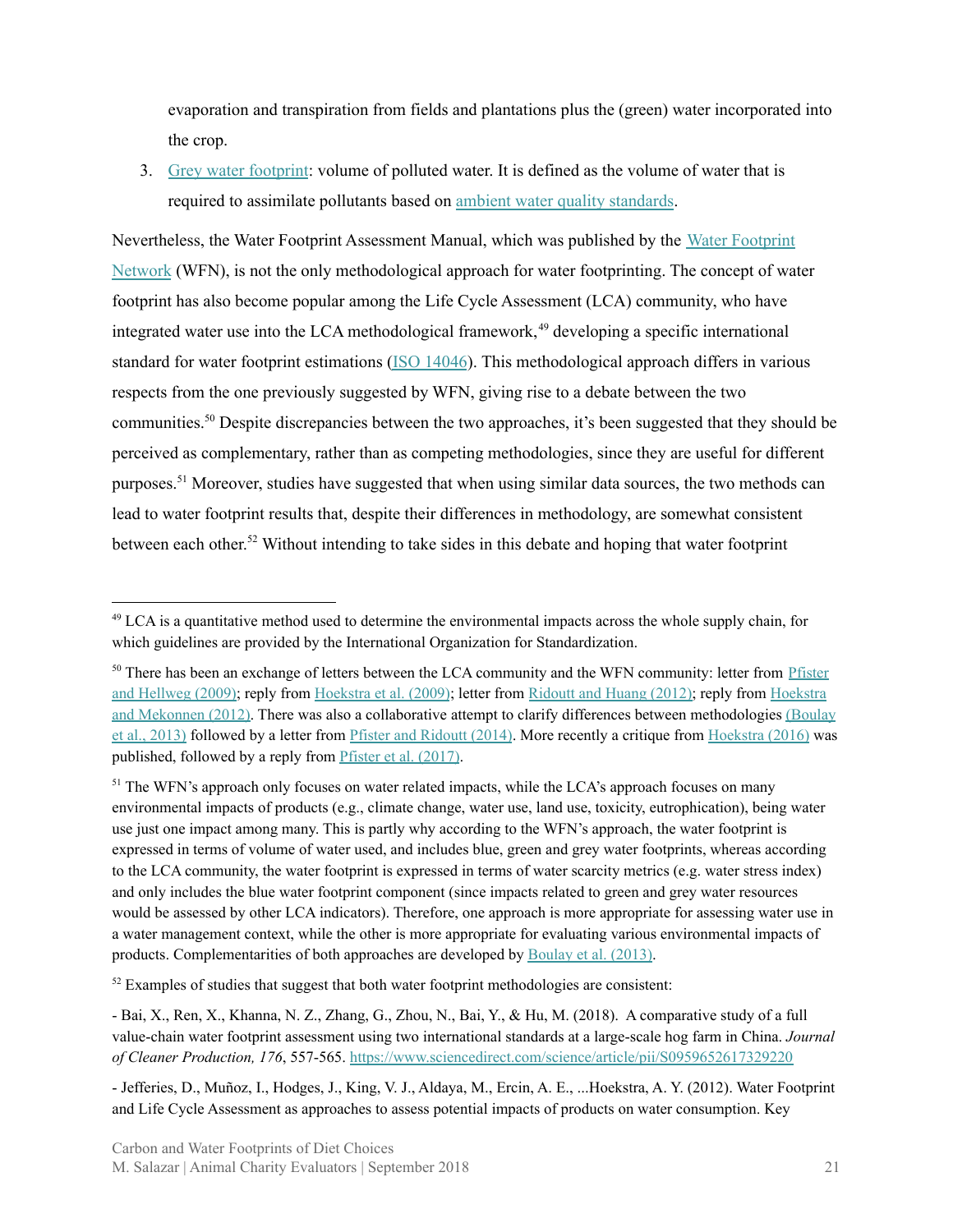estimates are consistent between both methodologies, this report only includes water footprint estimates based on the WFN methodology. Therefore, they are expressed in volumetric units, and include blue, green and/or grey water footprints. We made this choice basically because our literature search indicated that WFN guidelines are more popular than the LCA approach among studies that compare the water footprint of plant-based and animal-based food products and diets.

#### <span id="page-21-0"></span>Limitations of water footprinting

It is recognized that uncertainties are not properly analyzed and reported in water footprint assessments,<sup>53</sup> which implies that caution is needed when interpreting the results. Although uncertainty and sensitivity analyses are not popular among water footprint assessments, uncertainties involving data are normally acknowledged. Data quality issues seem to be particularly common, since a large number of specific data (in terms of location and time) is required to estimate accurately the water footprint of a product.<sup>54</sup> In many cases, however, specific data is lacking, and estimates are made on the basis of averages.<sup>55</sup>

#### <span id="page-21-1"></span>Water footprint of animal-based and plant-based products

Attempts to assess the water footprint of food products have found great differences between types of products, with animal products being known to be particularly water-intensive.<sup>56</sup> The assessment of water footprints of selected agricultural products compiled by [Mekonnen](https://link.springer.com/article/10.1007%2Fs10021-011-9517-8) and Hoekstra (2012) indicates that at a global level, compared to vegetal products, animal products have generally larger water footprints not only per mass but also per calorie (Table 6 and Figure 3).

<sup>56</sup> See [Pimentel](https://academic.oup.com/bioscience/article/54/10/909/230205) et al., (2004), and [Chapagain](http://www.ayhoekstra.nl/pubs/Report13.pdf) & Hoekstra (2003).

learning points from pilot studies on tea and margarine. *Journal of Cleaner Production, 33*, 155-166. <https://www.sciencedirect.com/science/article/pii/S0959652612002028>

 $53$  Hoekstra et al. (2011) acknowledge that uncertainty analyses are not available for water footprint accounting, not even approximate indications that show the degree of uncertainty in the various water footprint accounts. As for the LCA community, they recognize that frameworks to quantitatively account for uncertainty in a more rigorous manner are needed for water footprinting (Pfister et al., 2017).

<sup>54</sup> See Hoekstra et al. (2011)

<sup>&</sup>lt;sup>55</sup> For example, according to Hoekstra et al. (2011), in order to estimate the water footprint of growing crops, it is necessary to collect data such as crop parameters, crop yields, climate data, ambient water quality standards, and maps of soil, crops and irrigation. Since some data are not often available for various regions and obtaining location-specific data can be too difficult, assumptions are often made, and regional or national averages are used instead.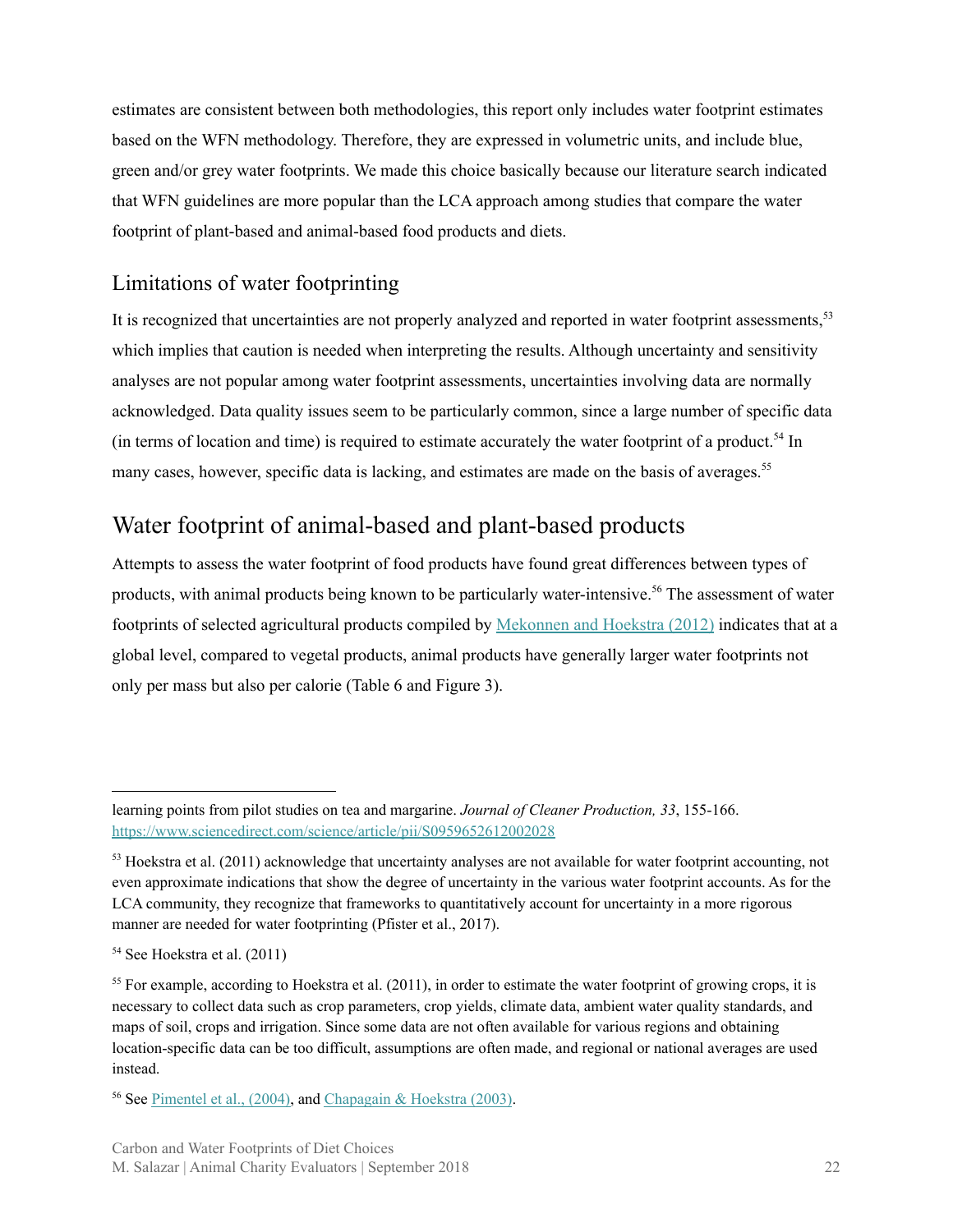|                  |        | Water footprint per ton $(m^3/ton)$ |      | Water        |                                 |                                      |
|------------------|--------|-------------------------------------|------|--------------|---------------------------------|--------------------------------------|
| <b>Food Item</b> | Green  | <b>Blue</b>                         | Grey | <b>Total</b> | Calorie<br>content<br>(kcal/kg) | footprint per<br>calorie<br>(L/kcal) |
| Sugar crops      | 130    | 52                                  | 15   | 197          | 285                             | 0.69                                 |
| Vegetables       | 194    | 43                                  | 85   | 322          | 240                             | 1.34                                 |
| Starchy roots    | 327    | 16                                  | 43   | 386          | 827                             | 0.47                                 |
| Fruits           | 726    | 147                                 | 89   | 962          | 460                             | 2.09                                 |
| Cereals          | 1,232  | 228                                 | 184  | 1,644        | 3,208                           | 0.51                                 |
| Oil crops        | 2,023  | 220                                 | 121  | 2,364        | 2,908                           | 0.81                                 |
| Pulses           | 3,180  | 141                                 | 734  | 4,055        | 3,412                           | 1.19                                 |
| <b>Nuts</b>      | 7,016  | 1,367                               | 680  | 9,063        | 2,500                           | 3.63                                 |
| Milk             | 863    | 86                                  | 72   | 1,021        | 560                             | 1.82                                 |
| Eggs             | 2,592  | 244                                 | 429  | 3,265        | 1,425                           | 2.29                                 |
| Chicken meat     | 3,545  | 313                                 | 467  | 4,325        | 1,440                           | $\overline{3}$                       |
| <b>Butter</b>    | 4,695  | 465                                 | 393  | 5,553        | 7,692                           | 0.72                                 |
| Pig meat         | 4,907  | 459                                 | 622  | 5,988        | 2,786                           | 2.15                                 |
| Sheep meat       | 8,253  | 457                                 | 53   | 8,763        | 2,059                           | 4.25                                 |
| Bovine meat      | 14,414 | 550                                 | 451  | 15,415       | 1,523                           | 10.19                                |

*Table 6: Global average water footprints of selected vegetal and animal products for the period 1996–2005 (based on Mekonnen & Hoekstra, 2012)*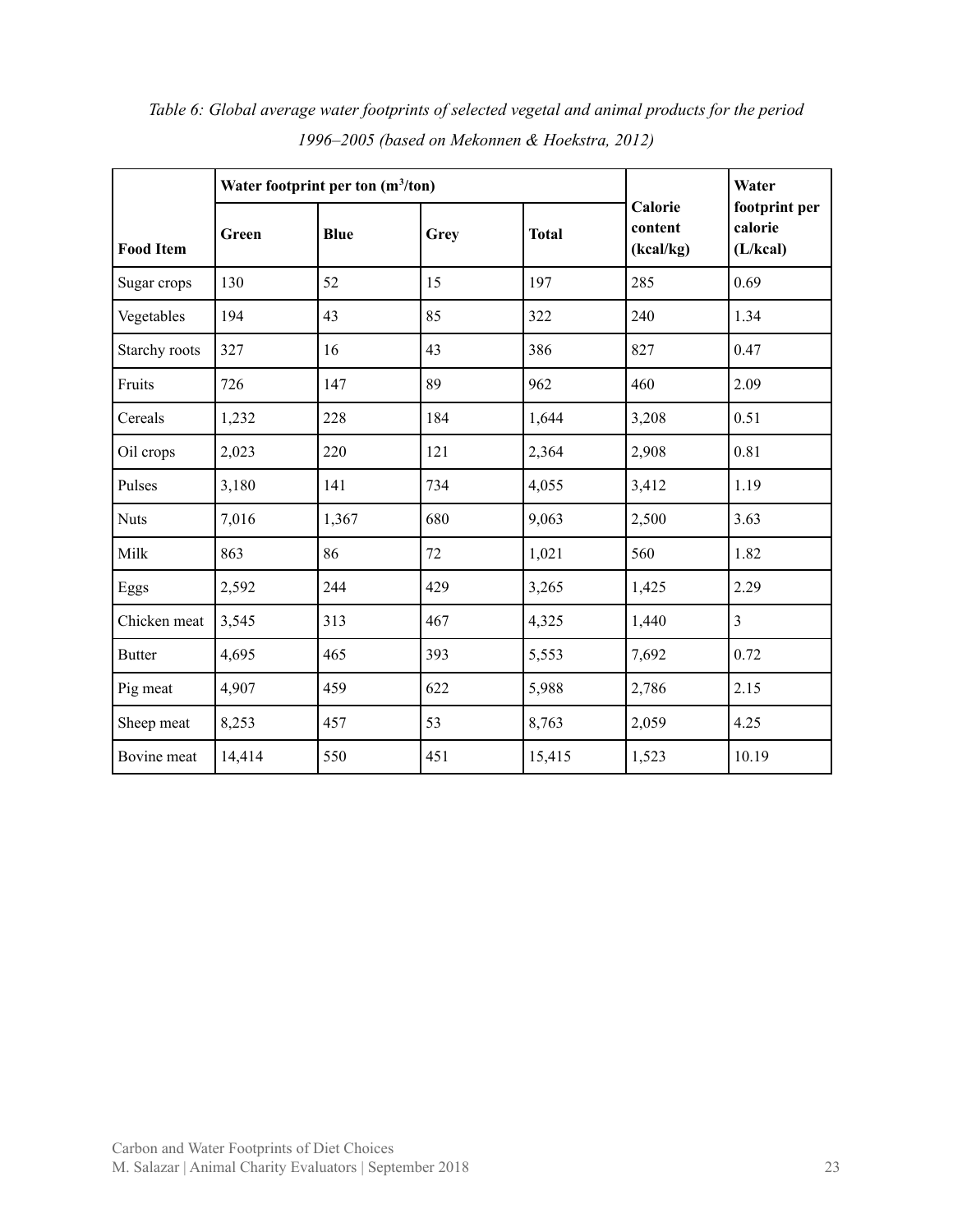

*Figure 3: Global average water footprint of selected vegetal and animal products for the period 1996–2005 (based on Mekonnen & Hoekstra, 2012)*

According to their results, there is a great variation between the water footprint of products, with sugar crops having the smallest total water footprint (197 m3/ton) and beef having the largest (15415 m3/ton) (Figure 3). In terms of the water footprint per calorie, starchy roots and cereals seem to be the most water efficient while beef the least efficient; it takes about 20 times more water to produce one calorie of beef than to produce one calorie of cereal. Therefore, they conclude that, in general, it is more water-efficient to obtain calories from vegetal products than animal products.<sup>57</sup> The clearest exception is the water footprint of nuts, which is particularly large, not only in total terms but also in delivering calories.

We should note that the grey water footprint estimated in Mekonnen and Hoekstra (2012) only included the pollution caused by nitrogen fertilizers, excluding potential pollution by pesticides, other fertilizer ingredients, manure, heavy metals, and antibiotics. Their estimates of the grey water footprint also exclude the nitrogen leaching and runoff from manure, which may be especially significant in intensive systems of animal production where great quantities of animal waste are deposited in freshwater systems.

 $57$  They also calculated the water footprint of per protein and per fat, reaching the same conclusion: crop products are generally more efficient than animal products in delivering not only calories, but also protein, and fats (Mekonnen and Hoekstra, 2012).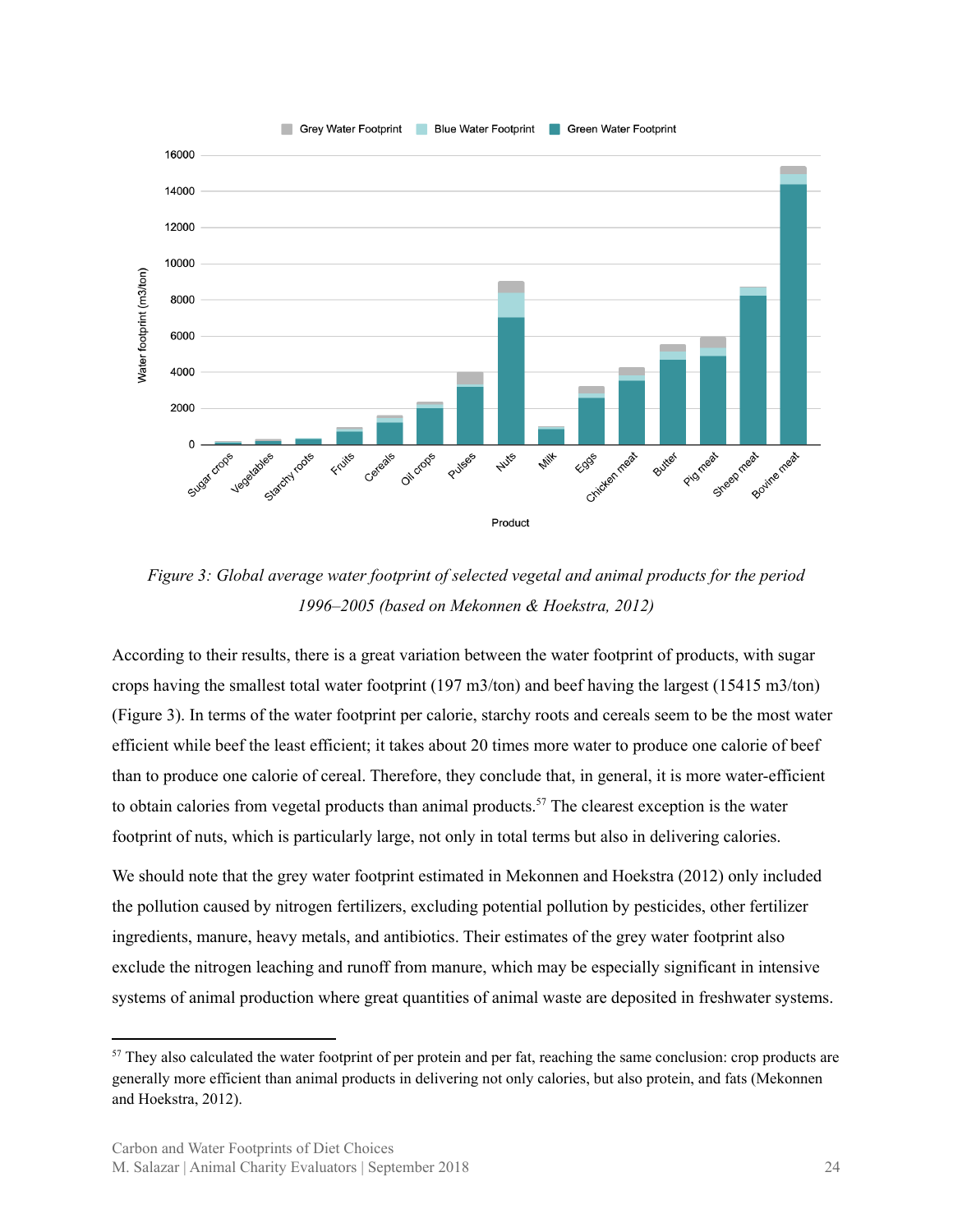Therefore the authors state that their values of grey water footprints should be taken as underestimates, especially in the case of animal products.

In the case of animal products, most of their water footprint corresponds to the first step of the supply chain, i.e., growing the feed for animals. Pastures and growing crops to feed farmed animals consume large volumes of water resources through evapotranspiration, irrigation, and pollution by fertilizers, accounting for most of the total water footprint for final animal products. Mekonnen and Hoekstra (2012) estimated that 98% of the total water footprint of animal production corresponds to animal feed, most of which is grown in different areas from where consumption occurs. The other 2% corresponds to drinking water, service water (water used to clean facilities, wash animals, and waste disposal) and feed-mixing water. The water footprint of animal products, therefore, mainly refers to water consumed or polluted to produce animal feed.

Based on Mekonnen and Hoekstra's (2012) estimates, [Gerbens-Leenes](https://www.sciencedirect.com/science/article/pii/S2212371713000024) et al. (2013) show some general trends in the water footprint of animal products and identify three driving factors:

- 1. Feed conversion efficiency. It refers to the quantity of feed needed to produce a certain amount of meat, eggs and milk. It normally improves from grazing systems to intensive systems, because animals in intensive systems are bred to grow faster and killed younger, eat more feed concentrates (instead of roughages) and move considerably less.
- 2. Feed composition. It refers to the composition of feed consumed by the animals in each system, and it works in the opposite direction: it favors grazing systems over intensive systems. Since animal feed concentrates have larger water footprints than roughages,<sup>58</sup> and animals raised in intensive systems eat more feed concentrates, there is an increase of the water footprint in intensive systems with respect to feed composition.
- 3. Feed origin. This factor cannot be ignored, especially because water use related to feed crop production varies across regions, depending on climatic conditions and agricultural practices.<sup>59</sup>

<sup>&</sup>lt;sup>58</sup> The water footprint of concentrates is 5 times larger than roughages, according to [Hoekstra](http://waterfootprint.org/media/downloads/Hoekstra-2012-Water-Meat-Dairy.pdf)  $(2012)$  and [Gerbens-Leenes](http://waterfootprint.org/media/downloads/Gerbens-et-al-2013-waterfootprint-poultry-pork-beef_1.pdf) et al. (2013).

<sup>&</sup>lt;sup>59</sup> For example, the Netherlands presents lower water footprints for animal products than the U.S., and the U.S. presents lower water footprints for animal products than India. These crude general differences between countries are related to existing country differences in feed conversion efficiencies, but also to the fact that water footprints of feed crops vary across countries as a function of differences in climate and agricultural practice ([Mekonnen](http://waterfootprint.org/media/downloads/Report-48-WaterFootprint-AnimalProducts-Vol1.pdf) & [Hoekstra,](http://waterfootprint.org/media/downloads/Report-48-WaterFootprint-AnimalProducts-Vol1.pdf) 2010).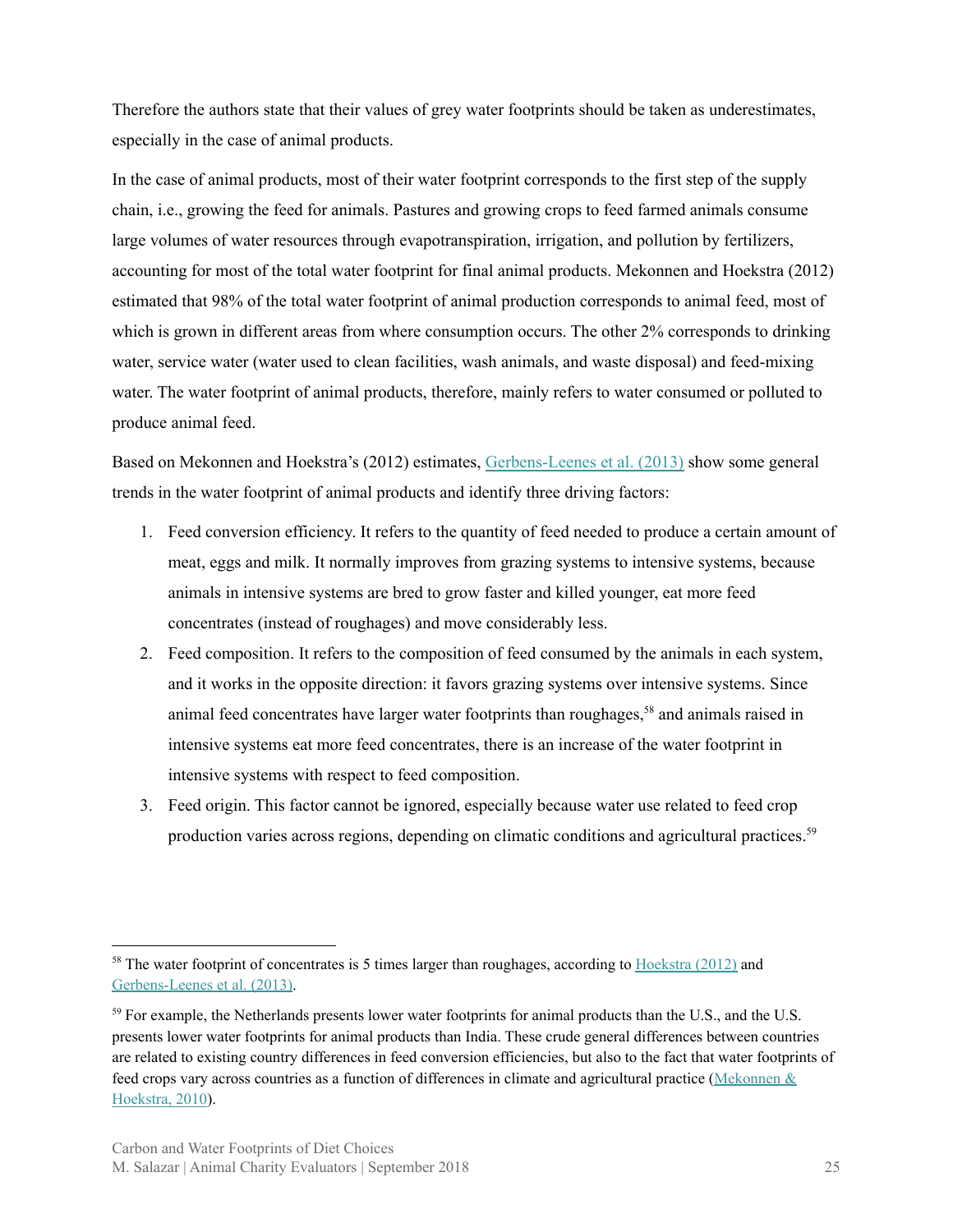<span id="page-25-0"></span>Water footprint of milk and burger vs soy substitutes

Ercin et al. [\(2012\)](http://waterfootprint.org/media/downloads/Ercin-et-al-2012-WaterFootprintSoy.pdf) assessed the water footprints of soy milk and soy burger from two specific locations (a factory in Belgium and a factory in the Netherlands), and compared them with estimates of the water footprint of cow's milk and beef burger from various countries. Their results indicate that the animal origin version has a larger water footprint than the soy version, both in the case of milk and burgers. In particular, they found that one liter of cow's milk requires about 3.5 times the volume of water required to produce one liter of soy milk, and that one 150g beef burger requires about 13 times the volume of water required to produce one 150g soy burger (Table 7).

*Table 7: Water footprint of soy milk and soy burger, and cow's milk and beef burger (based on Ercin et al., 2012)*

| <b>Food item</b> | Water footprint of soy product | Water footprint of cow product |
|------------------|--------------------------------|--------------------------------|
| Milk(1 L)        | 297 L                          | 1,050 L                        |
| Burger $(150 g)$ | 158 L                          | 2,350 L                        |

#### <span id="page-25-1"></span>Water footprint of animal-based and plant-based diets

According to Hoekstra and Mekonnen (2012), food production is by far the largest water user: about 92% of our global freshwater footprint corresponds to agriculture, 4.4% to industrial water use, and 3.6% to domestic water use. If those estimates were correct, shifting our diets would have a great potential to influence the overall water footprint of individuals.

Some studies have estimated the water footprint of different diets, and results seem to be in line with tendencies in water footprints of individual agricultural products. In general, plant-based diets seem to have smaller water footprints than animal-based diets.

For example, results from Jalava et al. [\(2014\)](http://iopscience.iop.org/article/10.1088/1748-9326/9/7/074016) indicate that plant-based diets have the greatest potential to reduce the blue and green water footprints of global consumption. They created a reference scenario based on food supply data from FAO Food [Balance](http://www.fao.org/faostat/en/#data/FBS) Sheets that was adjusted to dietary guidelines (dietary energy requirement from FAO and macronutrient intake from WHO). Then they created four dietary scenarios, progressively reducing animal products, and estimated the blue and green water footprints for each scenario, based on water footprint estimates from [Mekonnen](http://waterfootprint.org/media/downloads/Mekonnen-Hoekstra-2011-WaterFootprintCrops.pdf) and Hoekstra (2011). Their results indicate that water footprints were smaller as consumption of animal products was lower (Table 8).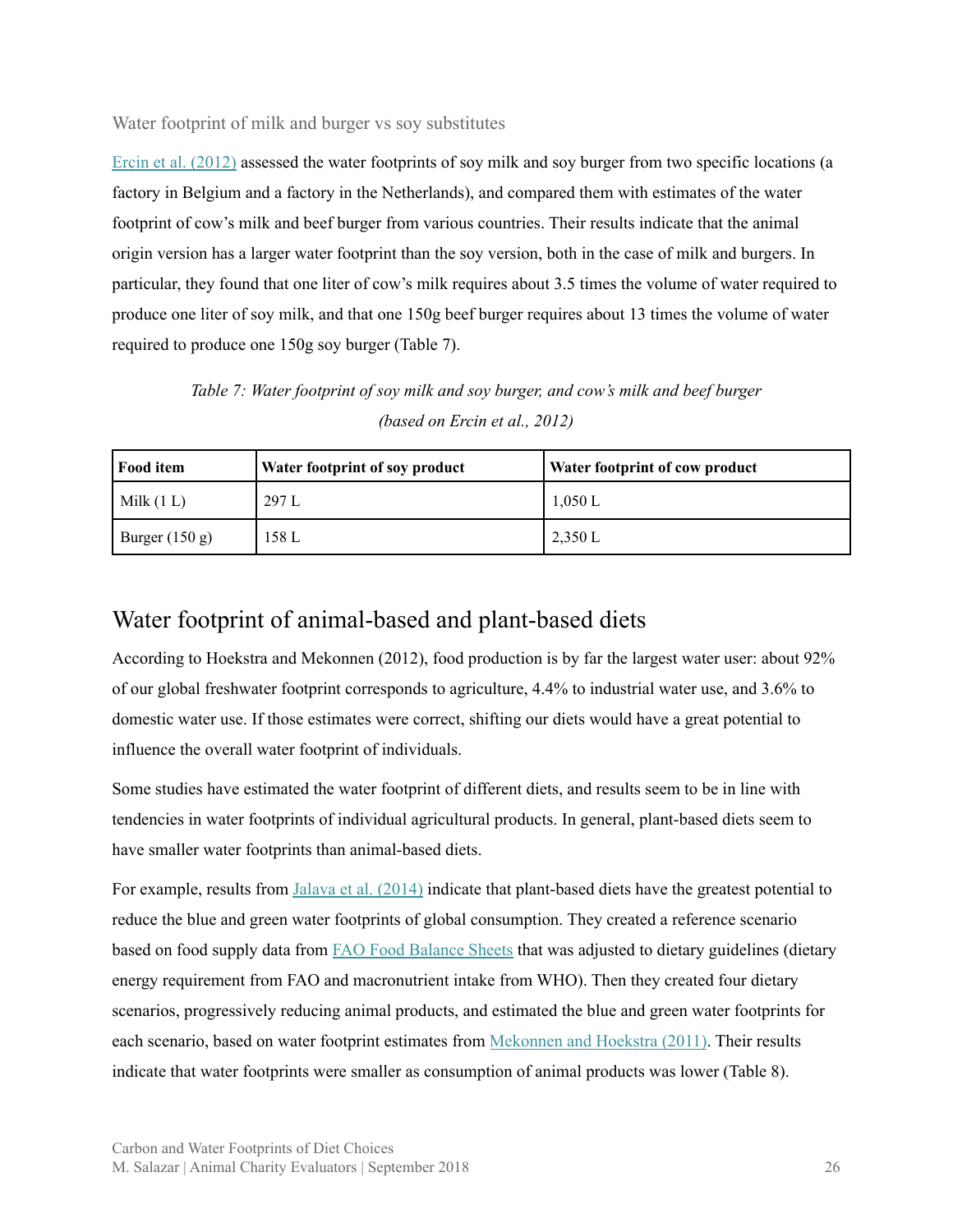*Table 8: Global water use for dietary scenarios with dif erent amounts of animal-based protein intake at global level (based on Jalava et al. 2014)*

| <b>Dietary scenarios</b> | <b>Scenario description</b>                | Blue water use (%<br>difference to<br>recommended diet) | Green water use (%<br>difference to<br>recommended diet) |
|--------------------------|--------------------------------------------|---------------------------------------------------------|----------------------------------------------------------|
| Recommended diet         | Based on FAO and WHO<br>dietary guidelines | $0\%$                                                   | $0\%$                                                    |
| A50                      | 50% of animal protein intake               | $-3.80\%$                                               | $-6\%$                                                   |
| A25                      | 25% of animal protein intake               | $-6.40%$                                                | $-11\%$                                                  |
| A12.5                    | 12.5% of animal protein intake             | $-8.90\%$                                               | $-15.10\%$                                               |
| A <sub>0</sub>           | 0% of animal protein intake                | $-14.40\%$                                              | $-20.80\%$                                               |

The same pattern seems to be supported by the results found in [Vanham](https://www.sciencedirect.com/science/article/pii/S0160412013002055) et al. (2013). They estimated for the four E.U. zones the water footprint of three dietary scenarios: current diet, "healthy" diet (based on regional dietary guidelines), and vegetarian diet (meat-free diet including dairy and eggs). Their results indicate that vegetarian diets would have the lowest water footprints for each E.U. zone (Table 9 and Figure 4).

Table 9: Water footprint of dietary scenarios for the four E.U. zones (based on Vanham et al., 2013)

|                                                                                      | Water footprint (L per capita per day) per E.U. zone* |                |               |              |  |  |
|--------------------------------------------------------------------------------------|-------------------------------------------------------|----------------|---------------|--------------|--|--|
| Dietary scenario                                                                     | South                                                 | East           | West          | <b>North</b> |  |  |
| Current diet                                                                         | 5875                                                  | 4053           | 3761          | 3197         |  |  |
| "Healthy" diet                                                                       | $4,110(-30\%)$                                        | $3,606(-11\%)$ | $2,766(-26%)$ | $3,091(-3%)$ |  |  |
| Vegetarian diet<br>$3,476(-41%)$<br>$2,208$ (-41%)<br>$2,166(-32%)$<br>$2,956(-27%)$ |                                                       |                |               |              |  |  |
| * (% difference to current diet)                                                     |                                                       |                |               |              |  |  |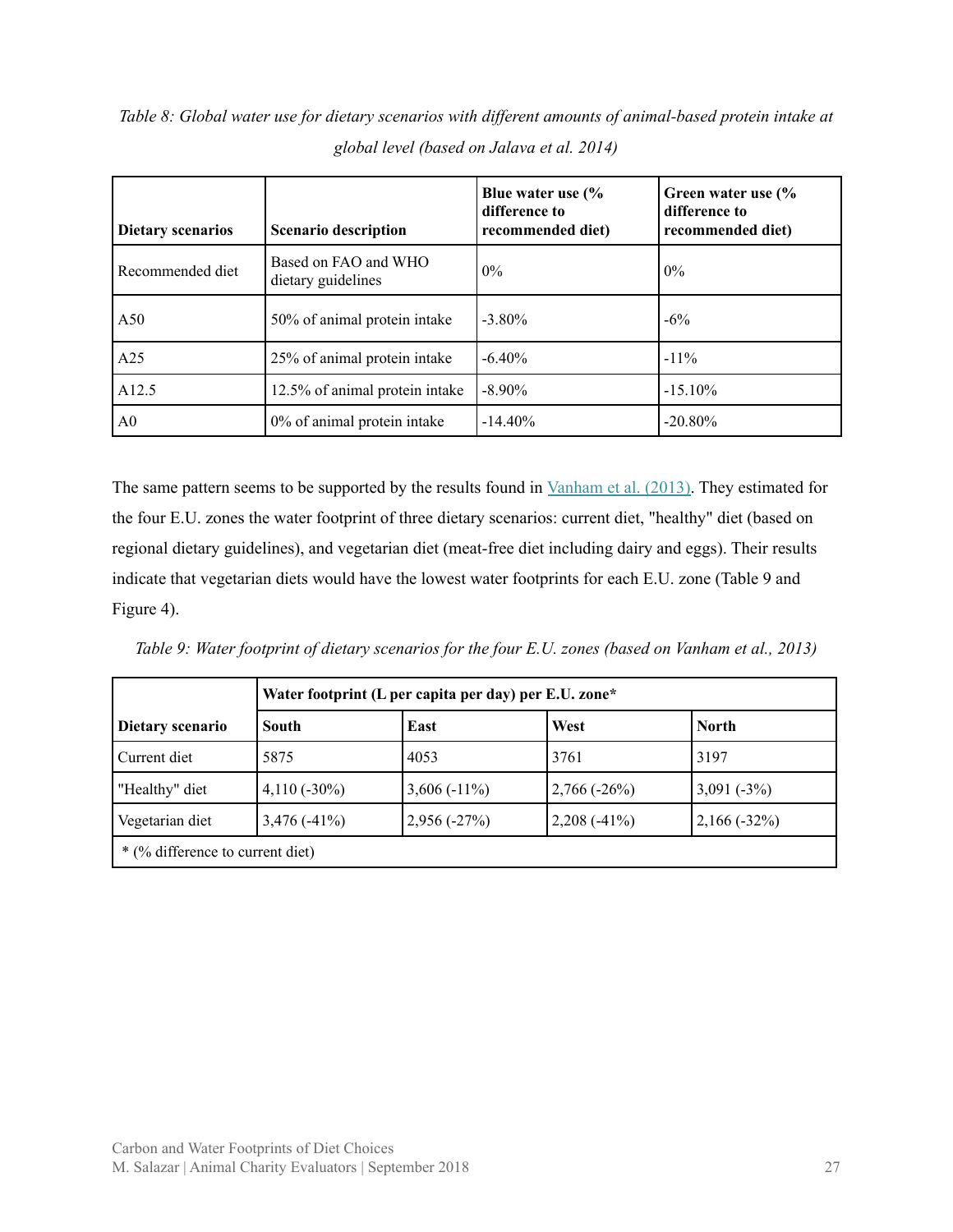

#### Current diet "Healthy" diet Vegetarian diet

Figure 4: Water footprint of dietary scenarios for the four E.U. zones (based on Vanham et al., 2013)

A more recent study by [Vanham](https://www.sciencedirect.com/science/article/pii/S004896971631806X) et al. (2016) presents an analysis of the water footprint of three diet scenarios for 13 Mediterranean cities. The reference scenario was based on food supply data from [FAO](http://www.fao.org/faostat/en/#data/FBS) Food [Balance](http://www.fao.org/faostat/en/#data/FBS) Sheets for the period 1996-2005 as well as data from food and nutrition surveys for each country. Besides, three scenarios were developed for each city based on recommended dietary guidelines (especially on the traditional Mediterranean diet which is known as "healthy", and Turkish dietary guidelines were used for Turkish cities), but with differences in the consumption of animal products:

- 1. "Healthy" meat diet: Mediterranean diet with meat
- 2. "Healthy" pesco-vegetarian diet: Identical to "healthy" meat diet, but meat products are replaced by fish, cereals and pulses with the same amount of calories and protein
- 3. "Healthy" vegetarian diet: identical to "healthy" pesco-vegetarian diet but all fish products are replaced by pulses and cereals with the same amount of calories and protein

Their results suggest that the "healthy" vegetarian diet leads to the greatest reduction in the water footprint of consumption for every city (a reduction of 30% to 53% with respect to current diets) (Table 10 and Figure 4). It should be noted that values of the water footprint of this study refer to blue and green water footprint only.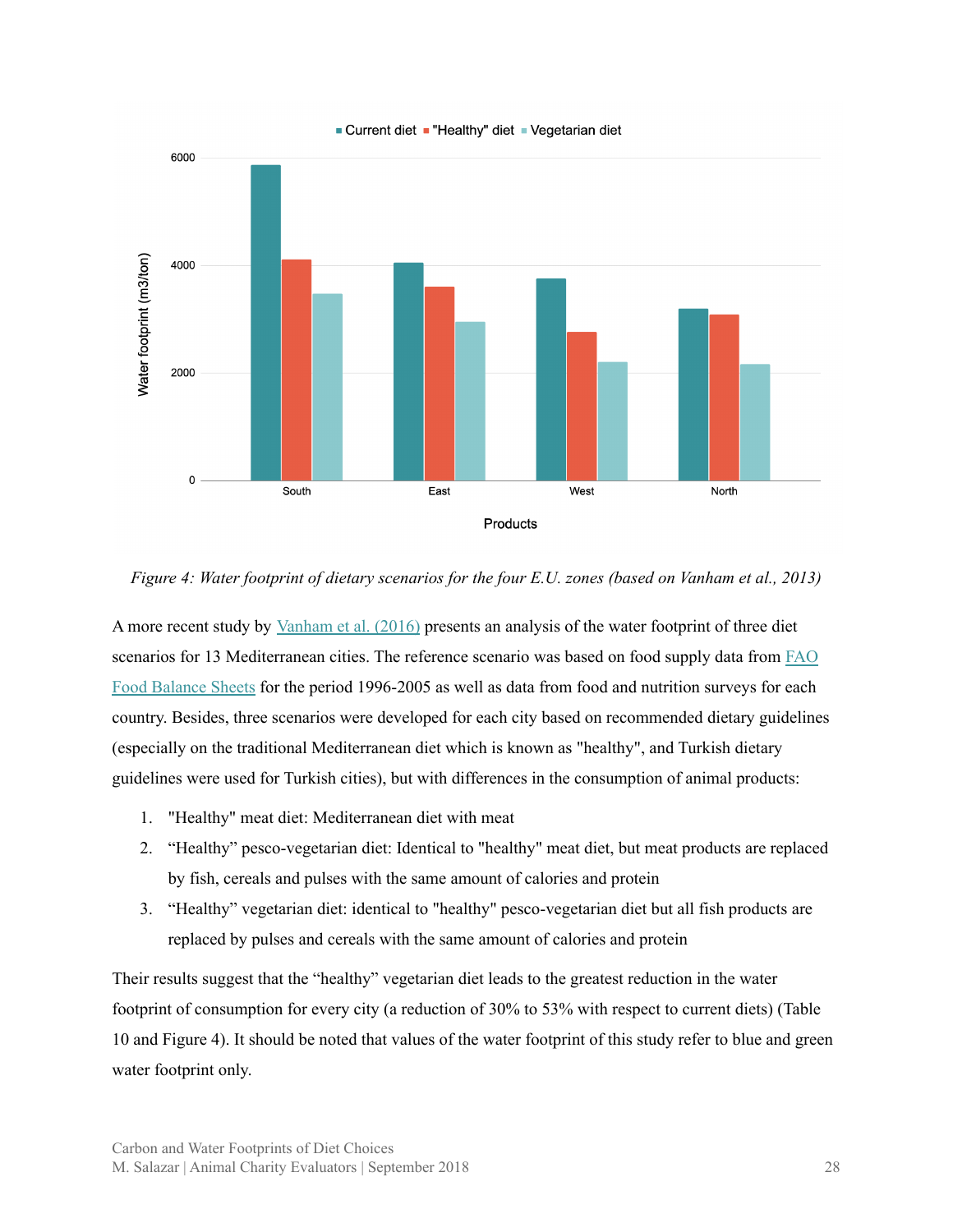|          |               | Water footprint (L/cap/day) of dietary scenarios |                               |                                           |                                     |  |  |
|----------|---------------|--------------------------------------------------|-------------------------------|-------------------------------------------|-------------------------------------|--|--|
| Country  | <b>City</b>   | Reference                                        | "Healthy" Meat<br><b>Diet</b> | "Healthy" Pesco<br><b>Vegetarian Diet</b> | "Healthy"<br><b>Vegetarian Diet</b> |  |  |
| Slovenia | Ljubljana     | 3,277                                            | 2,459                         | 2,309                                     | 2,211                               |  |  |
| France   | Lyon          | 3,835                                            | 2,363                         | 2,163                                     | 2,076                               |  |  |
| Turkey   | Istanbul      | 4,316                                            | 4,115                         | 2,716                                     | 2,557                               |  |  |
| Turkey   | Ankara        | 4,323                                            | 4,115                         | 2,711                                     | 2,552                               |  |  |
| Croatia  | Dubrovnik     | 4,537                                            | 3,654                         | 3,283                                     | 3,194                               |  |  |
| Italy    | Bologna       | 4,933                                            | 2,875                         | 2,604                                     | 2,518                               |  |  |
| Italy    | Reggio Emilia | 4,933                                            | 2,872                         | 2,601                                     | 2,515                               |  |  |
| Italy    | Genova        | 4,935                                            | 2,882                         | 2,611                                     | 2,524                               |  |  |
| Greece   | Athens        | 5,017                                            | 3,170                         | 2,853                                     | 2,752                               |  |  |
| Italy    | Pisa          | 5,157                                            | 2,796                         | 2,526                                     | 2,438                               |  |  |
| Spain    | Manresa       | 5,441                                            | 3,579                         | 3,304                                     | 3,183                               |  |  |
| Spain    | Zaragoza      | 5,441                                            | 3,580                         | 3,306                                     | 3,184                               |  |  |

*Table 10: Water footprint of dietary scenarios for 13 Mediterranean cities (based on Vanham et al., 2016)*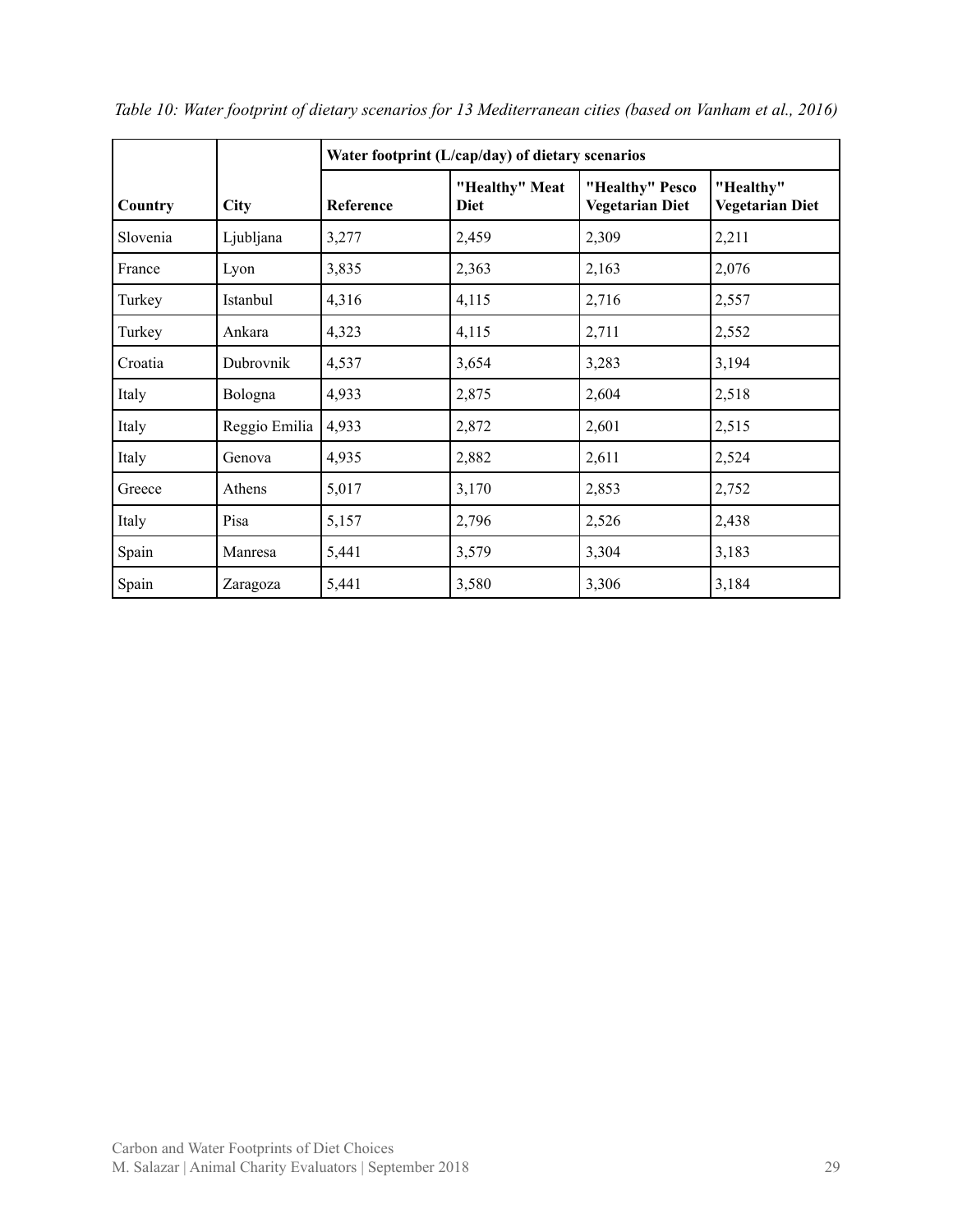

*Figure 5: Water footprint of dietary scenarios for 13 Mediterranean cities (based on Vanham et al., 2016)*

In conclusion, results from studies of agricultural products and from estimations of the water footprint of different dietary scenarios suggest that farmed animal products tend to have larger water footprints that vegetal products, and that vegetarian diets seem to have the greatest potential to reduce dietary water footprints. Water footprint estimates indicate that despite the great variability between products, animal products tend to be more water-intensive than vegetal products regarding the three components of the water footprint (green, blue and grey), even without considering many animal sources of freshwater pollution. Since the water footprint of diets is estimated on the basis of data from the water footprint of products, studies that use dietary scenario analyses also suggest that vegetarian diets are more water-friendly than omnivorous diets.

#### <span id="page-29-0"></span>General conclusions

The carbon and water footprints are quantitative methods to assess two types of environmental impacts, which implies they are not designed to be the sole basis for decision and policy making as a response to environmental challenges. However, they are still useful methods to get a general idea of the carbon and water use associated with products and diets.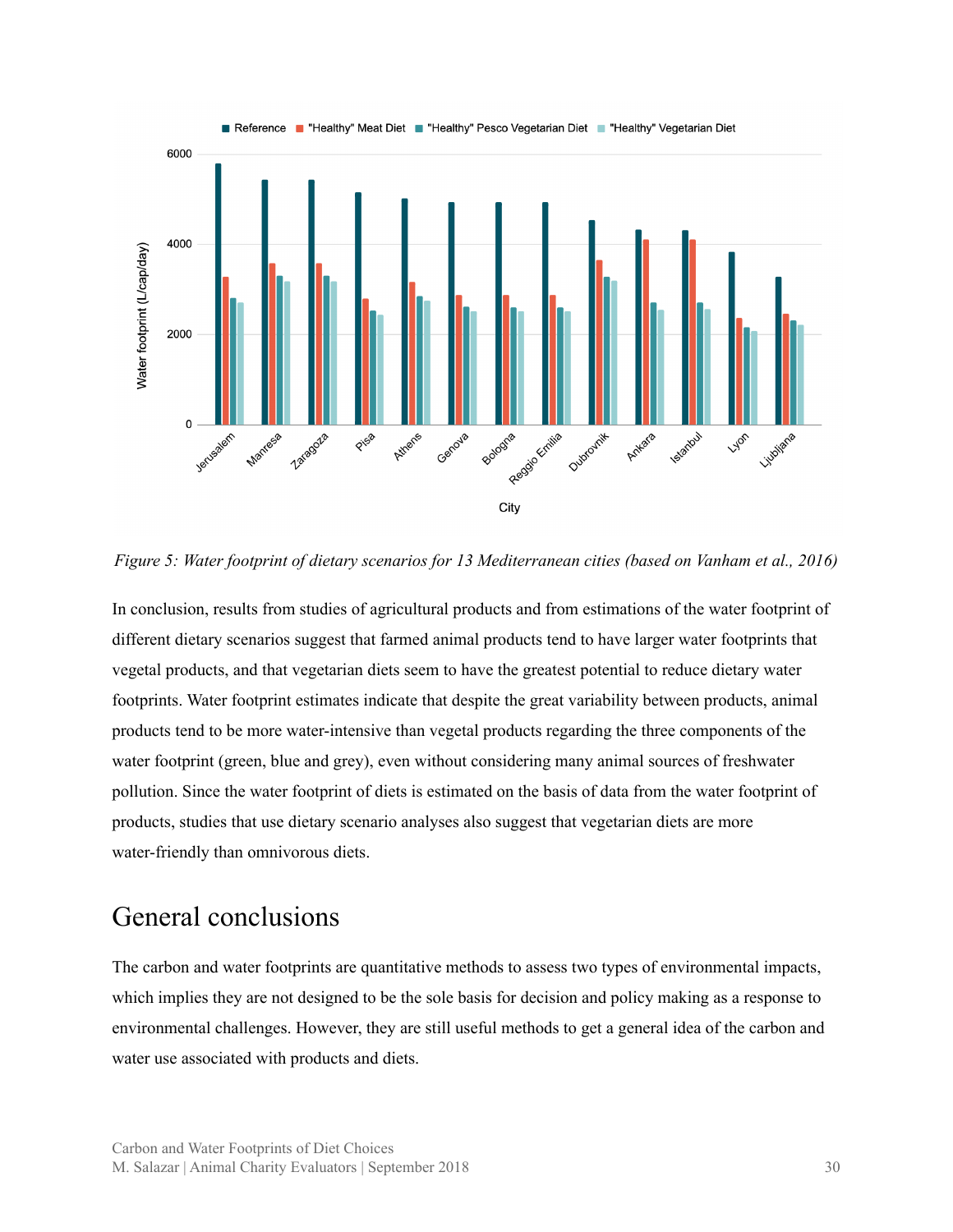Although the uncertainties involved in data and methodological choices are significant for estimating the carbon and water footprints of agricultural products, there are trends that are suggestive of what products and diets are more environmentally friendly than others, regarding climate change and water scarcity. Results of many studies suggest that carbon footprints of animal products are generally larger than carbon footprints of vegetal products, even without considering the emissions resulting from induced land change. Since the carbon footprint of diets depends on the carbon footprint of individual products, plant-based diets also tend to have smaller carbon footprints than animal-based diets. Even by constructing hypothetical scenarios, a plant-based diet seems to be the best type of diet to reduce dietary carbon footprints. Similar results in water footprint estimates suggest that, even without considering many forms of water pollution caused by animal production, animal products are generally more water-intensive than vegetal products. In the same line, studies that estimate the water footprint of dietary scenarios indicate that vegetarian diets have the highest potential to reduce dietary water footprints.

The main reason why this pattern is evidenced in the case of carbon and water footprinting, and perhaps on all environmental aspects considered altogether, is just that producing animals for food is inefficient from an environmental perspective. The impacts of animal products and animal diets always include the impacts of the agricultural crops and pastures produced to feed farmed animals, and on top of that the impacts caused by the animals directly, including pollution from manure and enteric fermentation. Therefore, from an environmental perspective, it's always more efficient to eat vegetables directly, instead of giving them to the animals, and then eating the animals.

#### <span id="page-30-0"></span>Further considerations

Those environmentalists who take seriously the results from studies of the carbon and water footprint of products and diets, and promote plant-based diets as the best strategy to tackle dietary impacts related to climate change and water scarcity, might be potential allies of those animal advocates who recommend veganism as a strategy to help animals. Members from both movements could join efforts to promote plant-based diets as desirable from (at least) two different perspectives, perhaps reaching a more diverse audience, and creating opportunities for dialogue and solidarity between the two communities.

Although the ecological (or land) footprint was not addressed here, it is also important to note that the same pattern may also be expected. Animal products and animal-based diets not only release more GHG emissions, and use and pollute more water, but also seem to use and degrade more land than vegetable products and plant-based diets. Moreover, it would be worth examining all environmental impacts of diets in order to have a more comprehensive view on dietary impacts.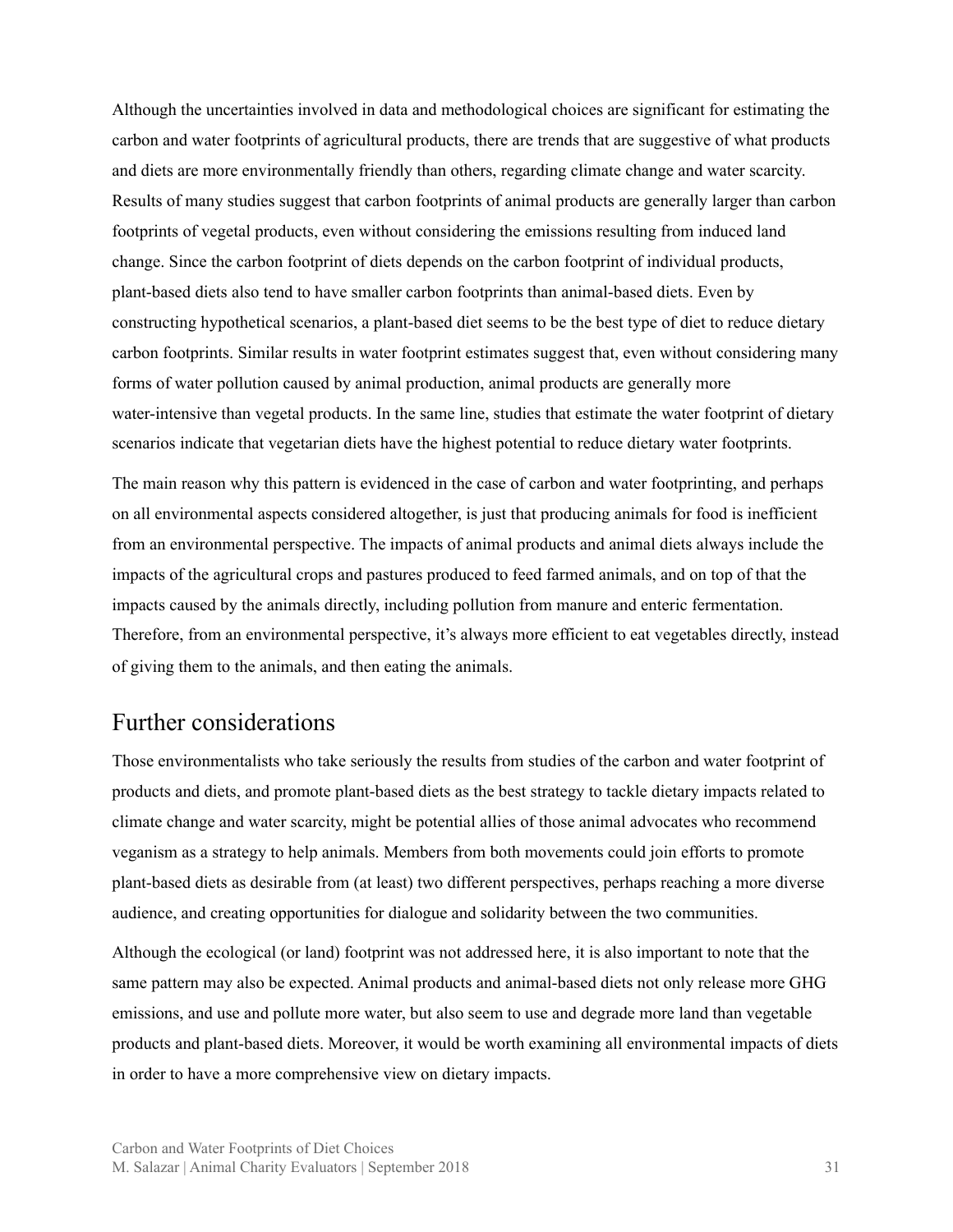Research regarding the potential conflicts between environmentally friendly dietary recommendations and animal welfare dietary recommendations is needed, especially in cases where environmentalists focus on promoting the consumption of animal products that seem to be the most environmentally friendly rather than promoting plant-based diets. For example, it could be suggested that the consumption of animal products coming from systems with particular production techniques could be better for the environment than others, or that we should eat those types of animal products that have the smallest environmental footprints. Recommendations of this kind may support production systems that increase animal suffering, creating a conflict between the two communities. Something similar might happen in cases where animal advocates abstain from promoting plant-based diets and instead focus on promoting types of animal production systems that seem to be better in terms of animal welfare, but which may end up having larger environmental impacts. Identifying and examining these conflicts could create an opportunity to further the dialogue between environmentalists and animal advocates.

It would be worth comparing plant-based diets and animal diets in terms of other kinds of impacts, such as impacts on human health and food security, and even potential impacts on the welfare of wild animals.

### <span id="page-31-0"></span>Questions for further consideration

About the relations between environmental impacts and animal welfare:

- How is the welfare of wild animals affected by climate change, water pollution, and other types of environmental degradation?
- Is it possible that some wild animals could benefit from climate change, water pollution or other types of environmental degradation?
- Would it be plausible to prioritize environmental impacts in terms of their effects on animal welfare?

About footprints as indicators of environmental impacts:

- Are there more accurate indicators of environmental degradation caused by our dietary patterns?
- How accurate quantitative indicators such as LCAs are to assess environmental impacts of food products?
- Is there enough evidence to promote types of diets as environmentally friendly?

About estimates of dietary footprints:

• What is the contribution of food wastage in dietary footprints?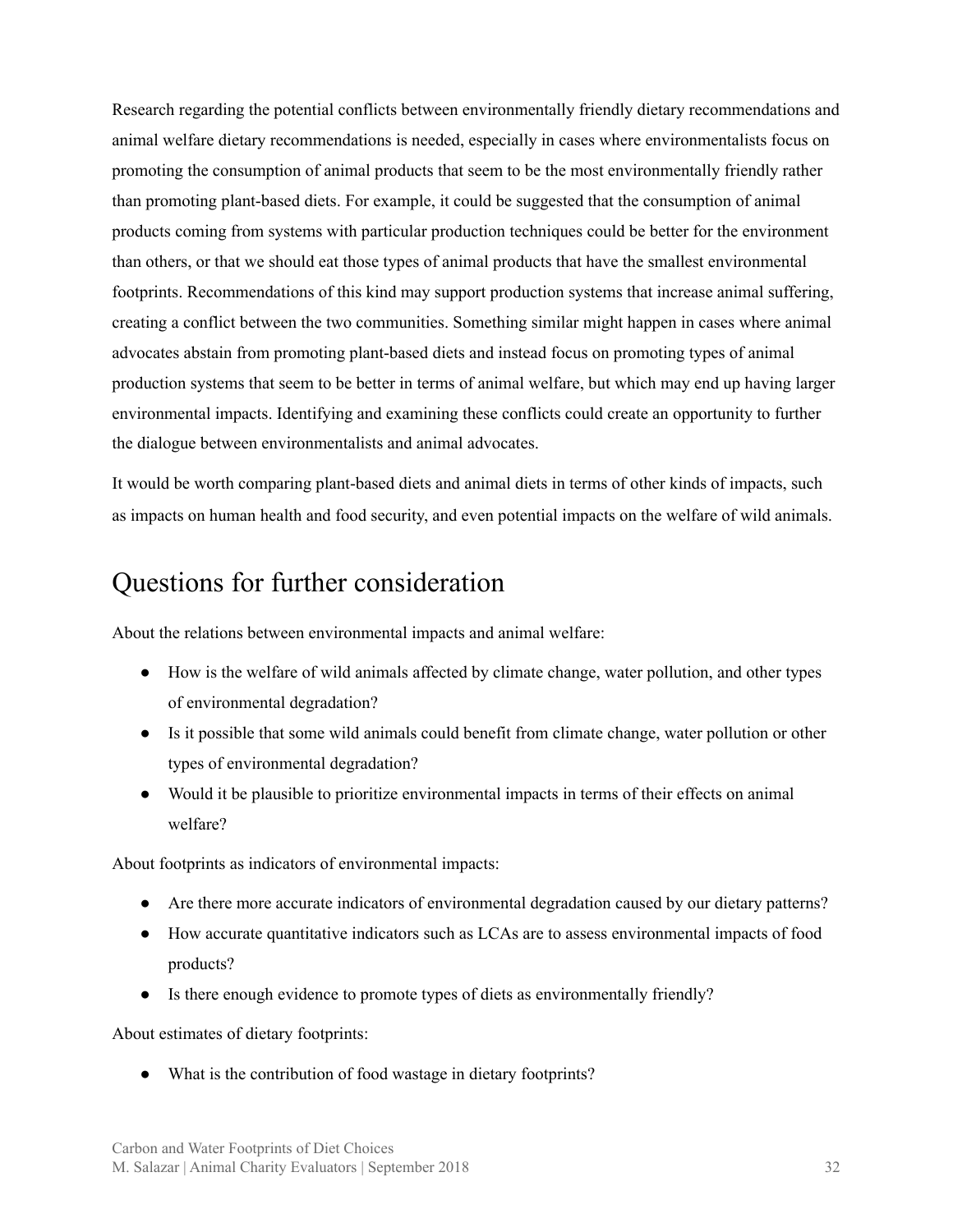- What is the role of soil carbon sequestration, and direct and indirect land use change in carbon footprints of animal products and diets?
- How different water footprints of products would be if all sources of pollution were included?

About environmental impacts of agricultural systems:

- How effective are agricultural production techniques and technologies regarding environmental impacts?
- What kinds of food products have large water footprints but small carbon footprints, and the other way around?
- How do environmental impacts of products differ across countries and regions?

About other types of impacts of food products and diets:

- What are the impacts of food products regarding biodiversity loss, land degradation, eutrophication, toxicity and other environmental issues?
- What kind of diets are the best not only in terms of environmental effects and animal welfare, but also regarding human health and food security?

### <span id="page-32-0"></span>References

Audsley, E., Brander, M., Chatterton, J., Murphy-Bokern, D., Webster, C., and Williams, A. (2009). *How* low can we go? An assessment of greenhouse gas emissions from the UK food system and the scope to *reduce them by 2050*. WWF-UK. Retrieved from <https://www.fcrn.org.uk/fcrn/publications/how-low-can-we-go>

Bai, X., Ren, X., Khanna, N. Z., Zhang, G., Zhou, N., Bai, Y., & Hu, M. (2018). A comparative study of a full value-chain water footprint assessment using two international standards at a large-scale hog farm in China. *Journal of Cleaner Production, 176*, 557–565. Retrieved fro[m](https://www.sciencedirect.com/science/article/pii/S0959652617329220) [https://www.sciencedirect.com/science/article/pii/S095965261732922](https://www.sciencedirect.com/science/article/pii/S0959652617329220)

Baroni, L., Cenci, L., Tettamanti, M., & Berati, M. (2007). Evaluating the environmental impact of various dietary patterns combined with different food production systems. *European Journal of Clinical Nutrition, 61*, 279–286. Retrieved from <https://www.ncbi.nlm.nih.gov/pubmed/17035955>

Becker, W., Welten, D. (2001). Under-reporting in dietary surveys – implications for development of food-based dietary guidelines. *Public Health Nutrition, 4*, 683–687. Retrieved fro[m](https://www.ncbi.nlm.nih.gov/pubmed/11683562) <https://www.ncbi.nlm.nih.gov/pubmed/11683562>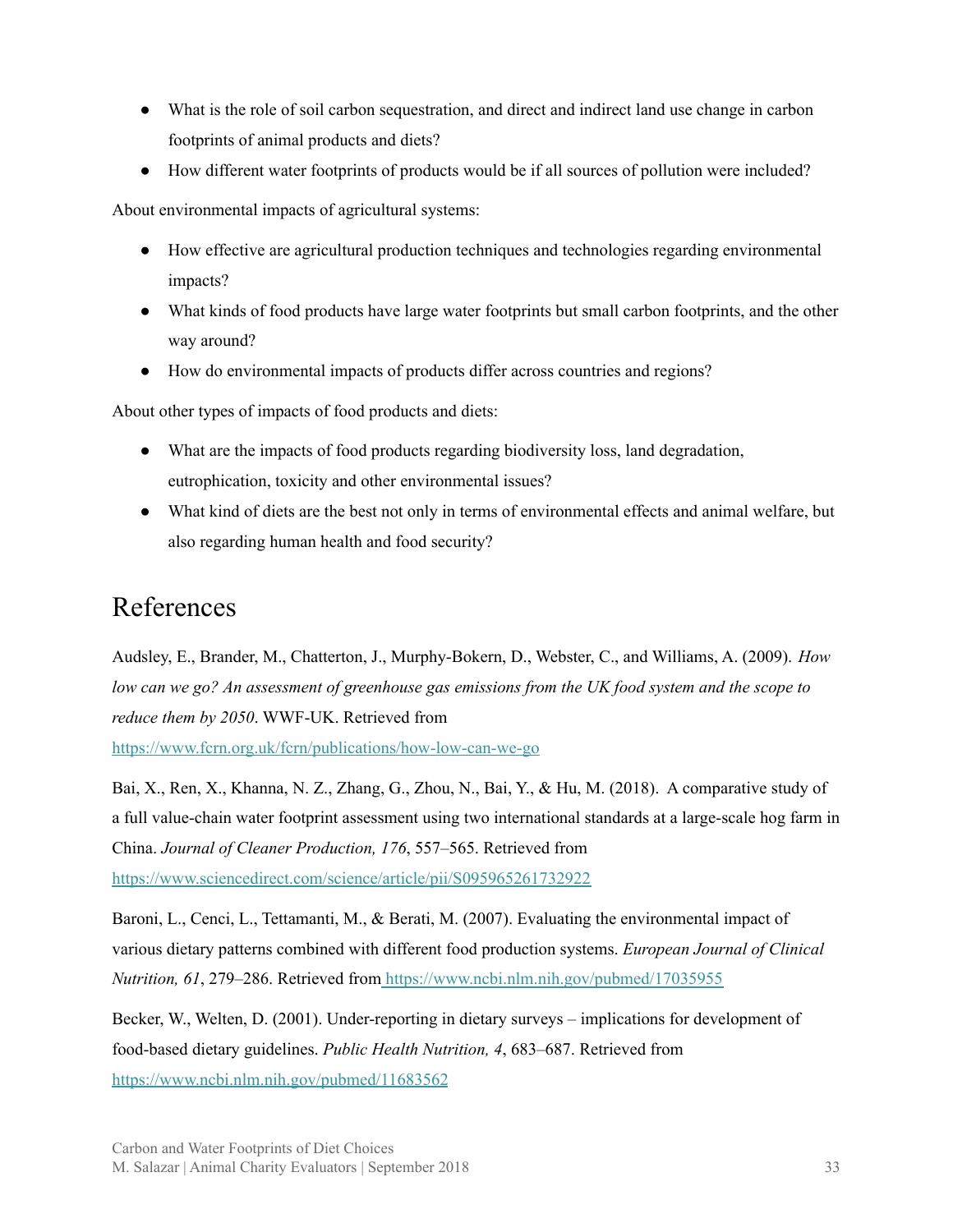Berners-Lee, M., Hoolohan, C., Cammack, H., & Hewitt, C. (2012). The relative greenhouse gas impacts of realistic dietary choices. *Energy Policy, 43*, 184–190. Retrieved from <https://www.sciencedirect.com/science/article/pii/S0301421511010603>

Boulay, A., Hoekstra, A. Y., & Vionnet, S. (2013). Complementarities of Water-Focused Life Cycle Assessment and Water Footprint Assessment. *Environmental Science & Technology, 47* (21), 11926–11927. dx.doi.org/10.1021/es403928f

British Standards Institution. (2011). *PAS 2050:2011 Specification for the assessment of the life cycle greenhouse gas emissions of goods and services*. United Kingdom: BSI. Retrieved fro[m](http://shop.bsigroup.com/upload/shop/download/pas/pas2050.pdf) <http://shop.bsigroup.com/upload/shop/download/pas/pas2050.pdf>

Caffrey, K. C., & Veal, M. W. (2013). Conducting an Agricultural Life Cycle Assessment: Challenges and Perspectives. *The Scientific World Journal*. <http://dx.doi.org/10.1155/2013/472431>

Carlsson-Kanyama, A., & González, A. D. (2007). Non-CO<sub>2</sub> greenhouse gas emissions associated with food production: methane  $(CH_4)$  and nitrous oxide  $(N_2O)$ . KTH report Trita-IMA 2007: 22. Retrieved from: <http://citeseerx.ist.psu.edu/viewdoc/download?doi=10.1.1.468.2795&rep=rep1&type=pdf>

Chapagain & Hoekstra (2003). Virtual Water Flows between Nations in relation to Trade in Livestock and Livestock Products. Delft: UNESCO-IHE. Retrieved from <http://www.ayhoekstra.nl/pubs/Report13.pdf>

Clune, S., Crossin, E., Verghese, K. (2017). Systematic review of greenhouse gas emissions for different fresh food categories. *Journal of Cleaner Production, 140*, 766–783. Retrieved fro[m](https://www.sciencedirect.com/science/article/pii/S0959652616303584) <https://www.sciencedirect.com/science/article/pii/S0959652616303584>

de Vries, M., & de Boer, I. J. M. (2010). Comparing environmental impacts for livestock products: A review of life cycle assessments. *Livestock Science*, *128*, 1–11. Retrieved from <https://www.sciencedirect.com/science/article/pii/S1871141309003692>

Extensive Agriculture. (n.d.). In Encyclopaedia Britannica online. Retrieved from <https://www.britannica.com/topic/extensive-agriculture>

Ercin, A. K., Aldaya, M. M., & Hoekstra, A. Y. (2012). The Water Footprint of Soy Milk and Soy Burger and Equivalent Animal Products. *Ecological Indicators, 18*, 392–402. Retrieved fro[m](http://waterfootprint.org/media/downloads/Ercin-et-al-2012-WaterFootprintSoy_1.pdf) [http://waterfootprint.org/media/downloads/Ercin-et-al-2012-WaterFootprintSoy\\_1.pdf](http://waterfootprint.org/media/downloads/Ercin-et-al-2012-WaterFootprintSoy_1.pdf)

FAOSTAT. (n.d). Food Balance Sheets. Retrieved from <http://www.fao.org/faostat/en/#data/FBS>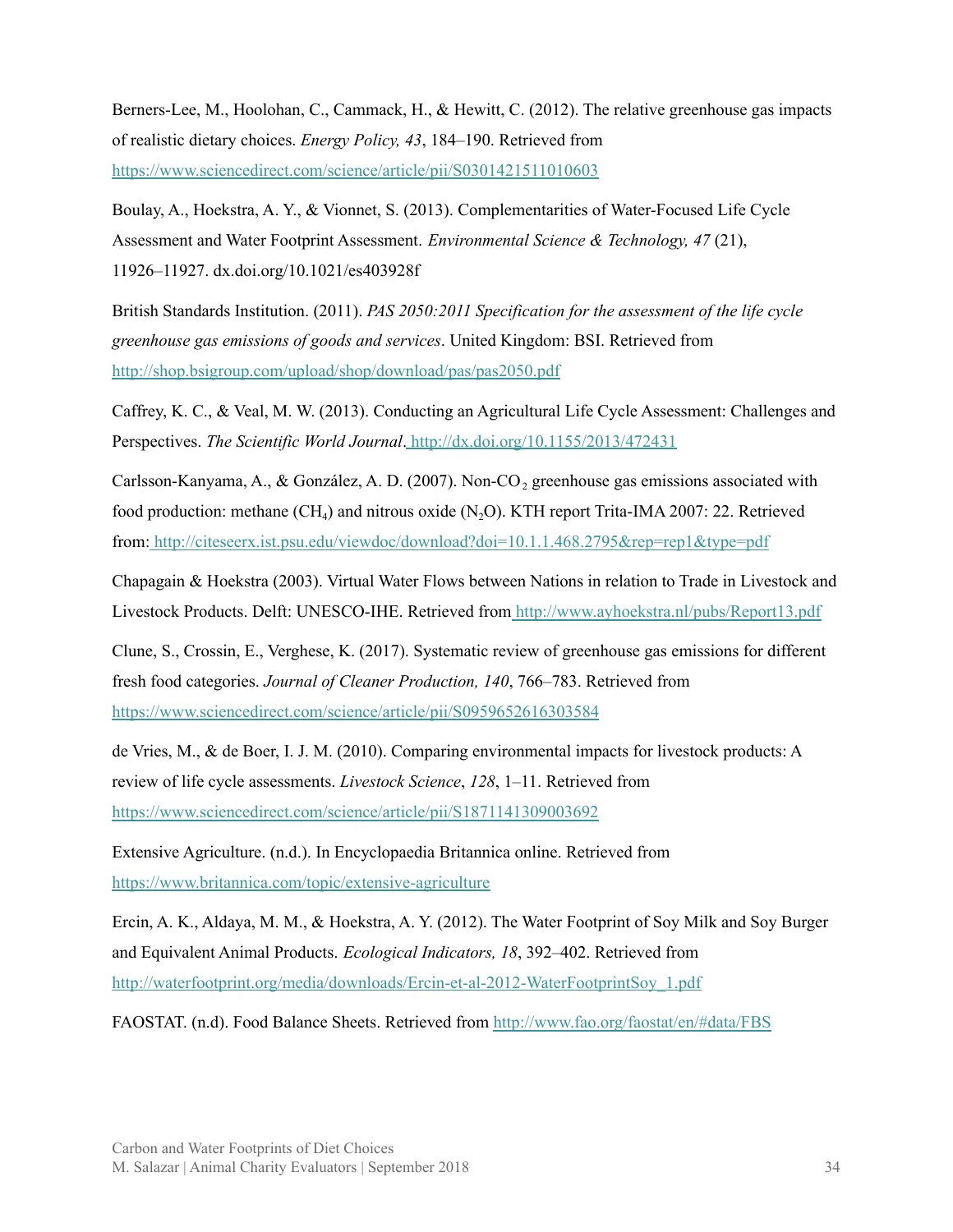Food and Agriculture Organization. (n.d.). The use of concentrate feeds in livestock production systems. Retrieved from <http://www.fao.org/wairdocs/lead/x6123e/x6123e04.htm>

Garnett, T., Godde, C., Muller, A., Röös, E., Smith, P., de Boer, I. J. M… van Zanten, H. (2017). *Grazed and confused? Ruminating on cattle, grazing systems, methane, nitrous oxide, the soil carbon sequestration question – and what it all means for greenhouse gas emissions*. Food Climate Research Network. University of Oxford.

Garnett, T. (2008). *Cooking up a storm: Food, greenhouse gas emissions and our changing climate*. Food Climate Research Network. Retrieved from <https://www.fcrn.org.uk/fcrn/publications/cooking-up-a-storm>

Gerbens-Leenes, P. W., Mekonnen, M. M., & Hoekstra, A. Y. (2013). The Water Footprint of Poultry, Pork and Beef: A Comparative Study in Different Countries and Production Systems. Water Resources and Industry, 25–36. Retrieved from

[http://waterfootprint.org/media/downloads/Gerbens-et-al-2013-waterfootprint-poultry-pork-beef\\_1.pdf](http://waterfootprint.org/media/downloads/Gerbens-et-al-2013-waterfootprint-poultry-pork-beef_1.pdf)

Gerber, P. J., Steinfeld, H., Henderson, B., Mottet, A., Opio, C., Dijkman, J., Falcucci, A. & Tempio, G. (2013). *Tackling climate change through livestock – A global assessment of emissions and mitigation opportunitie*s. Rome: FAO. Retrieved from <http://www.fao.org/3/a-i3437e.pdf>

Greenhouse Gas Protocol. (2011). *Product Life Cycle Accounting and Reporting Standard*. USA: World Resources Institute and World Business Council for Sustainable Development. Retrieved fro[m](http://www.ghgprotocol.org/sites/default/files/ghgp/standards/Product-Life-Cycle-Accounting-Reporting-Standard_041613.pdf) [http://www.ghgprotocol.org/sites/default/files/ghgp/standards/Product-Life-Cycle-Accounting-Reporting-](http://www.ghgprotocol.org/sites/default/files/ghgp/standards/Product-Life-Cycle-Accounting-Reporting-Standard_041613.pdf)[Standard\\_041613.pdf](http://www.ghgprotocol.org/sites/default/files/ghgp/standards/Product-Life-Cycle-Accounting-Reporting-Standard_041613.pdf)

González, A. D., Frostell, B., & Carlsson-Kanyama, A. (2011). Protein efficiency per unit energy and per unit greenhouse gas emissions: Potential contribution of diet choices to climate change mitigation. *Food Policy*, *36*, 562–570. <https://www.sciencedirect.com/science/article/pii/S030691921100090X>

Hallström, E., Carlsson-Kanyama, A., & Börjesson, P. (2015). Environmental impact of dietary change: a systematic review. *Journal of Cleaner Production, 91,* 1–11. Retrieved fro[m](https://www.sciencedirect.com/science/article/pii/S0959652614012931) <https://www.sciencedirect.com/science/article/pii/S0959652614012931>

Hoekstra, A. Y. (2016). A critique on the water-scarcity weighted water footprint in LCA. Ecological Indicators, 66, 564–573. Retrieved from

<https://www.sciencedirect.com/science/article/pii/S1470160X16300474>

Hoekstra, A. Y. (2012). The Hidden Water Resource Use Behind Meat and Dairy. *Animal Frontiers, 2* (2), 3–8. Retrieved from <http://waterfootprint.org/media/downloads/Hoekstra-2012-Water-Meat-Dairy.pdf>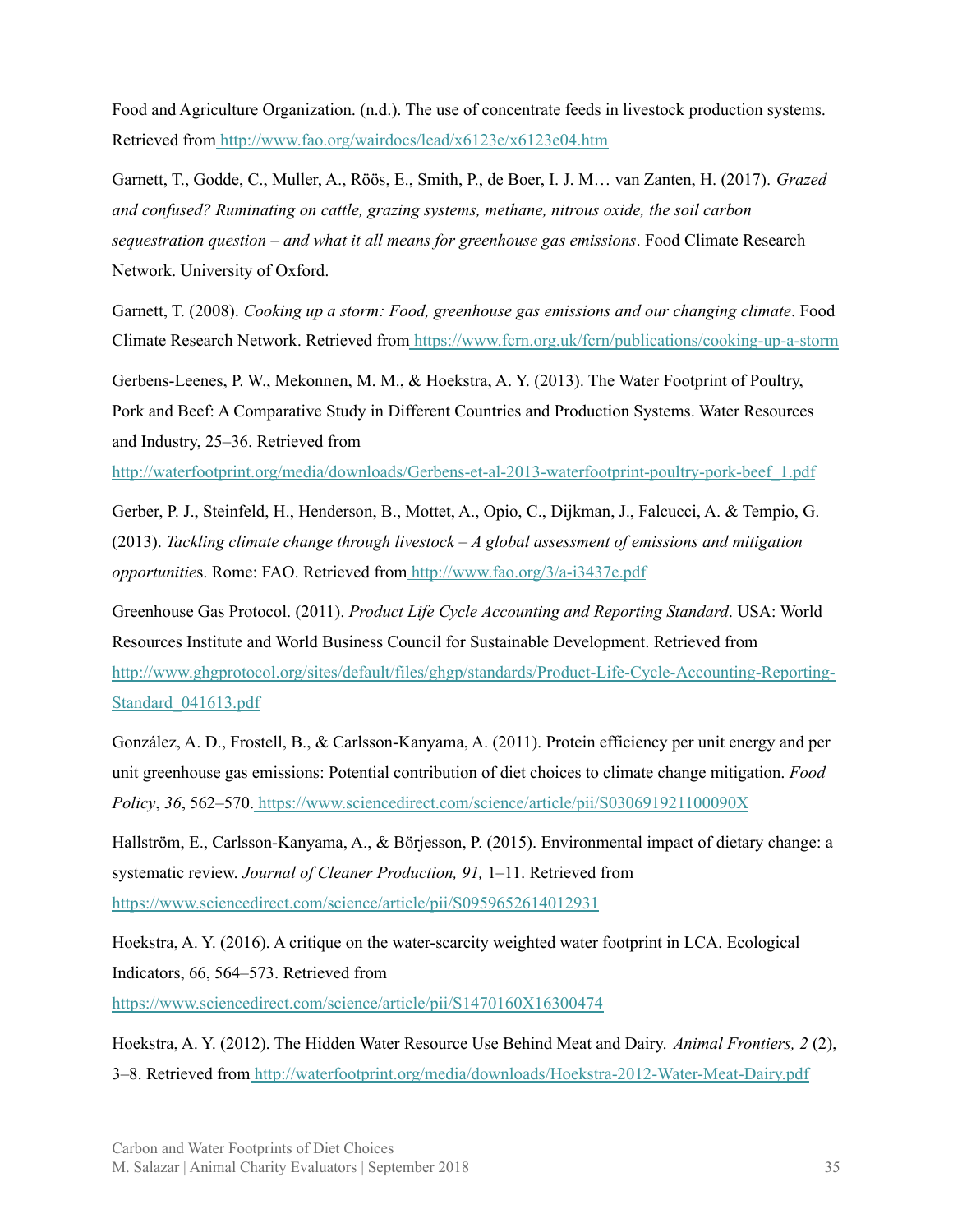Hoekstra, A. Y., Chapagain, A. K., Aldaya, M. M., & Mekonnen, M. M. (2011). *The Water Footprint Assessment Manual: Setting the Global Standard.* London: Earthscan. Retrieved fro[m](http://waterfootprint.org/media/downloads/TheWaterFootprintAssessmentManual_2.pdf) [http://waterfootprint.org/media/downloads/TheWaterFootprintAssessmentManual\\_2.pdf](http://waterfootprint.org/media/downloads/TheWaterFootprintAssessmentManual_2.pdf)

Hoekstra, A. Y., & Hung, P. Q. (2002). Virtual water trade: a quantification of virtual water flows between nations in relation to international crop trade. The Netherlands: IHE DELFT. Retrieved from <http://waterfootprint.org/media/downloads/Report11.pdf>

Hoekstra, A. Y., Gerbens-Leenes, W., & Van der Meer, T. H. (2009). Reply to Pfister and Hellweg: water footprint accounting, impact assessment, and life-cycle assessment. *Proceedings of the National Academy of Sciences of the United States of America, 106* (40), E114. Retrieved fro[m](http://www.pnas.org/content/pnas/106/40/E114.full.pdf) <http://www.pnas.org/content/pnas/106/40/E114.full.pdf>

Hoekstra, A. Y., & Mekonnen, M. M. (2012). Reply to Ridoutt and Huang: from water footprint assessment to policy. *Proceedings of the National Academy of Sciences of the United States of America, 109* (22), E1425. Retrieved from <http://www.pnas.org/content/pnas/109/22/E1425.full.pdf>

International Organization for Standardization. (2014). *Environmental management — Water footprint — Principles, requirements and guidelines*. (ISO Standard No. 14046)[.](https://www.iso.org/standard/43263.html) <https://www.iso.org/standard/43263.html>

International Organization for Standardization. (2006). *Environmental management—Life cycle assessment—Principles and framework* (ISO Standard No. 14040). Retrieved from <https://www.iso.org/standard/37456.html>

International Organization for Standardization. (2006). *Environmental management—Life cycle assessment—Requirements and guidelines* (ISO Standard No. 14044). Retrieved from <https://www.iso.org/standard/38498.html>

International Organization for Standardization. (2013). *Greenhouse gases—Carbon footprint of products—Requirements and guidelines for quantification and communication* (ISO/TS Standard No. 14067). Retrieved from <https://www.iso.org/standard/59521.html>

IPCC. (2014). Climate Change 2014: Synthesis Report. Contribution of Working Groups I, II and III to the Fifth Assessment Report of the Intergovernmental Panel on Climate Change [Core Writing Team, R. K. Pachauri and L. A. Meyer (eds.)]. Geneva, Switzerland: IPCC. Retrieved from <http://www.ipcc.ch/report/ar5/syr/>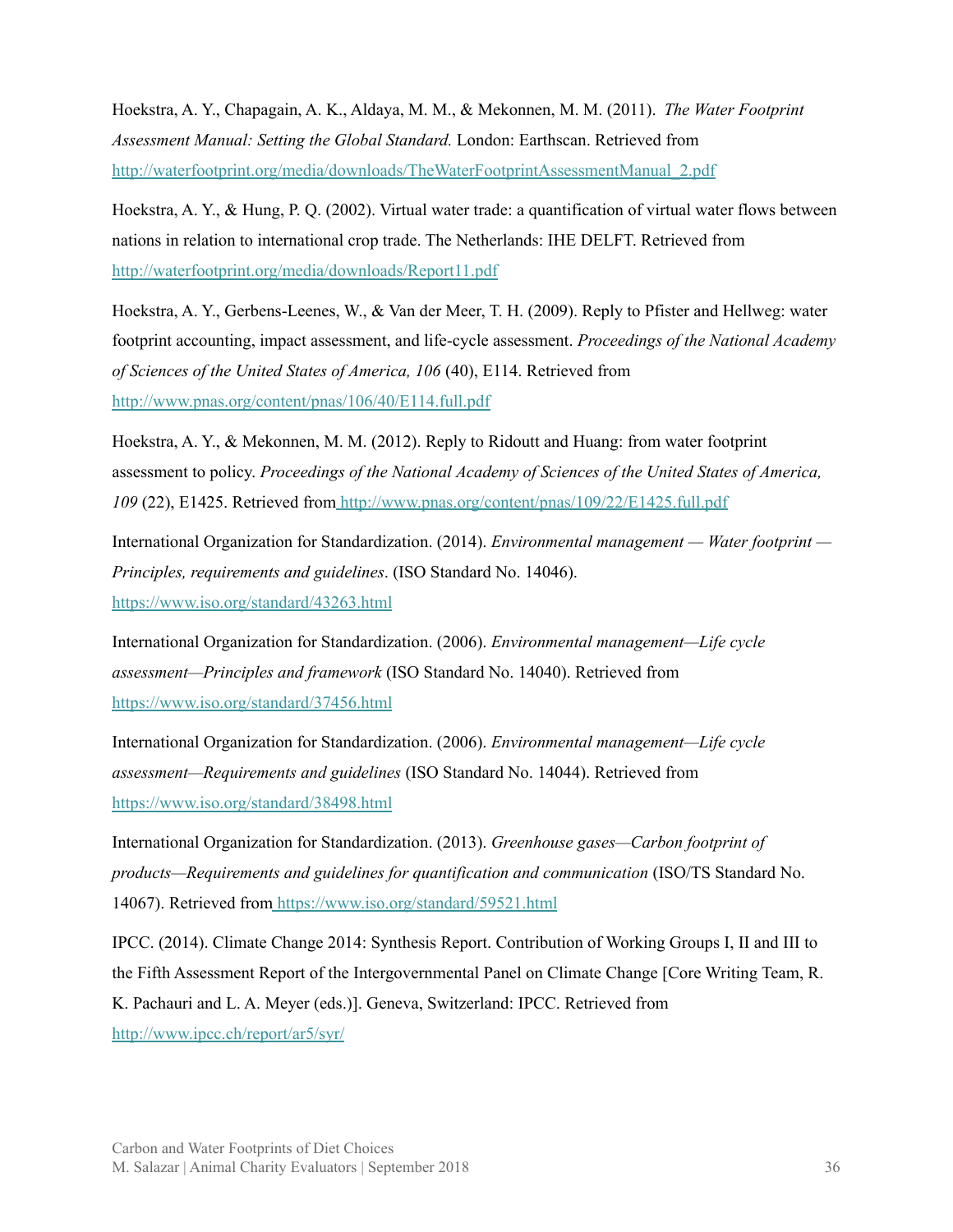Islam, M. S., Oki, T., Kanae, S., Hanasaki, N., Agata, Y., & Yoshimura, K. (2007). A grid-based assessment of global water scarcity. *Water Resour Manage, 21*, 19–33. Retrieved fro[m](https://link.springer.com/article/10.1007/s11269-006-9038-y) <https://link.springer.com/article/10.1007/s11269-006-9038-y>

Jalava et al. (2014). Diet change—a solution to reduce water use? *Environmental Research Letters, 9*. doi:10.1088/1748-9326/9/7/074016

Jefferies, D., Muñoz, I., Hodges, J., King, V. J., Aldaya, M., Ercin, A. E, ...Hoekstra, A. Y. (2012). Water Footprint and Life Cycle Assessment as approaches to assess potential impacts of products on water consumption. Key learning points from pilot studies on tea and margarine. *Journal of Cleaner Production, 33*, 155–166. Retrieved from

<https://www.sciencedirect.com/science/article/pii/S0959652612002028>

Kummu, M., Ward, P. J., de Moel, H., & Varis, O. (2010). Is Physical Water Scarcity a New Phenomenon? Global Assessment of Water Shortage over the Last Two Millennia. Environ. Res. Lett., 5. Retrieved from <http://iopscience.iop.org/article/10.1088/1748-9326/5/3/034006/meta>

Mekonnen, M., & Hoekstra, A. Y. (2016). Four billion people facing severe water scarcity. *Science Advances, 2* (2). Retrieved from <http://advances.sciencemag.org/content/2/2/e1500323>

Mekonnen, M. M., & Hoekstra, A. Y. (2012). A Global Assessment of the Water Footprint of Farm Animal Products. *Ecosystems, 15*, 401–415. Retrieved fro[m](https://link.springer.com/article/10.1007/s10021-011-9517-8) <https://link.springer.com/article/10.1007/s10021-011-9517-8>

Mekonnen, M. M., & Hoekstra, A. Y. (2011). *The green, blue and grey water footprint of crops and derived crop products.* Hydrology and Earth System Sciences, 15, 1577–1600. Retrieved from <http://waterfootprint.org/media/downloads/Mekonnen-Hoekstra-2011-WaterFootprintCrops.pdf>

Mekonnen, M. M., & Hoekstra, A. Y. (2010). *The Green, Blue and Grey Water Footprint of Farm Animals and Animal Products*. Delft: UNESCO-IHE. Retrieved from <http://waterfootprint.org/media/downloads/Report-48-WaterFootprint-AnimalProducts-Vol1.pdf>

Neill, C., Steudler, P., Garcia-Montiel, D., Melillo, J., Feigl, B., Piccolo, M., & Cerri, C. (2005). Rates and controls of nitrous oxide and nitric oxide emissions following conversion of forest to pasture in Rondônia. *Nutrient Cycling in Agroecosystems*, *71*, 1–15. Retrieved fro[m](https://link.springer.com/article/10.1007/s10705-004-0378-9) <https://link.springer.com/article/10.1007/s10705-004-0378-9>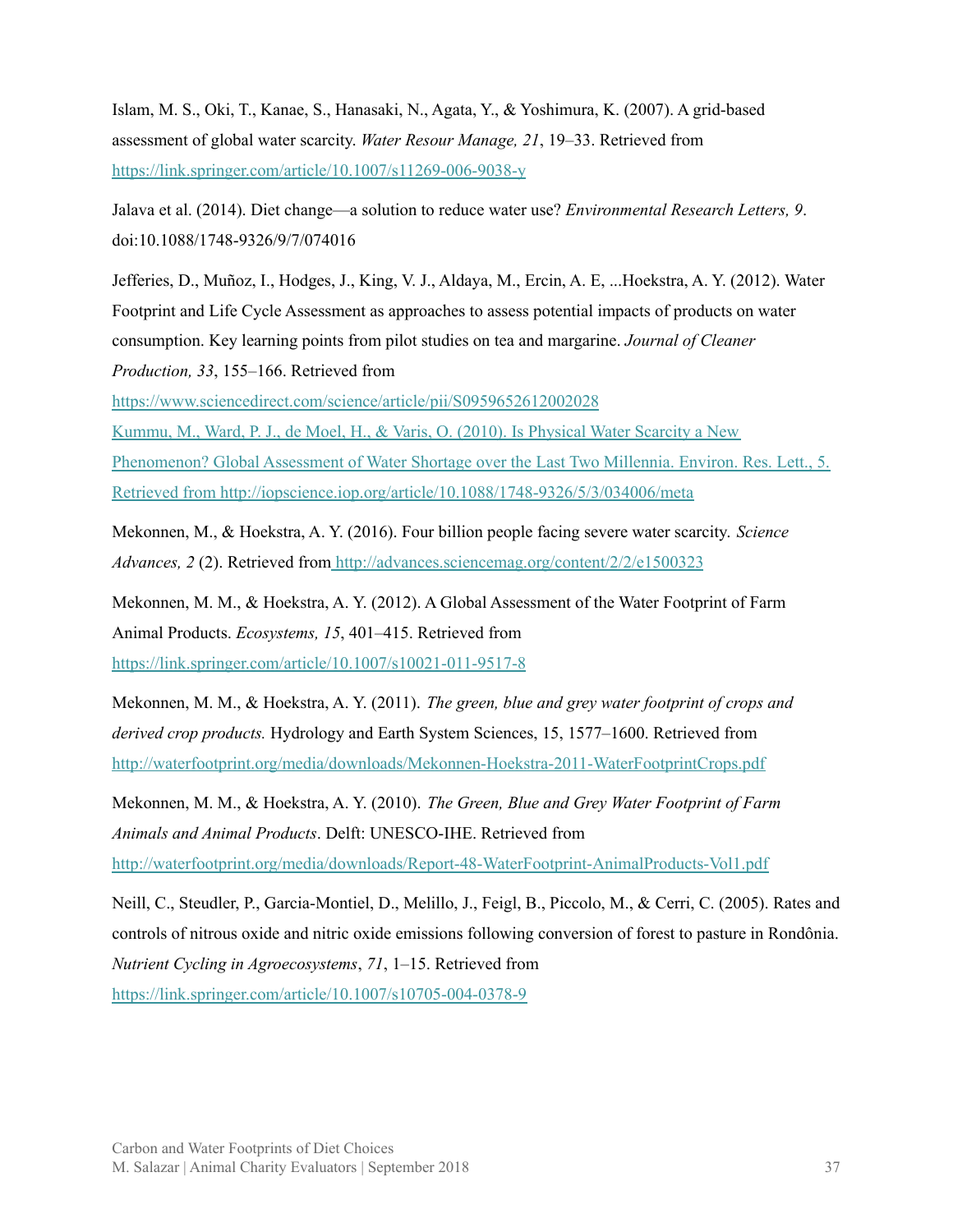Nijdam, D., Rood, T., & Westhoek, H. (2012). The price of protein: Review of land use and carbon footprints from life cycle assessments of animal food products and their substitutes. *Food Policy*, *37*, 760–770. Retrieved from <https://www.sciencedirect.com/science/article/pii/S0306919212000942>

Pelletier, N. (2007). Environmental performance in the US broiler poultry sector: Life cycle energy use and greenhouse gas, ozone depleting, acidifying and eutrophying emissions. *Agricultural Systems*, *98*, 67–73. Retrieved from <https://www.sciencedirect.com/science/article/pii/S0308521X08000401>

Pfister, S., Boulay, A., Hadjikakou, M., Motoshita, M., Hess, T., Ridoutt, B., ... Buxmann, K. (2017). Understanding the LCA and ISO water footprint: A response to Hoekstra (2016) "A critique on the water-scarcity weighted water footprint in LCA". *Ecological Indicators, 72*, 352–359. Retrieved fro[m](https://www.sciencedirect.com/science/article/pii/S1470160X16304599) <https://www.sciencedirect.com/science/article/pii/S1470160X16304599>

Pfister, S., & Hellweg, S. (2009). The water "shoesize" vs. footprint of bioenergy. *Proceedings of the National Academy of Sciences of the United States of America, 106* (35), E93–E94. Retrieved from <http://www.pnas.org/content/pnas/106/35/E93.full.pdf>

Pfister, S., & Ridoutt, B. G. (2014). Water footprint: pitfalls on common ground. *Environmental Science & Technology, 48* (1), 4. Retrieved from <https://pubs.acs.org/doi/10.1021/es405340a>

Pimentel, D., Berger, B., Filiberto, D., Newton, M., Wolfe, B., Karabinakis, E., … Nandagopal, S. (2004). Water Resources: Agricultural and Environmental Issues. *Bioscience, 54* (10), 909–918. Retrieved from <https://academic.oup.com/bioscience/article/54/10/909/230205>

Ridoutt, B. G., & Huang, J. (2012). Environmental relevance – the key to understanding water footprints. *Proceedings of the National Academy of Sciences of the United States of America, 109* (22), E1424. Retrieved from <https://www.ncbi.nlm.nih.gov/pmc/articles/PMC3365216/pdf/pnas.201203809.pdf>

Roy, P., Nei, D., Orisaka, T., Xu, Q., Okadome, H., Nakamura, N., & Shiina, T. (2009). A review of life cycle assessments (LCA) on some food products. *Journal of Food Engineering*, *90*, 1–10[.](https://www.sciencedirect.com/science/article/pii/S0260877408002793) <https://www.sciencedirect.com/science/article/pii/S0260877408002793>

Röös, E., Tidåker, P., Strid, I., & Hansson, P. (2013). Can carbon footprint serve as an indicator of the environmental impact of meat production? *Ecological Indicators*, *24*, 573–581. Retrieved from <https://www.sciencedirect.com/science/article/pii/S1470160X12002956>

Scarborough, P., Appleby, P. N., Mizdrak, M., Briggs, A. D. M., Travis, R. C., Bradbury, K. E., & Key, T. J. (2014). Dietary greenhouse gas emissions of meat-eaters, fish-eaters, vegetarians and vegans in the